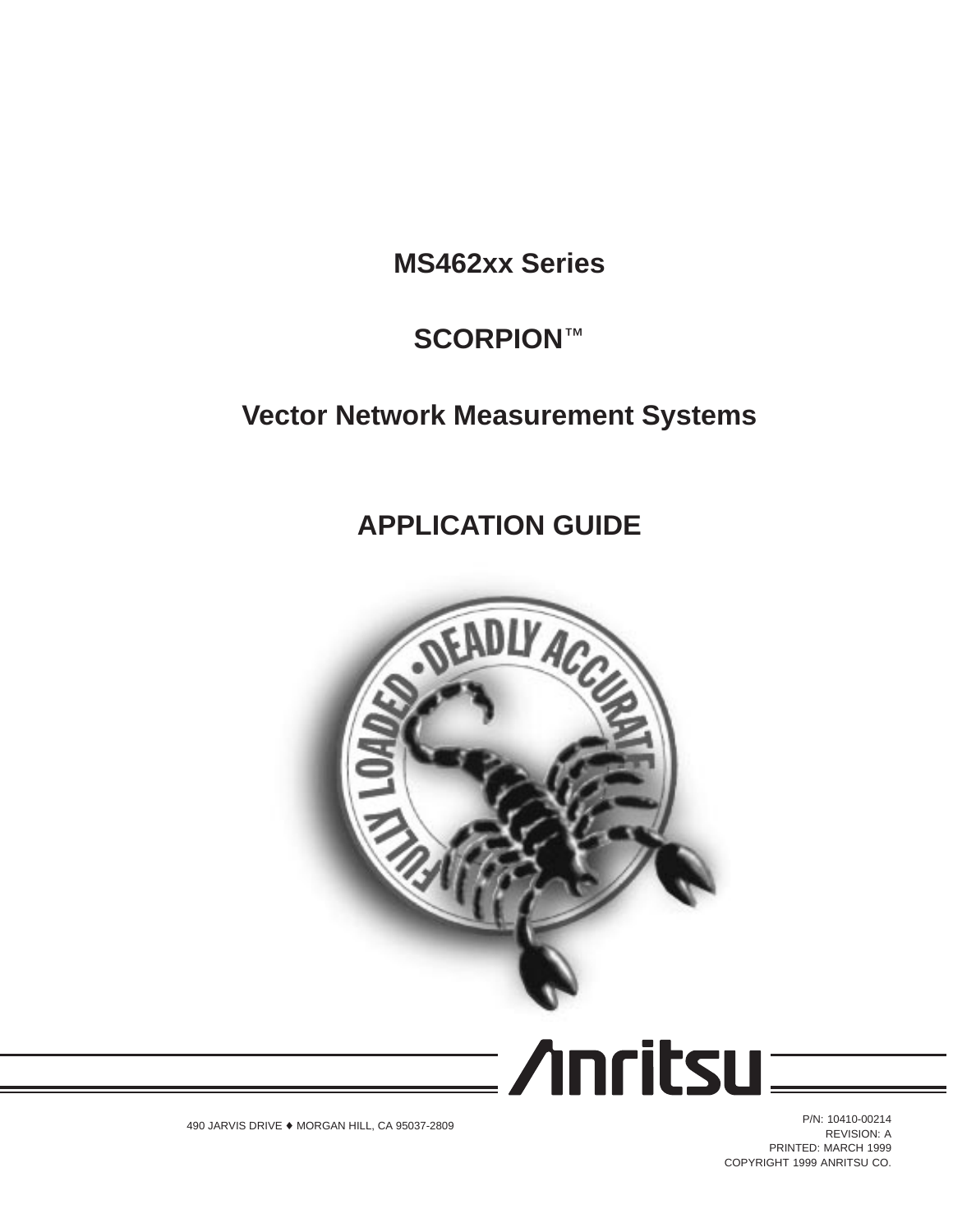## **[Chapter 1 - General Information](#page-3-0)**

## **[Chapter 2 - 3-Port Calibration](#page-5-0)**

## **[Chapter 3 - Noise Figure Measurement](#page-16-0)**

## **[Chapter 4 - Intermodulation Distortion](#page-34-0)**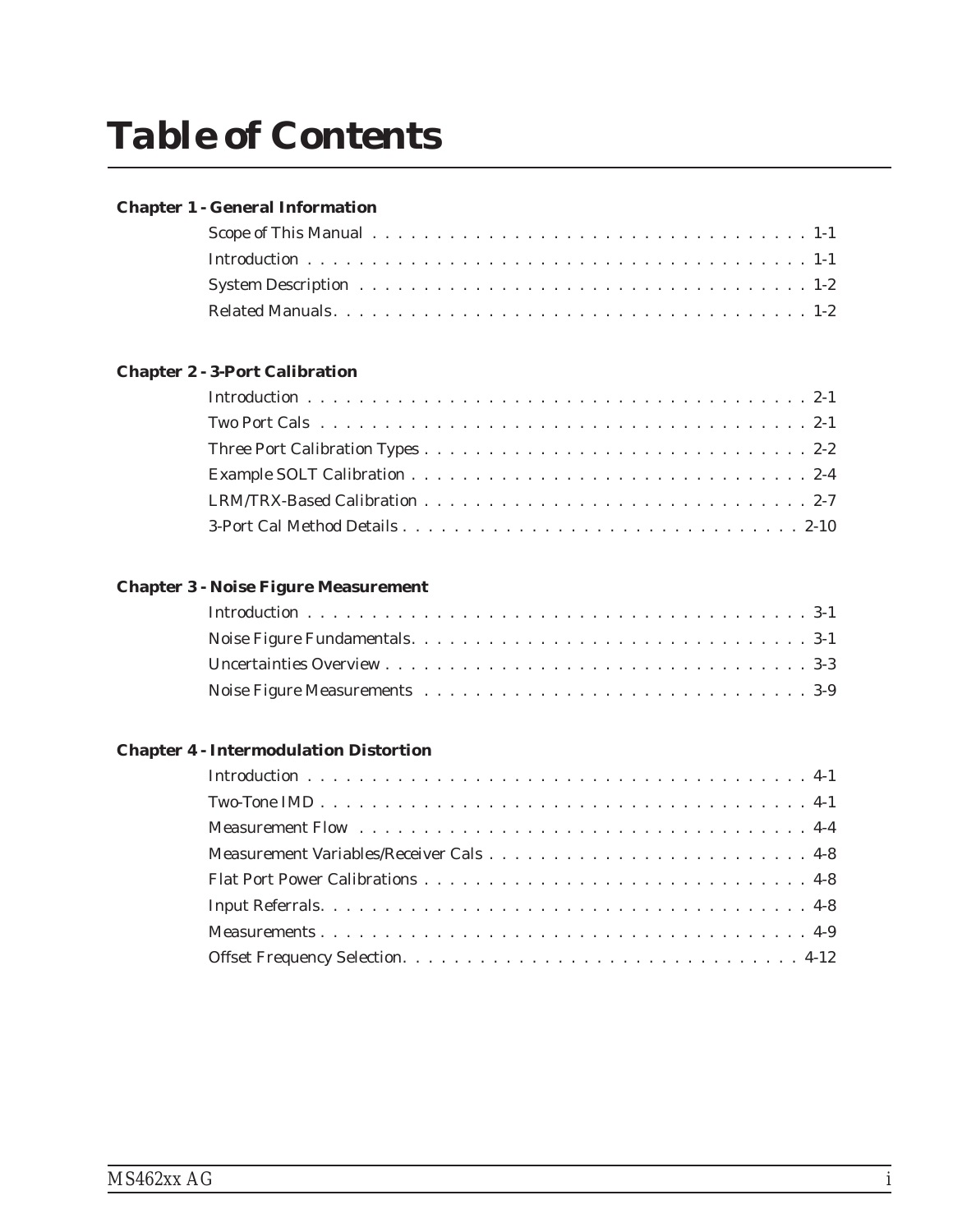### **[Chapter 5 - Harmonic Measurements](#page-46-0)**

### **[Chapter 6 - Mixer Measurements](#page-58-0)**

### **TRADEMARK ACKNOWLEDGMENTS**

Scorpion is a trademark of ANRITSU company. LRL/LRM calibration methods are patented in the name of Rohde & Schwarz, Germany. Microsoft Excel and Windows are trademarks of Microsoft Corporation. Any and all other trademarks or trade names mentioned are the property of their respective owners.

### **NOTICE**

ANRITSU Company has prepared this manual for use by ANRITSU Company personnel and customers as a guide for the proper installation, operation and maintenance of ANRITSU Company equipment and computer programs. The drawings, specifications, and information contained herein are the property of ANRITSU Company, and any unauthorized use or disclosure of these drawings, specifications, and information is prohibited; they shall not be reproduced, copied, or used in whole or in part as the basis for manufacture or sale of the equipment or software programs without the prior written consent of ANRITSU Company.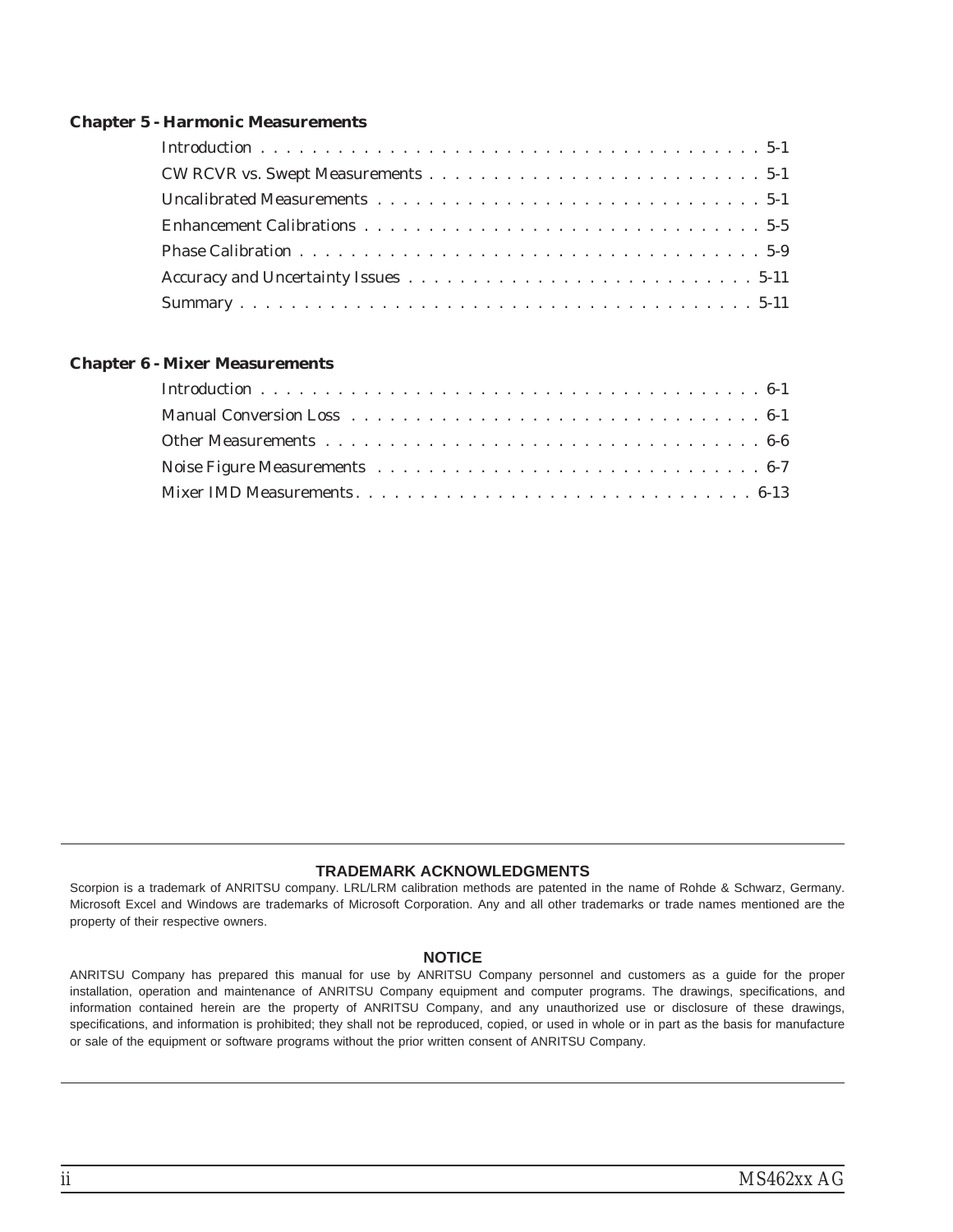# <span id="page-3-0"></span>*Chapter 1 General Information*

*1-1* **SCOPE OF THIS MANUAL**

This Application Guide details information on many of the special measurement capabilities of the MS462xx Vector Network Measurement System. The application information included herein specifically addresses the following MS462xx innovations:

- □ Three-port, error-corrected measurements of devices such as duplexers, mixers, power dividers, circulators, and couplers. A single connection provides all 9 S-parameters simultaneously for each of these three-port devices.
- $\Box$  Noise figure measurements where S-parameters can be included in the calculations to compensate for mismatches during the measurement. This is a vector error-corrected measurement rather than just a scalar measurement.
- □ Intermodulation distortion (IMD) measurements versus frequency. CW-type measurements are simple for the MS462xx, but it can also measure IMD, calculate third-order intercept (TOI), and display the results versus frequency referenced to input or output and relative to upper or lower tones.
- q Vector Harmonic measurements where S-parameters are used to correct for source harmonics. Similar to IMD measurements, the harmonic measurements can be displayed versus frequency referenced to input or output.
- □ Simplified mixer measurements for Fixed LO and Fixed IF measurements, including conversion loss, noise figure, and (with an external Anritsu synthesizer) IMD.

This single connection, multiple measurement capability is the reason the MS462xx is named a Vector Network Measurement System instead of a Vector Network Analyzer.

**1-2** INTRODUCTION This chapter provides information to familiarize the user with the basic description of the MS462xx Vector Network Measurement System. Included is information about related manuals.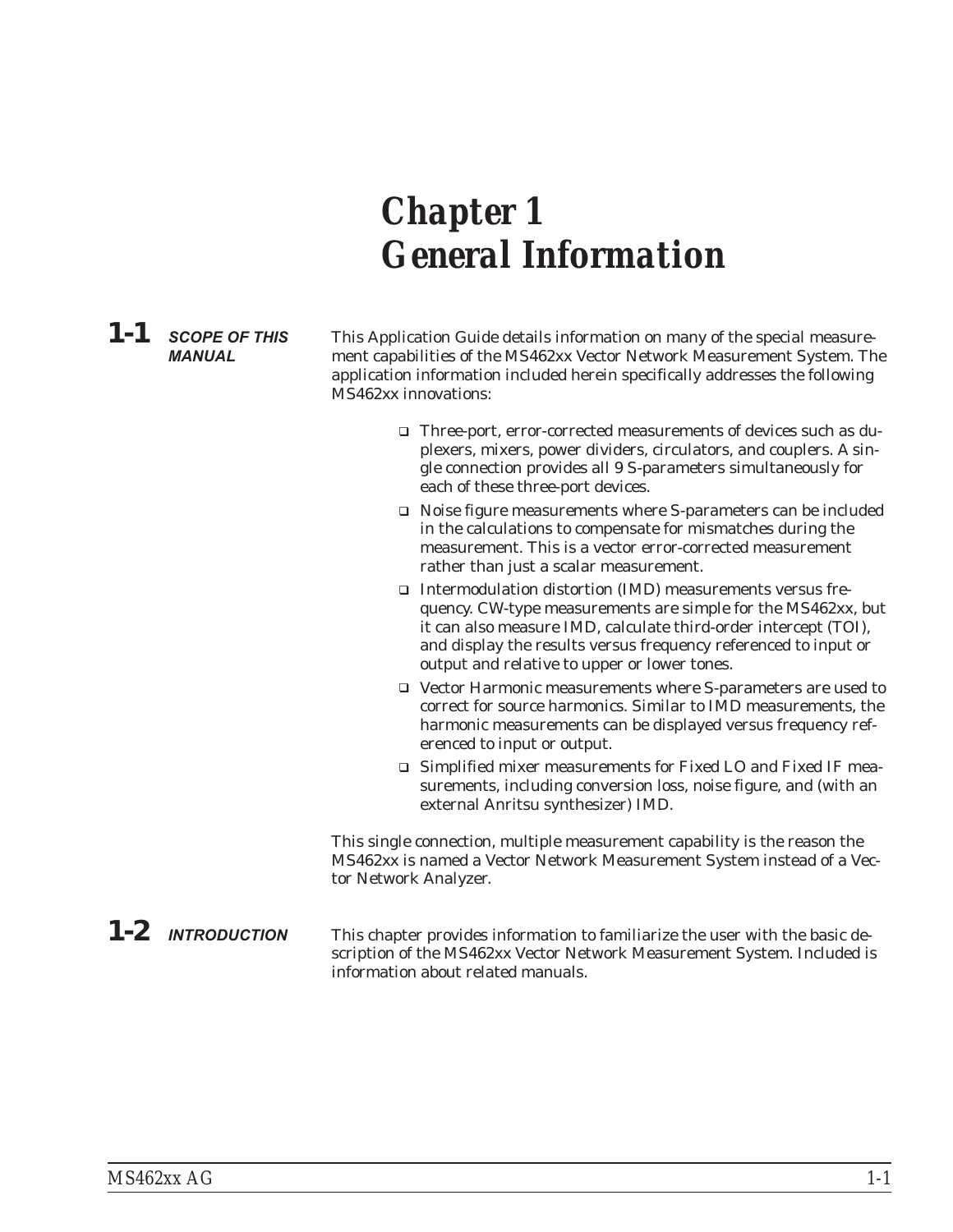# <span id="page-4-0"></span>*INFORMATION*

# *1-3* **SYSTEM DESCRIPTION**

The MS462xx is primarily a high performance, innovative Vector Network Analyzer (VNA) that readily, efficiently, and accurately performs S-parameter measurements. The MS462xx is especially innovative because it can also perform measurements not typically associated with a VNA. These measurements include noise figure, intermodulation distortion (IMD), and harmonics. The ability to perform these other measurements typically requires four additional instruments besides the VNA; namely, a noise figure meter, two synthesizers, and a spectrum analyzer. The MS462xx can integrate these five instruments into a single system: a Vector Network Measurement System.

In this way, the MS462xx can replace systems that require multiple instruments, test fixtures, and connections with a more straightforward integrated approach where a single connection can yield multiple useful measurements.

The innovative measurement capability of the MS462xx Vector Network Measurement System provides the outline for the following Application Guide discussions:

- q 3-Port Calibration
- $\Box$  Noise Figure
- q Intermodulation (IMD)
- q Harmonic
- $\Box$  Mixer Conversion Loss Noise Figure IMD
- *1-4* **RELATED MANUALS** This manual is one of a six manual set consisting of this Application Guide, the *MS462xx Quick Start Measurement Guide* (Anritsu part number 10410-00213), the *MS462xx Operation Manual* (Anritsu part number 10410-00203), the *MS462xx Programming Manual* (10410-00204), the *MS462xx Maintenance Manual* (10410-00205), and the *MS462xx GPIB Quick Reference Guide* (10410-00206).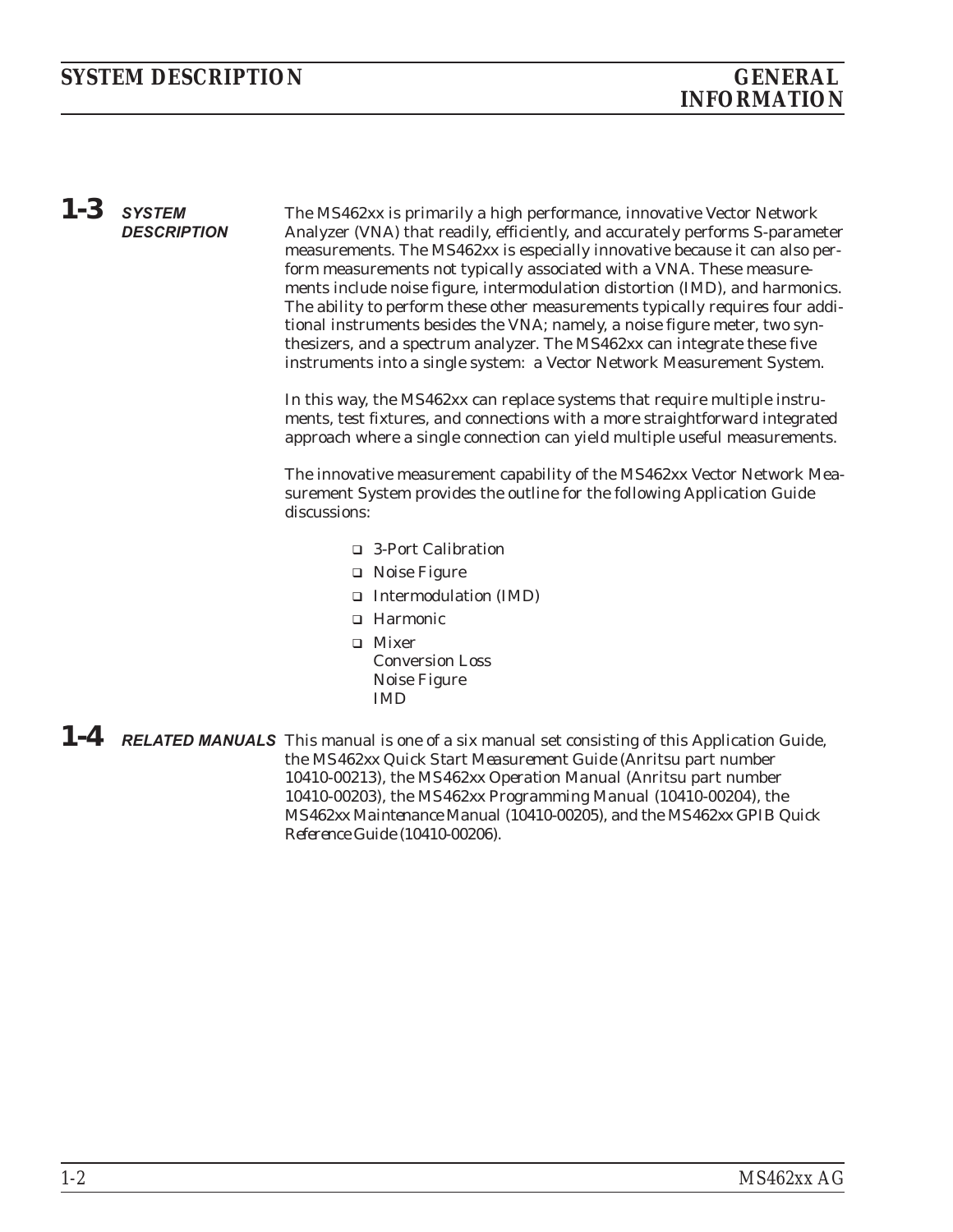# <span id="page-5-0"></span>*Chapter 2 3-Port Calibration*

2-1 **INTRODUCTION** The need to quickly and accurately measure the S-parameters of three port devices is ever increasing. Production volumes of components such as duplexers, combiners, distribution amplifiers, circulators and others have increased to the point where measurement speed and simplicity are as critical as accuracy. An integrated three port measurement system, as is available in the MS462xx Vector Network Measurement System, can help achieve these goals.

> An important part of these S-parameter measurements is in the calibration techniques. This chapter provides information and guidance on the use of these calibrations and how they differ from those used in standard two port measurements.

*2-2* **TWO PORT CALS** Why not just use two port cals? An S-parameter, on a simple level, involves only two ports at a time: in S23, the receive port is port 2 and the transmit port is port 3. One might therefore think that a collection of two-port cals might suffice for the measurement of a three port device (i.e., two port cals between ports 1 and 2, between 1 and 3, and between 2 and 3). This approach has been implemented by many users of external test sets that try to mimic a three port test set. A few problems, however, exist:

- Many calibration steps. With a standard SOLT (short open load thru) cal, this will require the connection of at least 7 cal standards for each two port cal (assuming isolation is not being corrected) for a total of 21 standards connections. While a technique such as AutoCal will help, three separate AutoCal procedures are still required and will still be fairly time-consuming. In either case, a group of 30-36 correction coefficients will usually be generated for these measurements.
- •Third port effects. The collection-of-two-ports approach neglects the effect of the unused port and assumes that it is perfectly terminated. It is likely that the third port of the test set is not perfect and has some finite load match (probably no better than –20 dB over any sizable frequency range). This could cause substantial errors, particularly on devices that are quite trilateral (for example, combiners, some couplers, etc.).
- •Data handling complexity. Three two-port cals now must normally be repeatedly recalled during a measurement. Since cal files are typically fairly large (particularly if many measurement points are used), this continual file transfer could noticeably increase measurement overhead.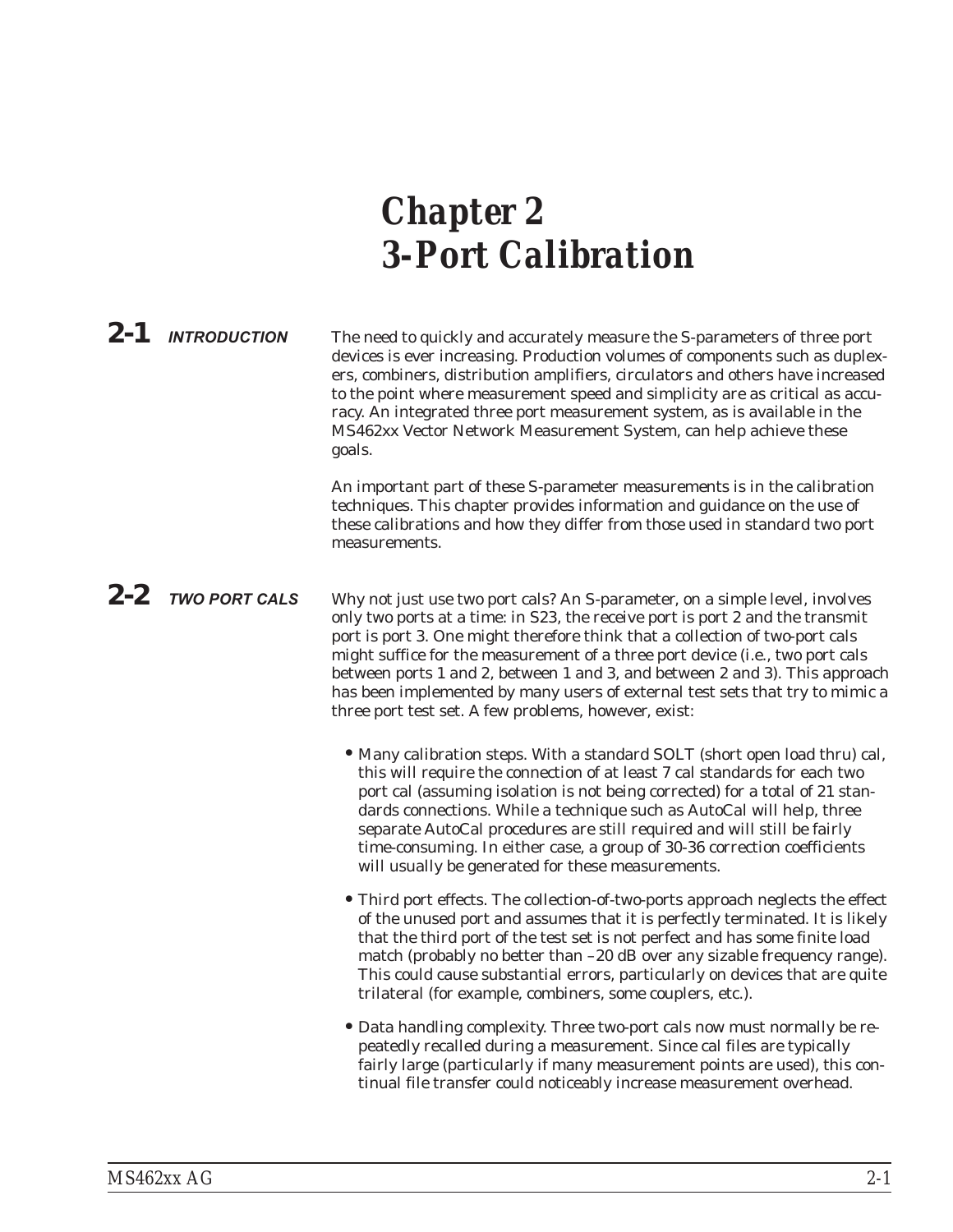<span id="page-6-0"></span>A full three-port cal, on the other hand, treats the test set as an integrated unit and applies full correction with one unified set of calibration coefficients. In contrast to the 30-36 error coefficients needed before, the global three-port calibration will only need 18-24 coefficients (again depending on if isolation is included or not). The number of standards connections is also reduced: down to 11-12 for SOLT calibrations or even 7 for a TRM/TRX calibration (assuming isolation is excluded). The time savings from this reduction, and from only processing a single calibration file, can be significant. Also since the load match of the third port is automatically included, another potential inaccuracy is avoided.

- *2-3* **THREE PORT CALIBRATION TYPES** While there are many ways that the three-port calibration sequence could have been implemented, a path was chosen to maximize flexibility with which different types of calibrations and calibration components are used. Presently, all three port calibrations start with a two port calibration. This two port calibration can be done using any of the available techniques:
	- **SOLT (standard)** Uses a short, open and load on each port together with a thru line between ports 1 and 2. The load may be fixed or sliding. This is the most common calibration selection and usually works well for coaxial systems.
		- *LRL* Uses a reflect standard (often a short) at each port together with two different line lengths connected between ports 1 and 2. This method is particularly valuable for on-wafer and other testing where open standards are difficult to implement. It is somewhat band-limited and may require additional line standards for wider bandwidths.
		- *LRM* Uses a reflect standard and a fixed load at each port together with a thru line between ports 1 and 2. Similar to LRL in its value for on-wafer test but simpler to implement and more broadband.
		- **Offset Short** Uses a load and two shorts (different offset lengths) at each port together with a thru line between ports 1 and 2. This method is often used for waveguide systems.
			- *TRM* A simplified version of LRM using similar standards.
			- *AutoCal* An automated calibration system that requires connecting the AutoCal box to ports 1 and 2 (as well as connecting power and serial communications cables). The box contains internal impedance and thru standards that enable a transfer calibration in 1 step. The primary advantage is improved time efficiency in a higher measurement throughput environment.

Further details on all of these calibration methods are available in the *MS462xx Operation Manual* (Anritsu part number 10410-00203).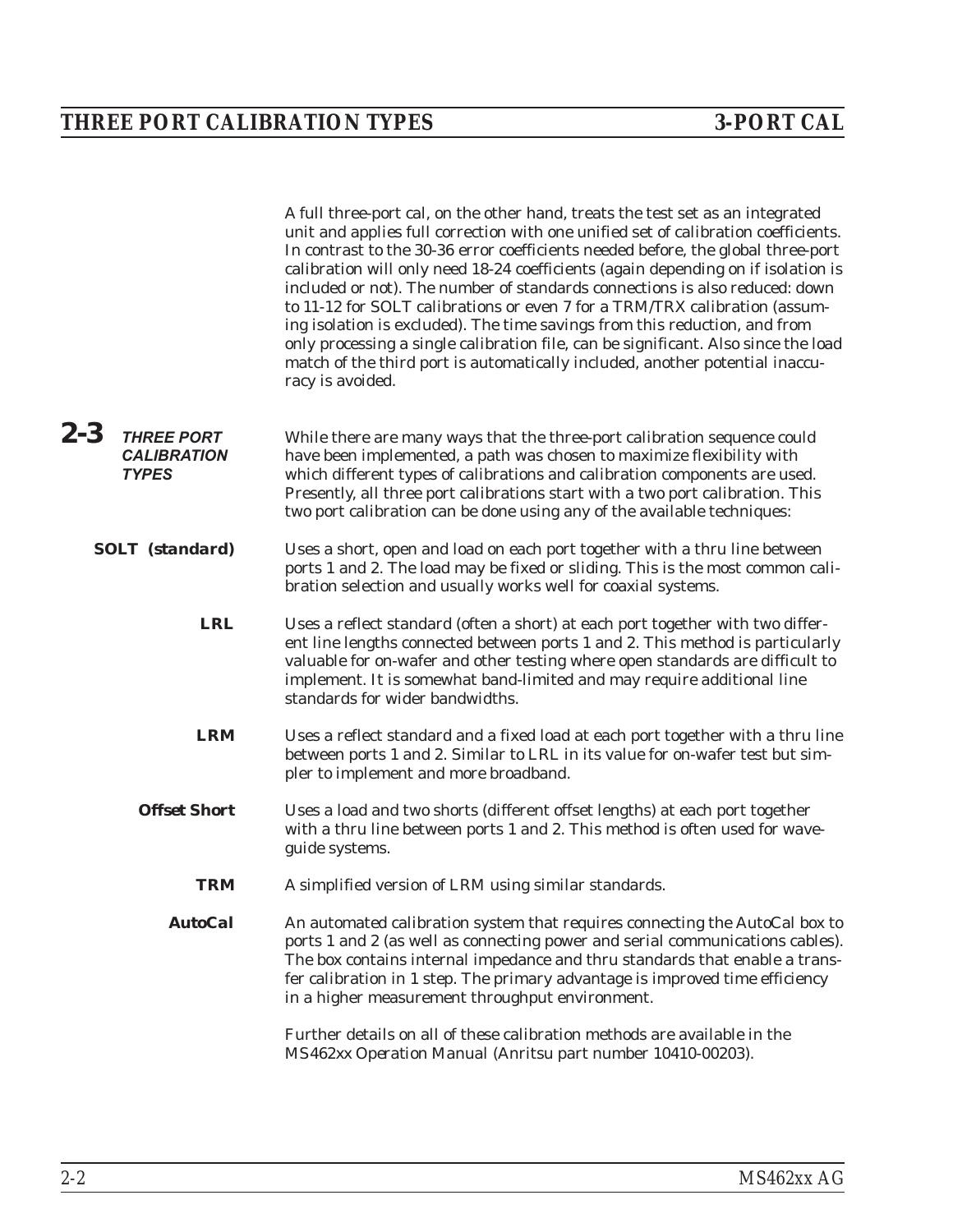The user must select a calibration appropriate to the hardware involved. The number of calibration steps required for this two-port phase will vary with the calibration type selected. An isolation step is optional in all two port calibrations, and if an isolation step is used for the two port calibration, it must also be used for the three port completion step. Similarly, if isolation is omitted during the two port calibration, it will not be performed during the three port completion step.

Once the two port calibration has been successfully performed, the user may select one of two varieties of three port calibration completion steps.

- **SOLT** Very similar to the standard two port method and requires connecting an open, a short, and a load to port 3 as well as a thru line between port 1 and 3 (and possibly between 2 and 3). The connector type on port 3 must also be specified since open standard coefficients must be applied (in some cases, it is quite critical to load the coefficient data corresponding to the particular cal kit being used). The connector type need not be the same as for port 1 or for port 2. The SOLT calibration is quite stable for coaxial systems and will almost always perform adequately.
- *TRX* Very similar to the LRL/LRM/TRM family of calibrations and requires connecting a short to port 3 (presently not allowed to be an ambiguous reflection) and a thru line between port 1 and port 3. The offset of the short plane must be specified as in LRL/LRM/TRM and the length of the thru must be specified as well. Fewer connections are required for this cal and it is more amenable to on-wafer calibrations. The required care and quality of calibration is somewhat higher as is the case with the LRL/LRM/TRM family.

Once the calibration method is selected, some attention must be paid to where the reference planes are located. With larger DUTs, cables are commonly connected to all three ports and the reference planes are established at each of the cable ends. The only important requirement is if the port 3 reference plane is not connected to the port 1 reference plane (that defined during the two port calibration) during the 3 port thru step, then the appropriate length of the thru line must be entered. The scenario just described does not fall into the common 'zero-length-thru' category.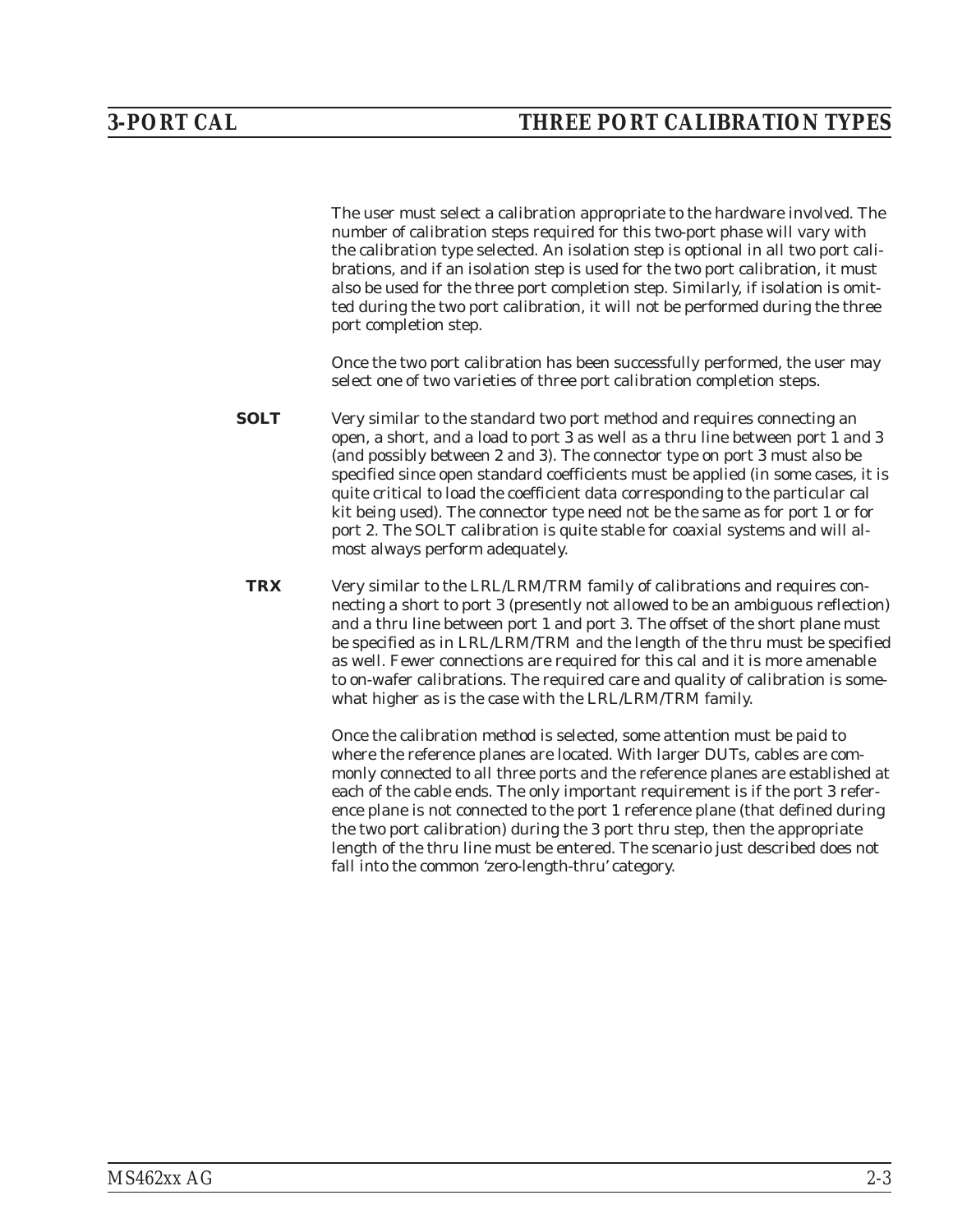# <span id="page-8-0"></span>*2-4* **EXAMPLE SOLT CALIBRATION**

This section contains an example of a SOLT-based calibration sequence and measurement. The device to be tested is a PCS duplexer with a selected frequency range of 1800-2100 MHz and 201 points. The connectors are all SMA and the power level will be the default 0 dBm. Cables were connected to all three ports and the reference planes will be established at the end of each cable.

1. Perform a 12-term two-port cal.

The standard SOLT cal is used with the above frequency range. Isolation is excluded (for both this and the three port completion). The connector types are SMA (F) on port 1 and SMA (M) on port 2. A standard SMA/3.5 cal kit was used without the sliding load and with mixed components

- □ Connect broadband loads to port 1 and 2 cable ends. Measure.
- $\Box$  Connect an open to port 1 cable end and a short to port 2 cable end. Measure.
- $\Box$  Connect a short to port 1 cable end and an open to port 2 cable end. Measure.
- $\Box$  Connect a thru line between ports 1 and 2 (zero length in this case since the cables are simply connected together). Measure.

This completes the steps for the two port calibration. The reference planes for ports 1 and 2 have been established at the ends of their cables.

2. Perform the three port completion.

The SOLT method was selected for this step also. Since isolation was excluded during the two port cal, it will also be excluded here automatically. The port 3 connector type is SMA (M). The same cal kit components were used for these substeps as in step 1.

- $\Box$  Connect a thru line between ports 1 and 3 (zero length in this case since the cables are simply connected together). Measure.
- □ Connect an open to port 3 cable end. Measure.
- □ Connect a short to port 3 cable end. Measure.
- □ Connect a broadband load to port 3 cable end. Measure.

This completes the steps for the three port calibration. The 'cal plus front panel setup' may now be saved to disk or to memory

3. Perform the measurement.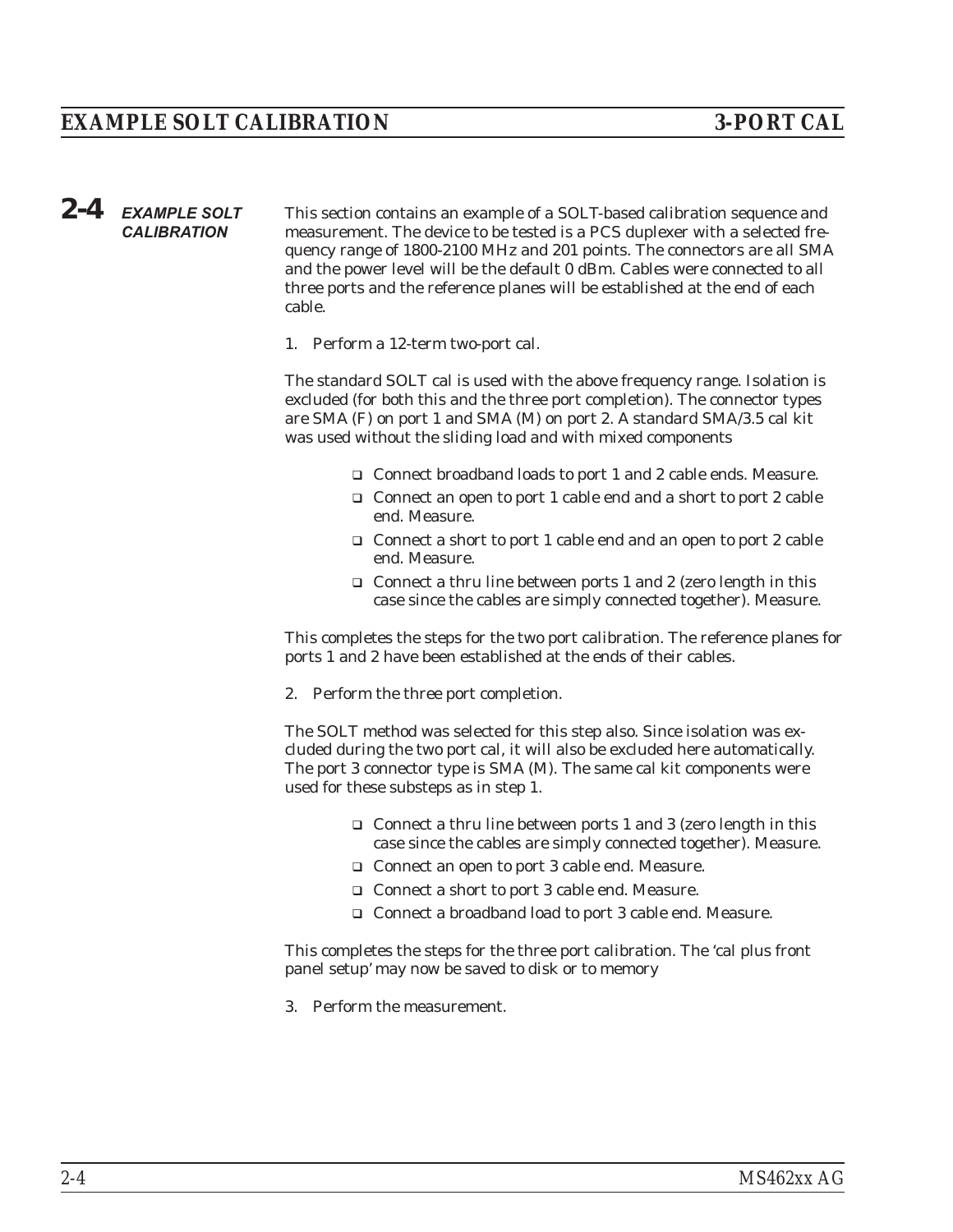<span id="page-9-0"></span>The duplexer was connected to the system. Four of the most pertinent of the nine S-parameters for the DUT are shown in Figure [2-1](#page-9-0) (port 1 is the common port of the DUT) .



*Figure 2-1. S33, S31, S21, and S22 for a PCS Duplexer*

The filter responses and isolation levels are what one might expect for a commercial PCS duplexer. All of these measurements were performed with the single unified calibration sequence described above and any of the nine S-parameters can be combined onto any screen. A 1 kHz IF bandwidth with one average was used for all of these measurements. With 201 points, the sweep time was between 200 and 300 ms with an observed dynamic range in excess of 95 dB (see Figure [2](#page-9-0)-[1](#page-9-0)).

Since the source power of 0 dBm was used, greater dynamic range or lower sweep times are possible while still observing the required performance of this DUT. Another S-parameter, S11, for this DUT was segregated to illustrate an earlier point about the danger of trying to measure a three port DUT with a two port calibration. The plot in Figure [2-2](#page-10-0) shows the  $|S11|$  obtained using a full three port calibration and one obtained with just a two port calibration.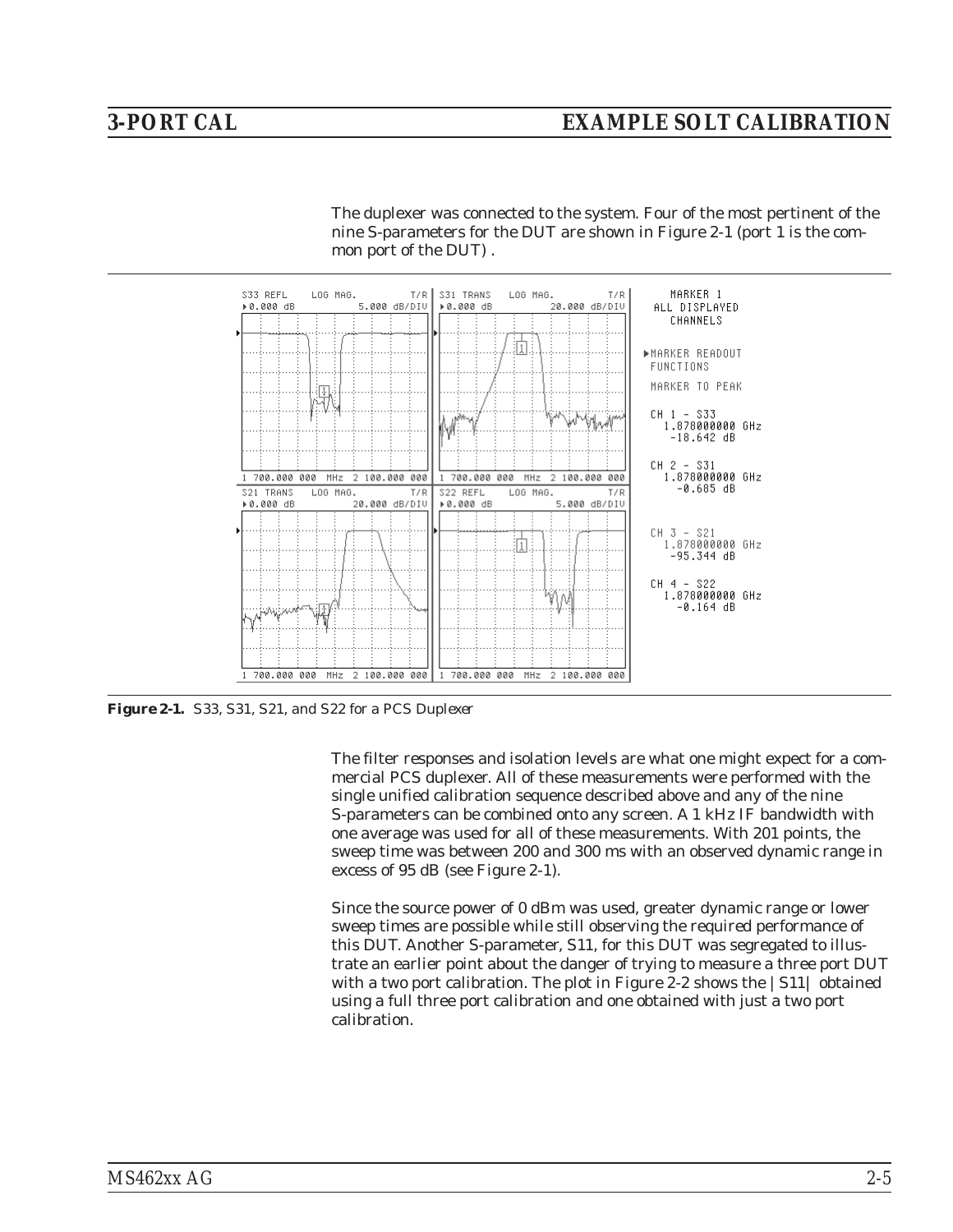# <span id="page-10-0"></span>*EXAMPLE SOLT CALIBRATION 3-PORT CAL*

The two traces (one saved using trace memory) show the result using a global three port cal and the result using just the base 2 port cal while leaving port 3 connected to the instrument. The neglect of load match can lead to errors in the latter case.



*Figure 2-2. Plot of S11 of the Duplexer Comparing 3-port and 2-port Calibration Results*

As one can see, the errors in measurement can sometimes be severe if an inappropriate cal is not used. In this case, the two port cal (performed between ports 1 and 2) does not take into account the load match at port 3 (on the order of –18 dB). The resulting problems are most severe in the passband of the path between ports 1 and 3 (from about 1930 MHz to 1990 MHz). Here, the measured S11 is affected not only by the DUT filter but also by the terminating port impedance.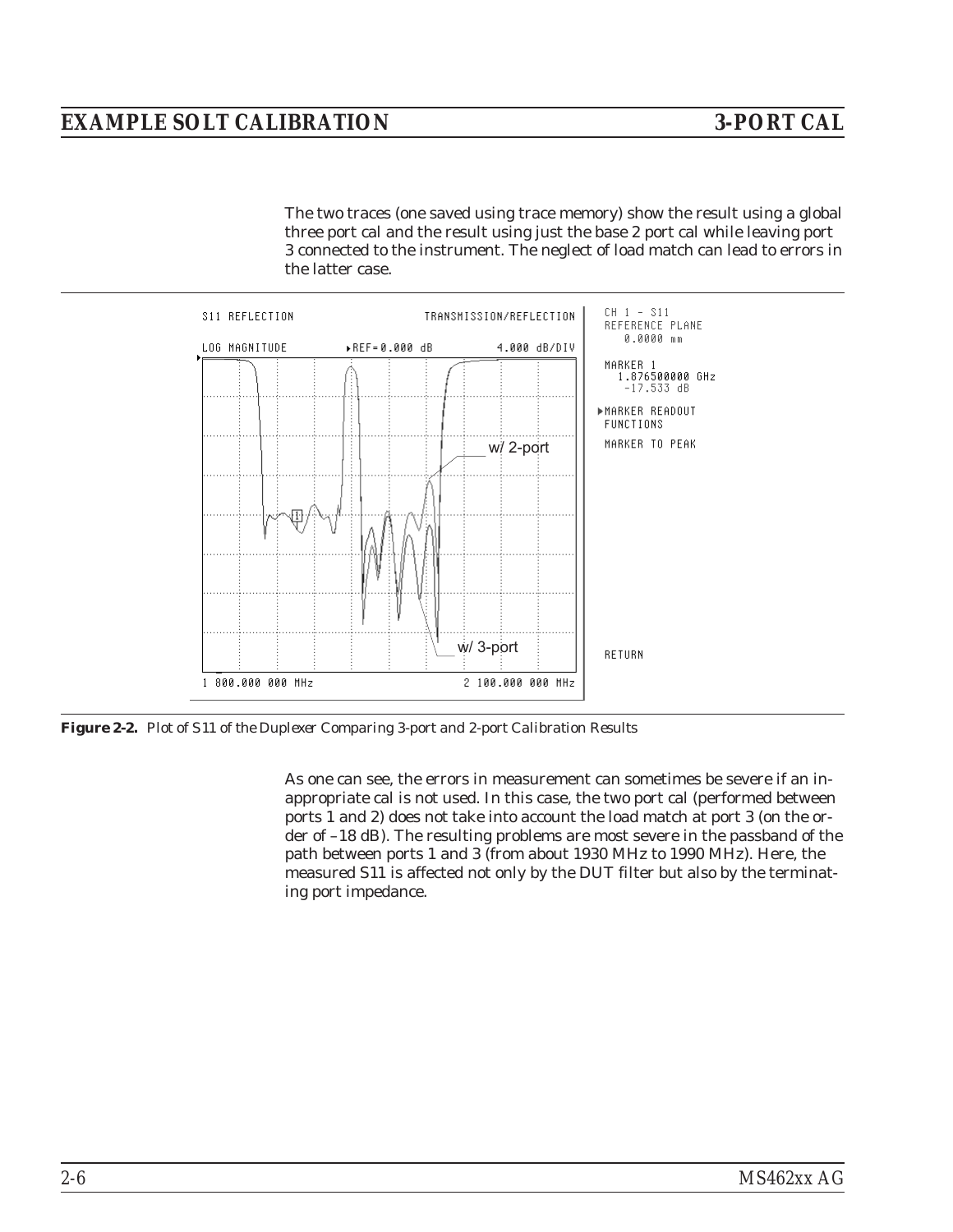<span id="page-11-0"></span>*2-5* **LRM/TRX-BASED CALIBRATION** This section contains an example of an LRM/TRX-based calibration sequence and measurement. The device to be tested is a simple Wilkinson combiner with a selected frequency range of 1000-2000 MHz and 201 points to be measured with a 1 kHz IF BW. The connectors are all SMA and the power level will be the default 0 dBm. This cal type might not normally be used with such a simple device and connector structure but it is done here primarily to illustrate another calibration sequence. Cables were connected to all three ports and the reference planes will be established at the end of each cable.

1. Perform a 12 term two-port cal

The LRM cal is used with the above frequency range. Isolation is excluded (for both this and the three port completion). The connector types are SMA (F) on port 1 and SMA (M) on port 2. A standard SMA/3.5 cal kit was used without the sliding load. A short will be used as a reflection standard (with a 5 mm offset as in this cal kit) and a zero-length thru will be employed for the thru line step of the calibration.

- $\Box$  Connect a thru line between ports 1 and 2. (zero length in this case since the cables are simply connected together). Measure.
- $\Box$  Connect fullband matches to the cable ends from ports 1 and 2. Measure.
- □ Connect a short to the port 1 cable end. Measure.
- □ Connect a short to the port 2 cable end. Measure.

This completes the steps for the two port calibration. The reference planes for ports 1 and 2 have been established at the ends of their cables.

2. Perform the three port completion.

The TRX method was selected for this step. Since isolation was excluded during the two port cal, it will also be excluded here automatically. The port 3 connector type is SMA (M). The same calibration kit components were used for these substeps as in step 1. As in that previous step, a zero-length thru is used and the reflective device offset is 5mm.

- $\Box$  Connect a thru line between ports 1 and 3. (zero length in this case since the cables are simply connected together). Measure.
- □ Connect a short to port 3 cable end. Measure.

This completes the steps for the three port calibration. The 'cal plus front panel setup' may now be saved to disk or to memory

3. Perform the measurement.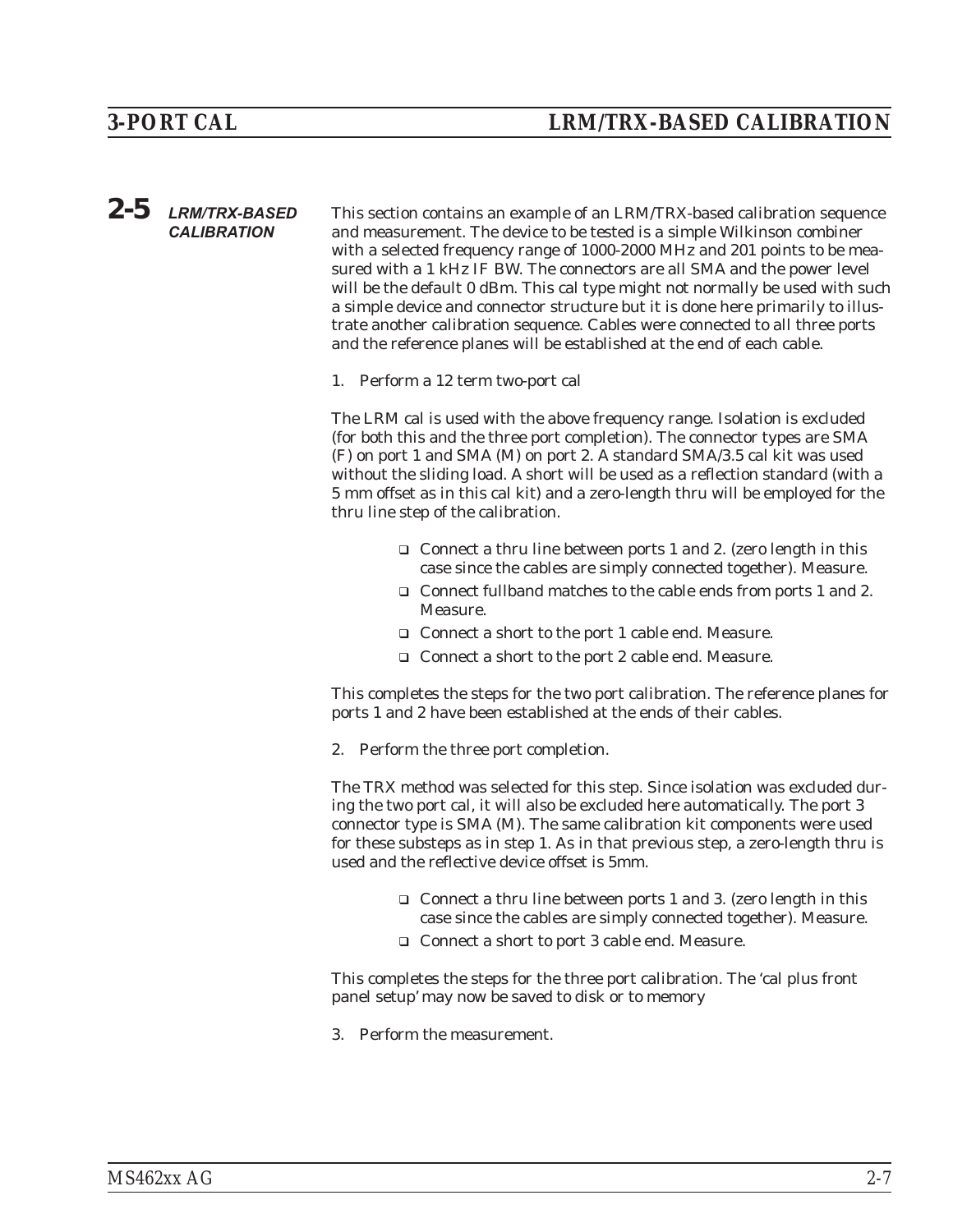# <span id="page-12-0"></span>*LRM/TRX-BASED CALIBRATION 3-PORT CAL*

The combiner was connected to the system (port 1 connected to the summing port of the combiner). Four of the most pertinent of the nine S-parameters for the DUT are shown in Figure [2](#page-12-0)-[3](#page-12-0), and the results conform to expectations.



*Figure 2-3. Four of the most relevant S-parameters of a simple Wilkinson combiner.*

While not a particularly demanding measurement, this sequence shows the expected results for a simple combiner. The main thru-path insertion losses (S21 and S31) are consistent and easily meet their specifications. The isolation measurement (S23) also produces expected results with a difference between desired and undesired transmissions around 17 dB at midband.

Another important parameter, S11, was isolated as before for further examination. This parameter is shown in Figure [2-4](#page-13-0) when both the above 3 port cal is applied and when only a two port cal is applied. The effect of not correcting for the port 3 load match is quite obvious in this highly trilateral device.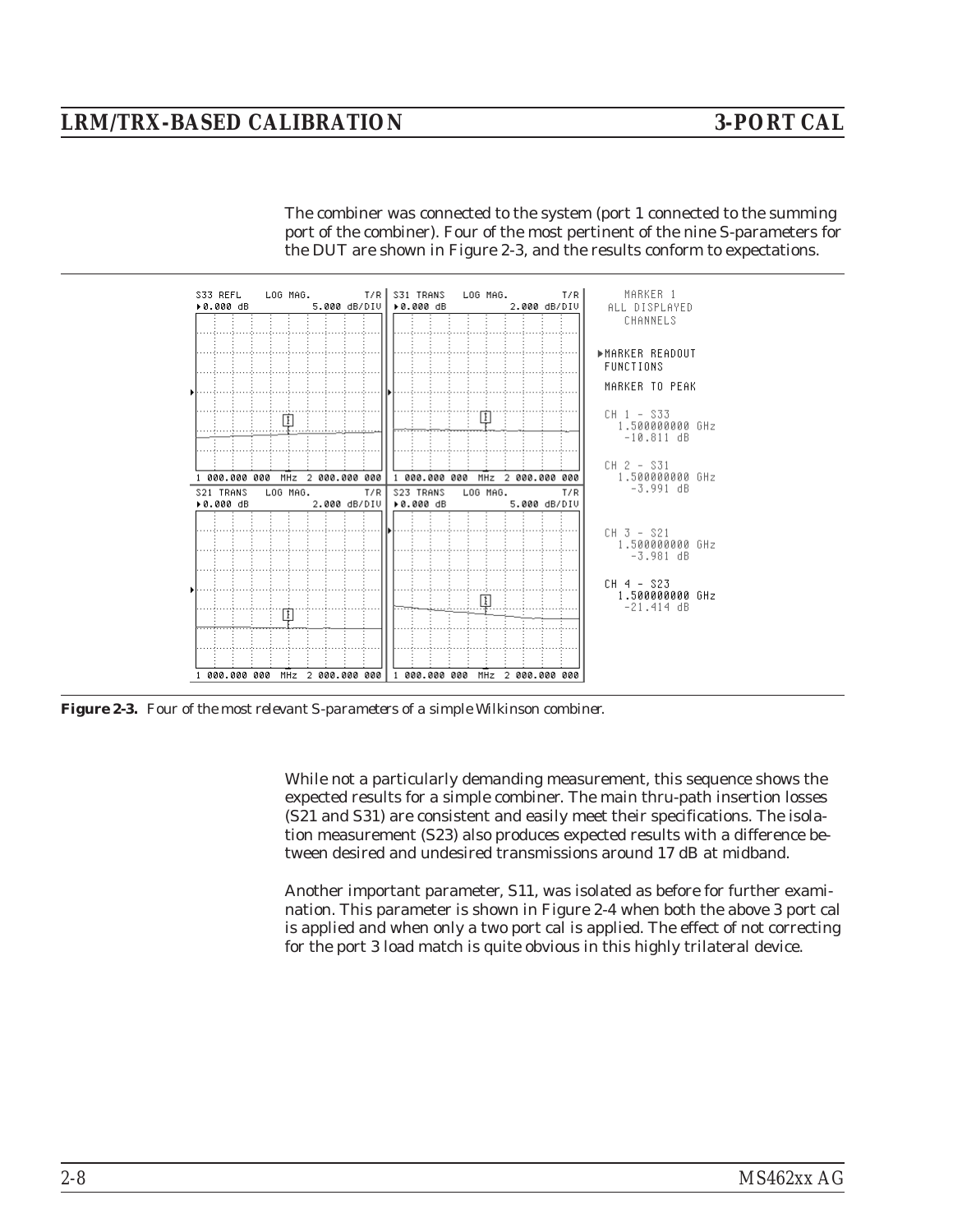<span id="page-13-0"></span>S11 of the combiner is shown here with both a 2-port and a 3-port cal applied. The 2-port cal ignores the contribution of the port 3 load match and the results can be severe since the device is quite trilateral.



*Figure 2-4. S11 of the Combiner*

For the same level of uncertainty, extra care during calibration is normally required for LRL/LRM/TRX methods (ensuring connections are tight, cables not stressed, components are clean and undamaged, etc.) than for SOLT methods due to lower levels of data redundancy. It is, however, a method capable of high accuracy, is more compatible with on-wafer measurements, and requires fewer standards connections.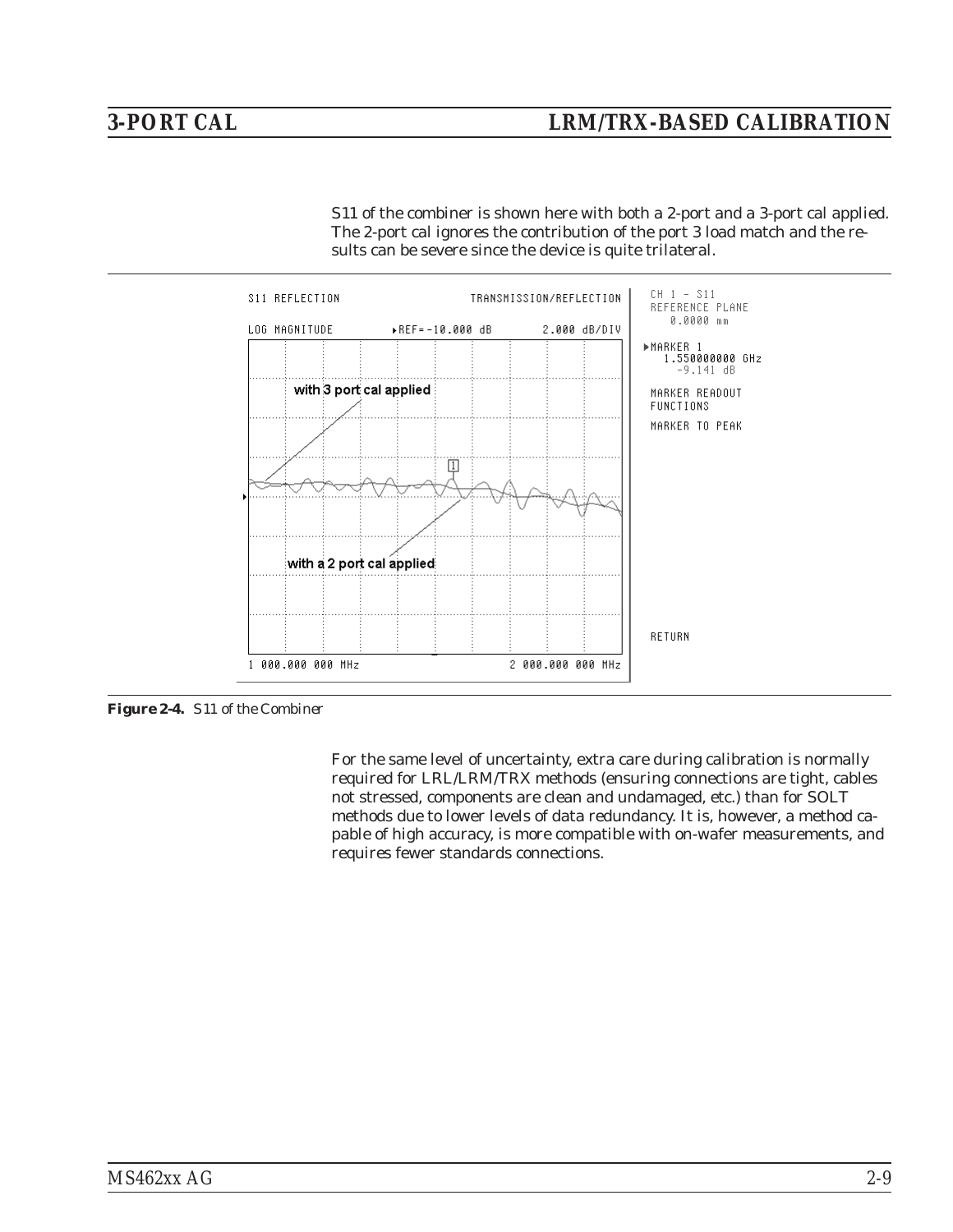# <span id="page-14-0"></span>*2-6* **3-PORT CAL METHOD DETAILS**

The basic error model for two port calibrations consists of 12 error coefficients that correct for non-idealities in the VNA test set. Both of the three port calibrations discussed expand this set of coefficients to 24, which can be grouped as follows:

| Basic two port cal             | 12 terms                                                       |
|--------------------------------|----------------------------------------------------------------|
| Port 3 directivity and matches | 3 terms                                                        |
| Port 3 tracking                | 5 terms<br>(to and from the other ports + reflection tracking) |
| Additional isolation terms     | 4 terms                                                        |

The model is illustrated in Figure [2](#page-15-0)-[5](#page-15-0) shows the error boxes that embody the error terms. The isolation and transmission tracking terms (12 out of the 24) involve paths between ports and are not shown directly in the figure. The 12 other terms (source and load match, directivity, and reflection tracking) are associated with each individual error box. Both three port completion steps will start with a two port calibration (first 12 terms) and will use the same isolation measurement steps to get the last 4 terms. The two methods differ in how they find the middle 8 terms in the above list

As one might expect, the SOLT version first proceeds by performing a one port cal on port 3 by measuring an open, a short and a load. These measurements allow the computation of source match, directivity and reflection tracking terms. The remaining thru line measurement(s) allows the computation of load match and the required transmission tracking terms to complete the model.

The TRX method follows in the path of the LRL/LRM/TRM methods and exploits some of the data redundancy in the standard SOLT approach. The thru line measurement allows the direct computation of directivity, load match and some of the transmission tracking terms. The short measurement allows direct computation of the source match and the completion of calculation of the remaining tracking terms.

Since the 24-term model is shared between the two methods, the calibration will be applied in the same way for both via a matrix equation system.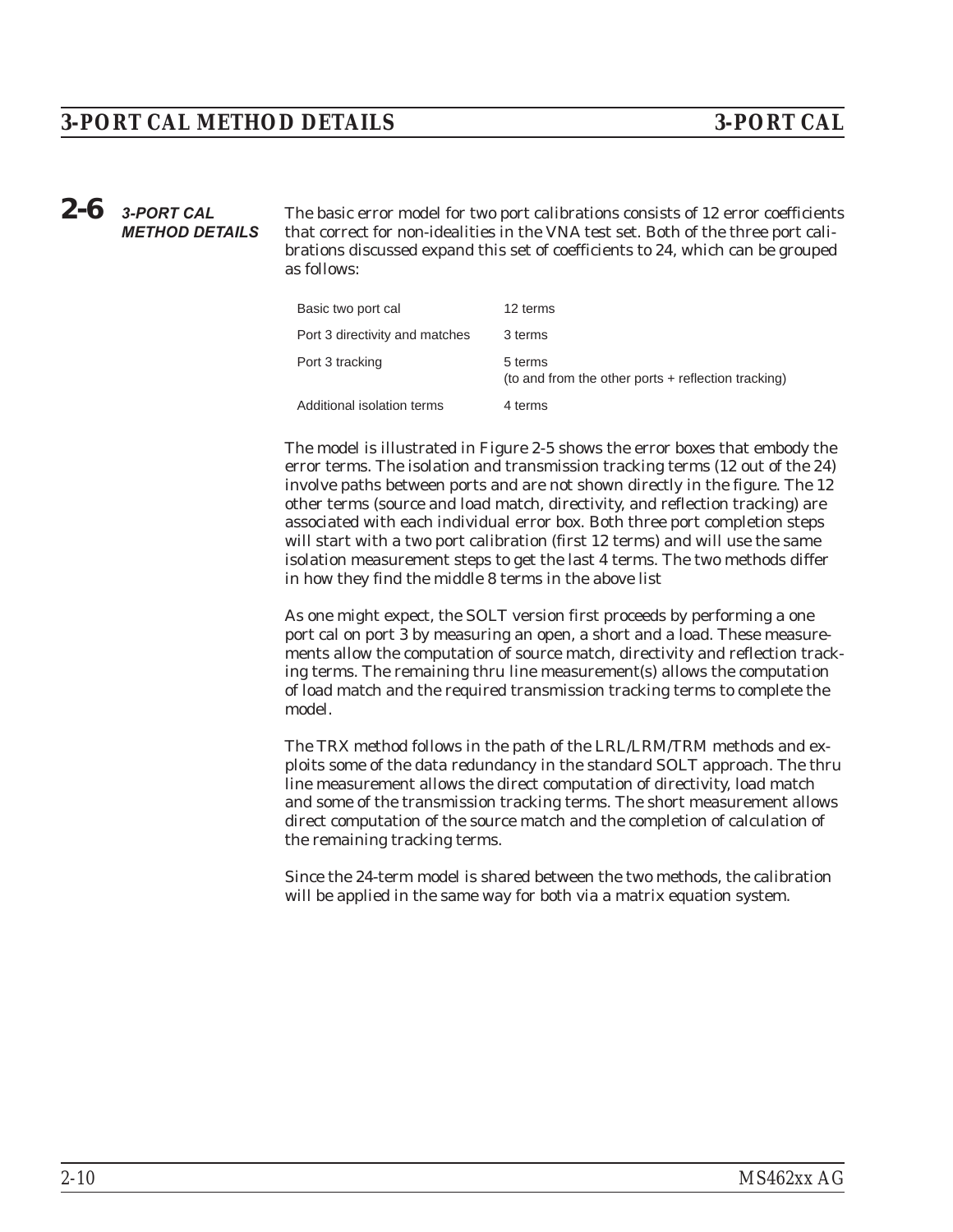<span id="page-15-0"></span>Figure [2](#page-15-0)-[5](#page-15-0) illustrates the three port error model. An error box is associated with each port that contains the coefficients describing that port's non-idealities.



*Figure 2-5. Three Port Error Model*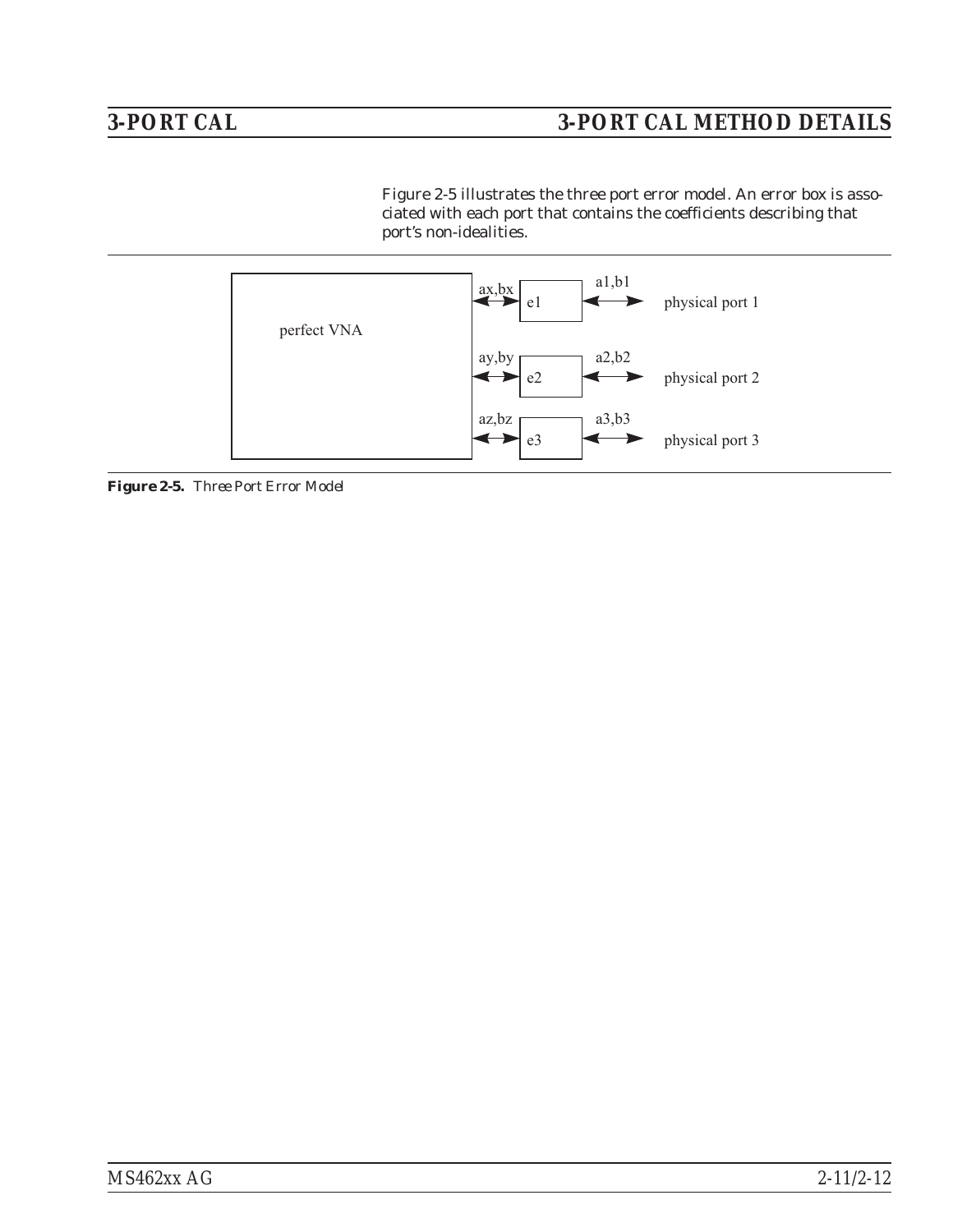# <span id="page-16-0"></span>*Chapter 3 Noise Figure Measurement*

*3-1* **INTRODUCTION** This chapter addresses one of the innovative measurement capabilities of the MS462xx Vector Network Measurement System; the ability to perform vector error-corrected noise figure measurements with a single measurement system. This chapter provides enough information to perform and to understand vector error-corrected noise figure measurements using the MS462xx Vector Network Measurement System.

*3-2* **NOISE FIGURE FUNDAMENTALS** It is essential to understand noise figure and the traditional scalar approach in order to appreciate the accuracy improvement of the vector error-corrected approach. Appropriately, the fundamentals begin with the similarities between the scalar and vector approach.

> The most important parameter that quantifies a device's ability to process weak signals is noise figure. The following equation is the noise figure equation:

$$
F (dB) = 10 \cdot log \frac{\left(\frac{S_1}{N_1}\right)}{\left(\frac{S_0}{N_0}\right)}
$$

Noise figure, typically expressed in dB, is the log ratio of the input signal-to-noise ratio to the output signal-to-noise ratio.

This definition quantifies the amount of thermal and shot noise generated within a device. More noise generated within a device causes more degradation in the output signal-to-noise ratio. This degradation causes a higher noise figure.

The following diagram presents the scalar noise figure measurement configuration using the MS462xx. In this configuration, the noise source location is external.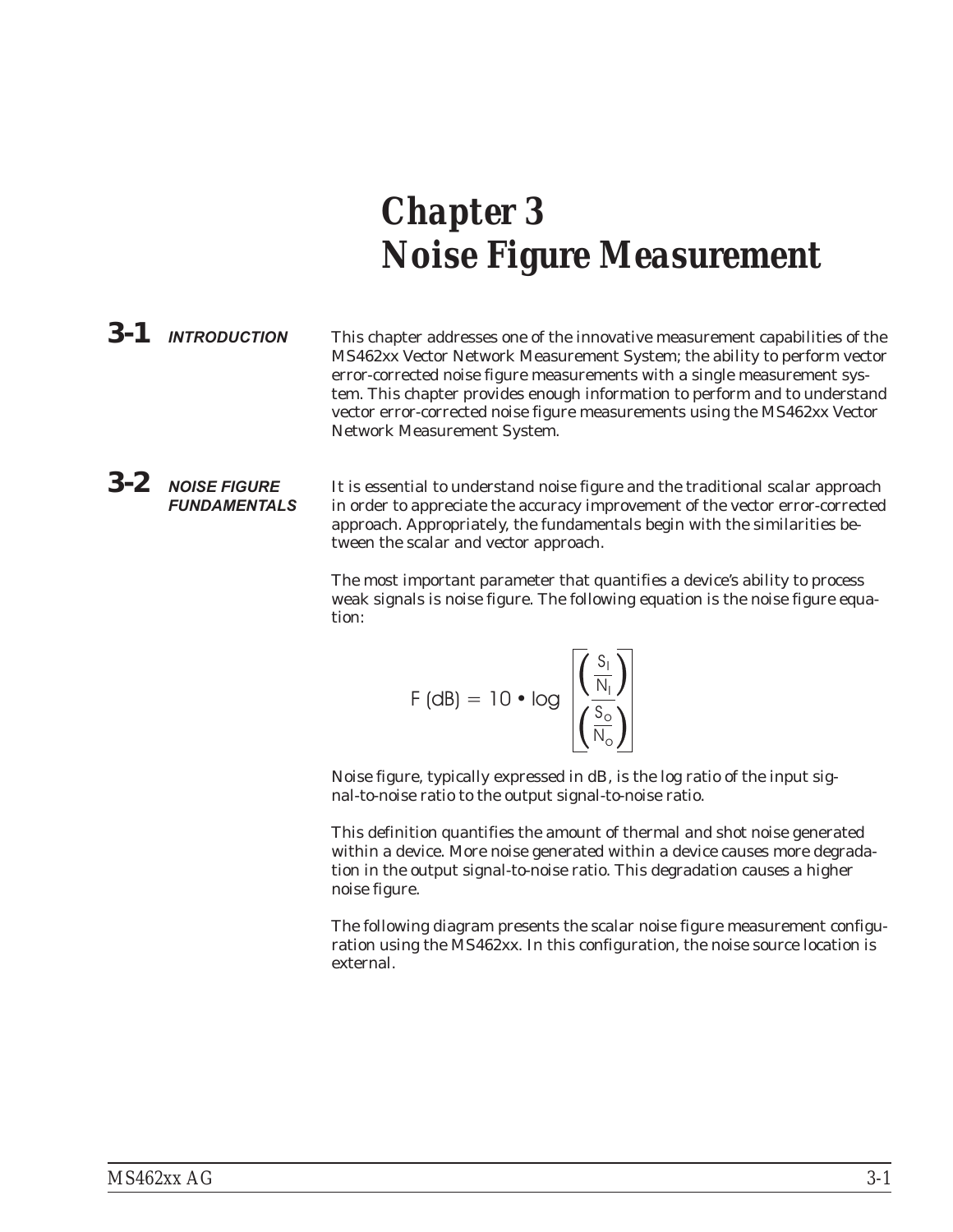# *NOISE FIGURE FUNDAMENTALS NOISE FIGURE*



*Figure 3-1. Scalar Noise Figure Measurement Configuration*

Noise figure measurements employ the Y-Factor method for measuring noise figure. This method uses a calibrated (NIST traceable) broadband noise source to apply two different noise signals to the DUT. Within the noise source, the application and removal of bias to an avalanche diode causes the transition between these two noise signals. With bias, the first noise signal (hot) is large, but calibrated. Without bias, the second noise signal (cold) is small. Note that there could be impedance changes (caused by changing diode impedance with bias) between these hot and cold states. The ratio of measured power in these two cases (hot/cold) leads to the Y-Factor.

The simplified noise figure equation in terms of the Y-Factor (assuming  $Tc =$ To ) is shown below.

 $F$  (dB) = ENR (dB) – 10 log (Y – 1)

Frequency translation within the measurement instrument allows noise figure measurements at reasonable IF frequencies. There may be multiple frequency translations in some instruments. In this situation, the overall noise figure is the cascade of both the DUT noise figure and the instrument receiver noise figure.

The following diagram shows how the cascaded noise figure equation allows removal of the instrument receiver noise figure from the overall noise figure measurement. Note that  $F_2$  is acquired during calibration.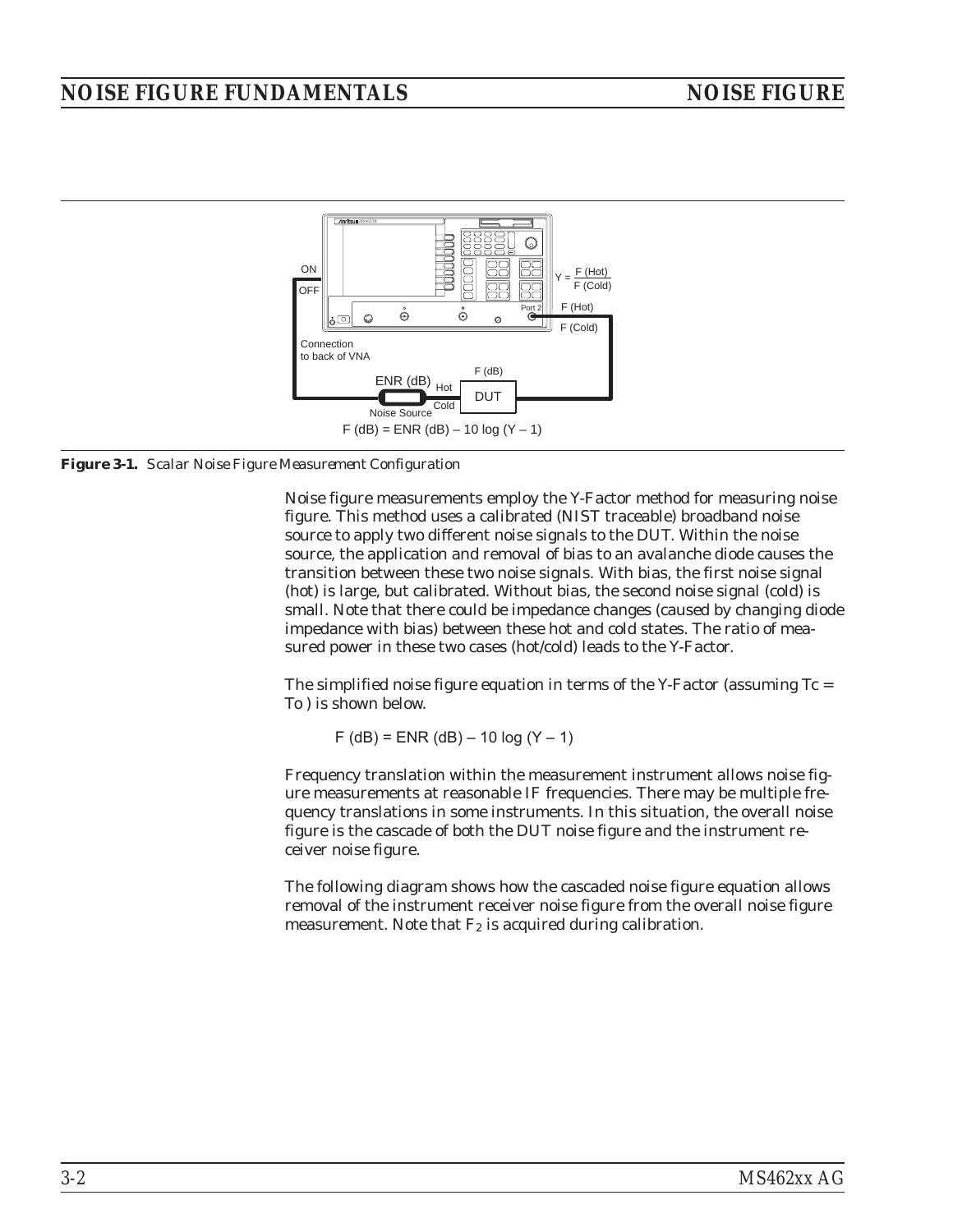<span id="page-18-0"></span>

*Figure 3-2. Cascaded Noise Figure*

Solving this equation for  $F_1$  allows the instrument to calculate the DUT noise figure from the overall cascaded noise figure measurement. The following equation shows the results after solving for  $F_1$ .

$$
F_1 = F - \{(F_2 - 1) / G_1\}
$$

Note that this equation indicates that the second-stage contribution becomes more significant as the DUT gain decreases.

Indeed, the foundation of both scalar and vector approaches is similar. Both approaches use the noise figure definition, the Y-Factor method for measurement, and the cascaded noise figure equation to remove the measurement receiver noise figure effect. A comparison of these approaches beyond this foundation continues with a discussion of the uncertainties that affect measurement accuracy.

| $3 - 3$ | <b>UNCERTAINTIES</b><br><b>OVERVIEW</b>    | When measuring small noise figure values, measurement uncertainties be-<br>come more significant regardless of the measurement approach. A discussion<br>of factors that contribute to measurement uncertainty emphasizes the differ-<br>ences between the scalar and vector approaches. Many sources can contribute<br>to measurement uncertainty considering each one of these sources during<br>measurements can result in more accurate measurements.                  |
|---------|--------------------------------------------|----------------------------------------------------------------------------------------------------------------------------------------------------------------------------------------------------------------------------------------------------------------------------------------------------------------------------------------------------------------------------------------------------------------------------------------------------------------------------|
|         | <b>Good Measurement</b><br><b>Practice</b> | Good measurement practice is the foundation of all accurate noise figure<br>measurements. Be aware of interference and avoid measurements in occu-<br>pied RF or IF frequencies of the test environment. Minimize interference by<br>using shielded cables, threaded connectors, enclosures, and shielded rooms<br>for the DUT. Cables and connectors should be clean and of high quality. Avoid<br>any DUT discontinuities and spurious responses. These simple steps can |

eliminate significant uncertainties.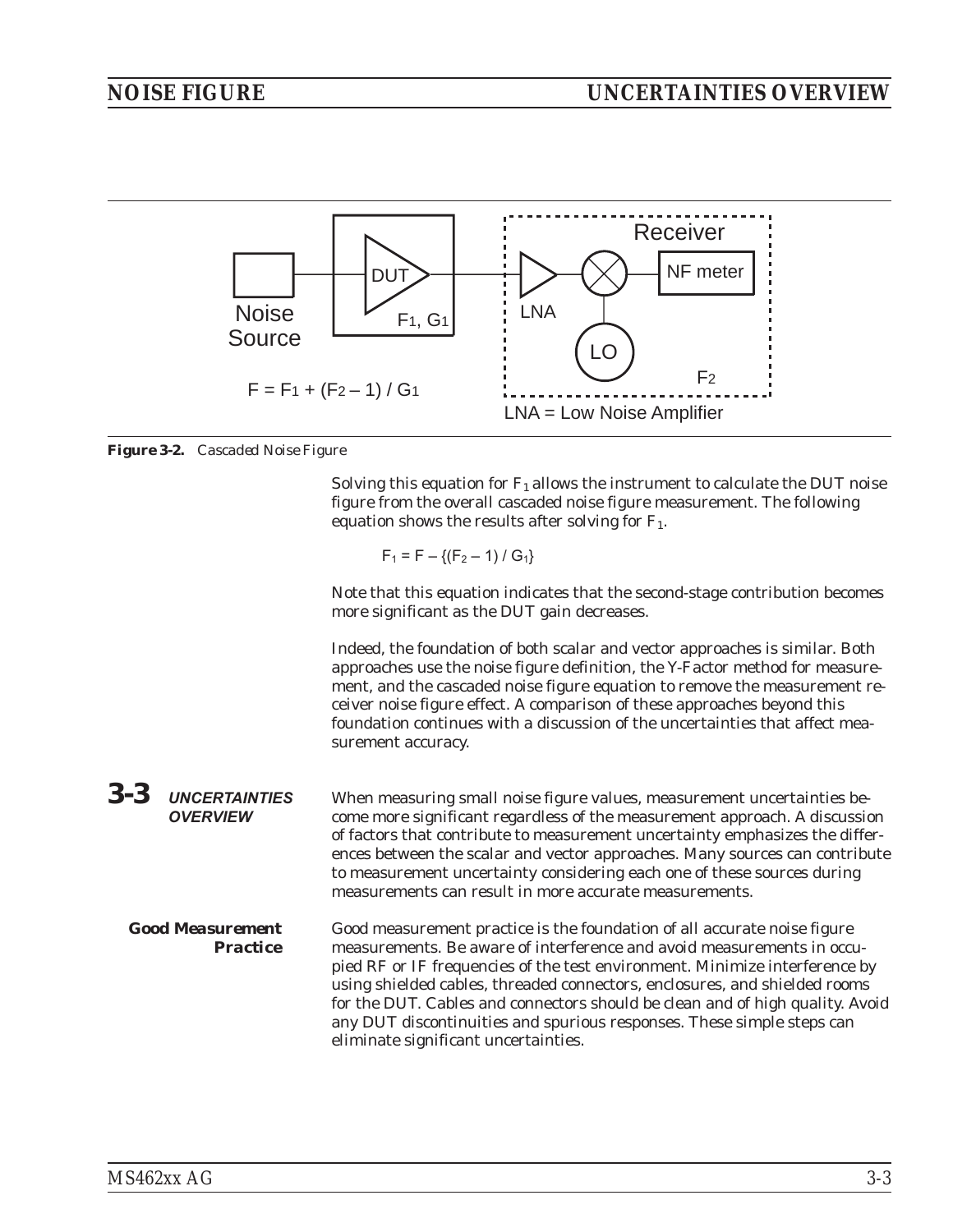*Receiver Architecture* The receiver architecture includes the frequency translations that allow measurements at reasonable IF frequencies within the measurement instrument. The receiver architecture is either a single or a double sideband architecture. A description of these receiver architectures is appropriate before discussing their contribution to measurement uncertainty. The following diagrams show the included frequencies for both receiver architectures.



*Figure 3-3. Included Frequencies for Both Receiver Architectures*

In the traditional scalar approach, a single sideband (SSB) receiver architecture performs the frequency translation. By definition, *either* the upper (USB) *or* lower (LSB) sideband is translated to an intermediate frequency (IF). Under certain circumstances, the SSB receiver architecture can be less susceptible to abrupt DUT noise figure variations versus frequency (i.e., band limited devices).

In the vector approach, a double sideband (DSB) receiver architecture performs the frequency translation. By definition, *both* the upper (USB) *and* lower (LSB) sidebands are translated to an IF. An average of both the upper and lower sidebands represents the measurement. A significant advantage of this DSB receiver architecture is that one receiver can perform both a noise figure measurement and an S-parameter characterization. The combination of these two measurements is an accurate vector error-corrected noise figure measurement.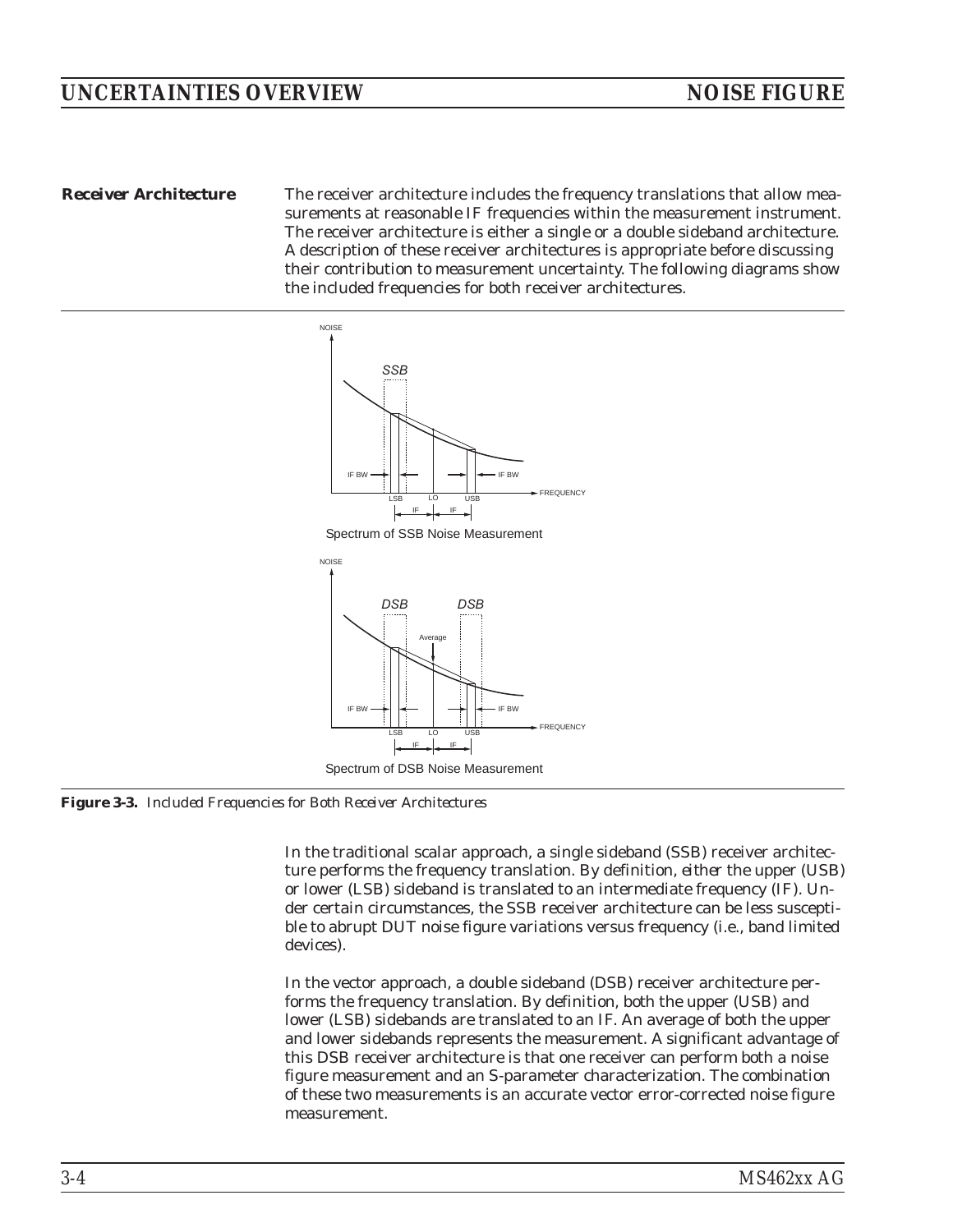

The following diagram shows the included frequencies for the traditional scalar SSB noise measurement architecture.



*Figure 3-4. Traditional Scalar SSB Noise Measurement Architecture*

In the traditional scalar receiver architecture, the IF is 20 MHz and the bandwidth is 4 MHz. The frequency measurement range is 4 MHz with this SSB receiver architecture. Note that this traditional scalar approach contains more uncertainty as the bandwidth of the DUT decreases from 4 MHz. This frequency range represents the standard for comparison with the following wideband and narrowband DSB receiver architectures.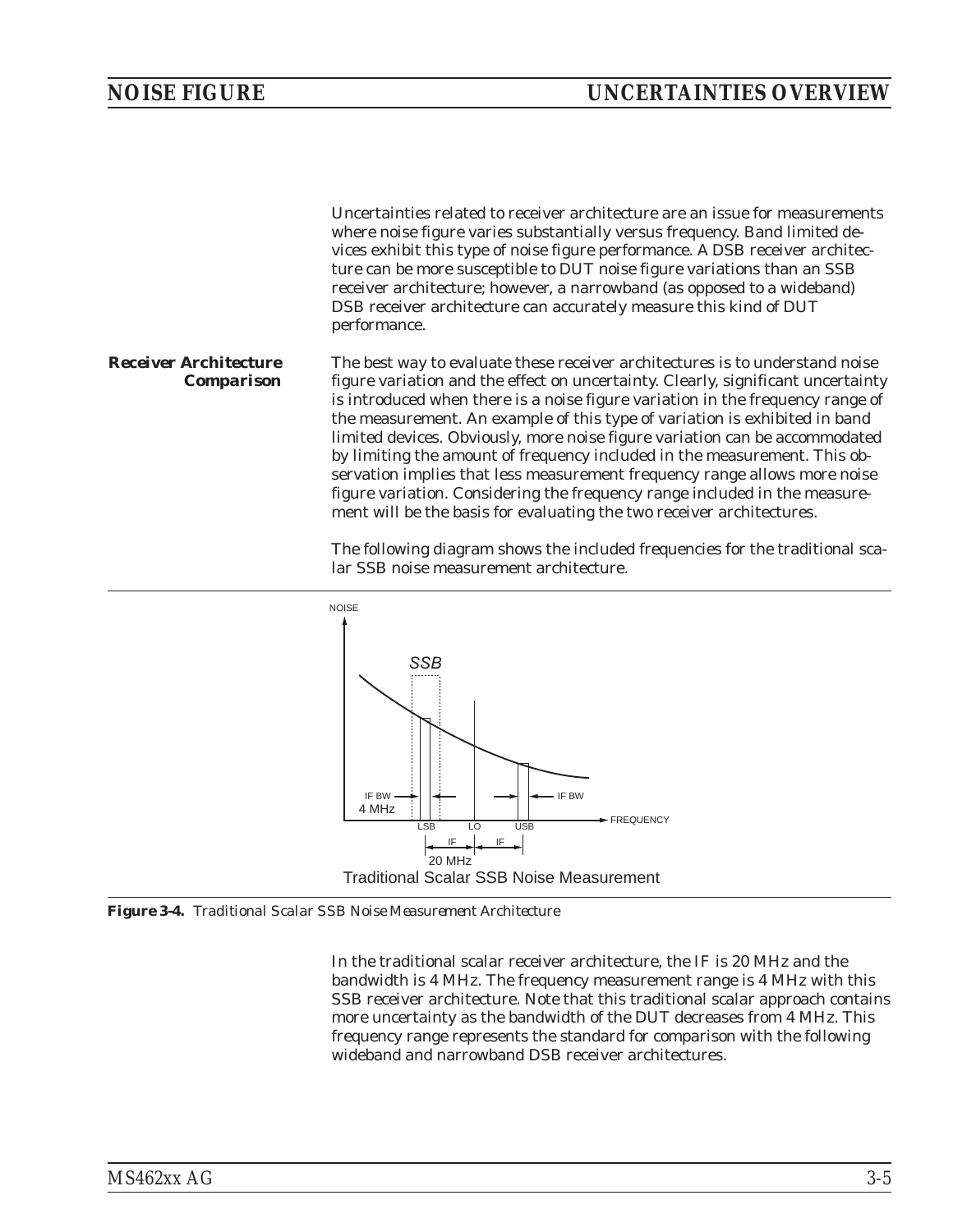# *UNCERTAINTIES OVERVIEW NOISE FIGURE*



Next, the following diagram shows the included frequencies for the wideband DSB noise measurement architecture.

*Figure 3-5. Wideband DSB Noise Measurement Architecture*

In the wideband DSB receiver architecture, the IF is 25 MHz and the bandwidth is 6 MHz. The frequency measurement range is comprised of 12 MHz of frequency separated by  $\overline{44}$  MHz, or 56 MHz (12 +  $\overline{44}$  MHz). As expected, this architecture can be more susceptible to DUT noise figure variations than the SSB architecture, which only used 4 MHz. This comparison indicates more measurement uncertainty can be associated with the wideband DSB receiver architecture than the SSB receiver architecture. Finally, the following diagram shows the included frequencies for the narrowband DSB noise measurement architecture.



*Figure 3-6. Narrowband DSB Noise Measurement Architecture*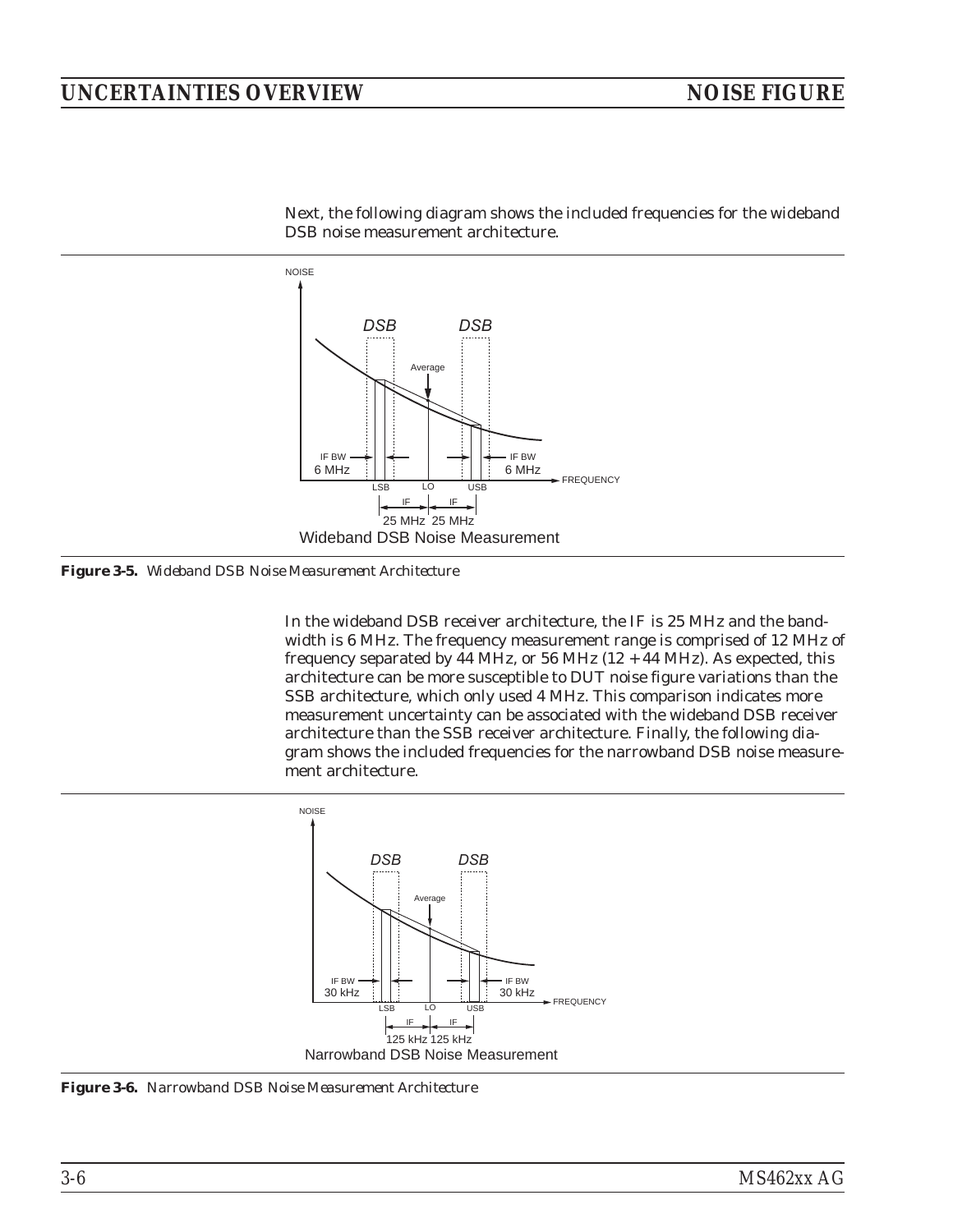|                                               | In the narrowband DSB receiver architecture, the IF is 125 kHz and the<br>bandwidth is less than 30 kHz. Similarly, the frequency measurement range<br>is comprised of 60 kHz of frequency separated by 220 kHz, or 280 kHz<br>$(60 + 220 \text{ kHz})$ . This narrowband DSB architecture can be less susceptible to<br>DUT noise figure variations than both the SSB and wideband DSB architec-<br>tures. In addition, this narrowband DSB approach allows more accurate mea-<br>surement of band limited devices than the traditional scalar approach<br>(particularly as the DUT bandwidth decreases from 4 MHz). This comparison<br>clearly shows that the least measurement uncertainty can be associated with<br>the narrowband DSB receiver architecture. |
|-----------------------------------------------|-------------------------------------------------------------------------------------------------------------------------------------------------------------------------------------------------------------------------------------------------------------------------------------------------------------------------------------------------------------------------------------------------------------------------------------------------------------------------------------------------------------------------------------------------------------------------------------------------------------------------------------------------------------------------------------------------------------------------------------------------------------------|
|                                               | Using the DSB receiver architecture of the Vector Network Measurement<br>System allows more accurate vector error-corrected noise figure measure-<br>ments. In addition, the narrowband DSB receiver architecture can be less<br>susceptible to noise figure variations than the traditional scalar approach.                                                                                                                                                                                                                                                                                                                                                                                                                                                     |
| <b>Insertion vs.</b><br><b>Available Gain</b> | The noise figure calculation is a function of the Y-Factor, the receiver noise<br>figure, and the available gain. The uncertainty associated with removal of the<br>receiver (or second-stage) noise figure depends on whether insertion or avail-<br>able gain is included in these calculations. For this reason, a more detailed<br>description of insertion and available gain provides a better understanding of<br>their effect on measurement uncertainty.                                                                                                                                                                                                                                                                                                 |
|                                               | Second-stage uncertainty occurs because the receiver following the DUT has<br>a noise figure. The evaluation of this second-stage effect is not straight for-<br>ward. The cascaded noise figure equation for correction is $F_1 = F_{\text{meas}} - [(F_2 -$<br>1) $/G_1$ ], where $G_1$ is the available gain of the DUT. The scalar approach sub-<br>stitutes insertion gain for available gain in this equation; whereas, the vector<br>approach calculates available gain directly from the S-parameter character-<br>ization. By definition, the available gain provides the more correct<br>measurement.                                                                                                                                                   |
|                                               | Insertion gain measurements are based on the existing matches in the test<br>setup. The first measurement takes place with the noise source connected to<br>the receiver. The second measurement takes place with the DUT connected<br>between the Noise Source and the receiver. By definition, the ratio between<br>these two measurements (second/first) is insertion gain. Note that the power<br>measurement is always made at the input of the receiver; therefore, accom-<br>modations for mismatches are not possible. Indeed, mismatches can contrib-<br>ute significant uncertainty for the scalar approach.                                                                                                                                            |
|                                               | Available gain is the ratio of power available from the DUT to power avail-<br>able from the source. Note that S-parameter characterization provides the<br>DUT input and output reflection characterization for these measurements.<br>Accordingly, available gain is more accurate because it takes into account the<br>effect of mismatches during measurements.                                                                                                                                                                                                                                                                                                                                                                                               |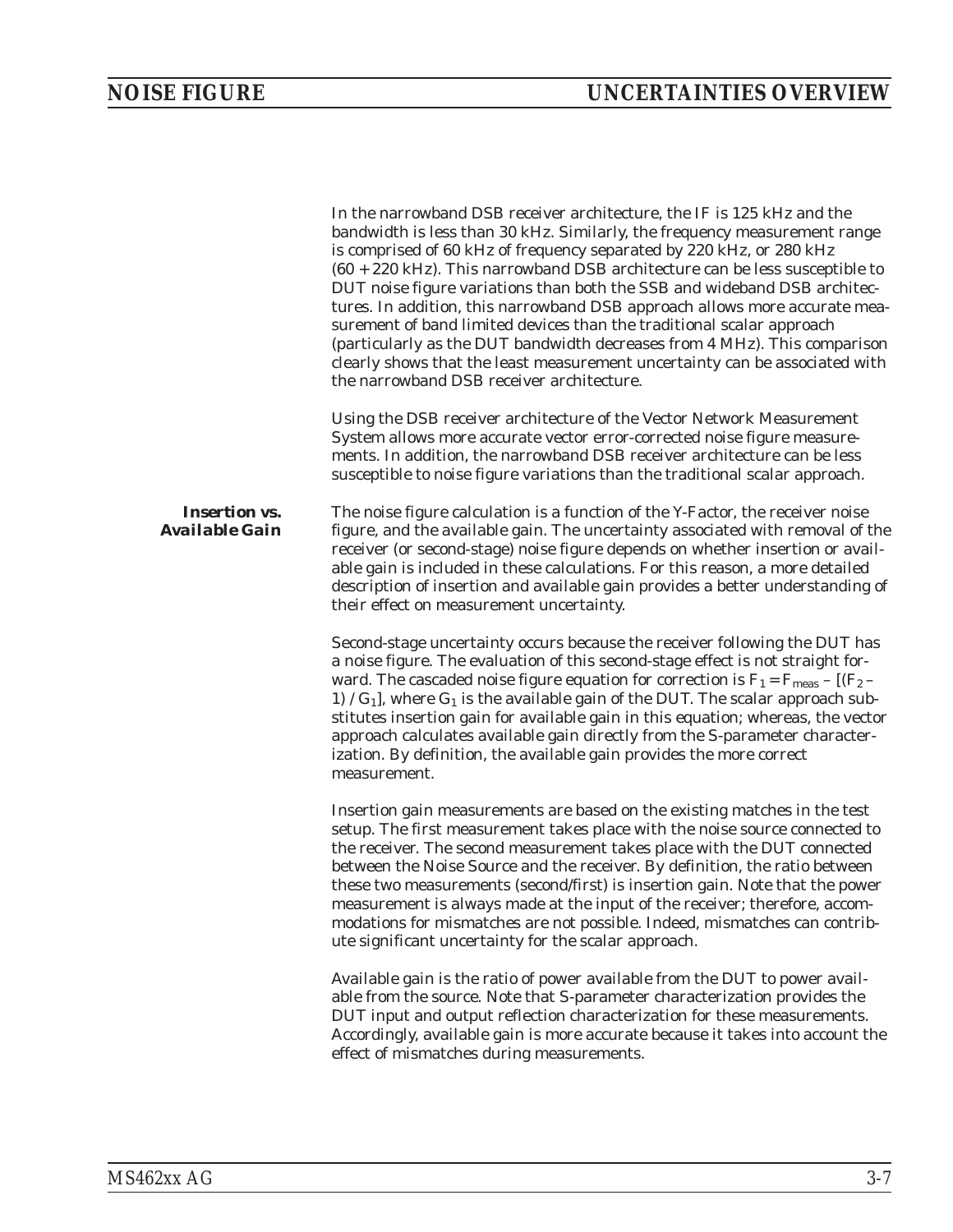|                           | Available gain calculations can minimize the uncertainties of mismatches<br>and second-stage removal calculations by including S-parameter character-<br>ization during the measurement. Specifically, available gain addresses mis-<br>matches during measurements which allows more accurate removal of the<br>second-stage noise figure and results in a more accurate vector er-<br>ror-corrected measurement.                                                                                                                                                                                                                    |
|---------------------------|---------------------------------------------------------------------------------------------------------------------------------------------------------------------------------------------------------------------------------------------------------------------------------------------------------------------------------------------------------------------------------------------------------------------------------------------------------------------------------------------------------------------------------------------------------------------------------------------------------------------------------------|
| <b>Instrument Related</b> | The Excess Noise Ratio (ENR) uncertainty, instrumentation uncertainty, and<br>instrument noise figure contribute to overall uncertainty in the noise figure<br>measurement. Explanation of these uncertainties is straightforward and ap-<br>plicable for both approaches.                                                                                                                                                                                                                                                                                                                                                            |
|                           | Clearly, the ENR accuracy of the noise source contributes heavily to the accu-<br>racy of the noise figure measurement. Calibration of the noise source with de-<br>vices from NIST provides the greatest accuracy. Maintain ENR accuracy by<br>ensuring calibration of the noise source at regular intervals. Both scalar and<br>vector approaches are susceptible to this uncertainty.                                                                                                                                                                                                                                              |
|                           | In application, the ENR values provided by the manufacturer assume perfect<br>matches; consequently, any mismatches introduce significant ENR accuracy<br>uncertainties. The error-corrected approach adjusts the ENR values to reflect<br>the matching characteristics of the measurement including impedance<br>changes between the "on" and "off" states of the noise source. In addition, the<br>error-corrected approach supports ENR extension compensation for routing<br>the noise through the Vector Network Measurement System to the test port.<br>The traditional approach does not address these sources of uncertainty. |
|                           | Instrumentation uncertainty affects the repeatability of measurements.<br>Typically, higher performance receivers contribute less uncertainty. Know the<br>instrument specifications and their contribution to this uncertainty.                                                                                                                                                                                                                                                                                                                                                                                                      |
|                           | One very important specification is the noise figure of the instrument. The<br>higher the noise figure of the instrument, the more uncertainty associated<br>with the second-stage removal calculations. The second-stage uncertainty be-<br>comes more significant as the DUT available gain decreases. In this case, the<br>receiver noise figure is a more significant portion of the measurement and,<br>consequently, more difficult to remove. Again, the error-corrected approach<br>can help minimize<br>this uncertainty.                                                                                                    |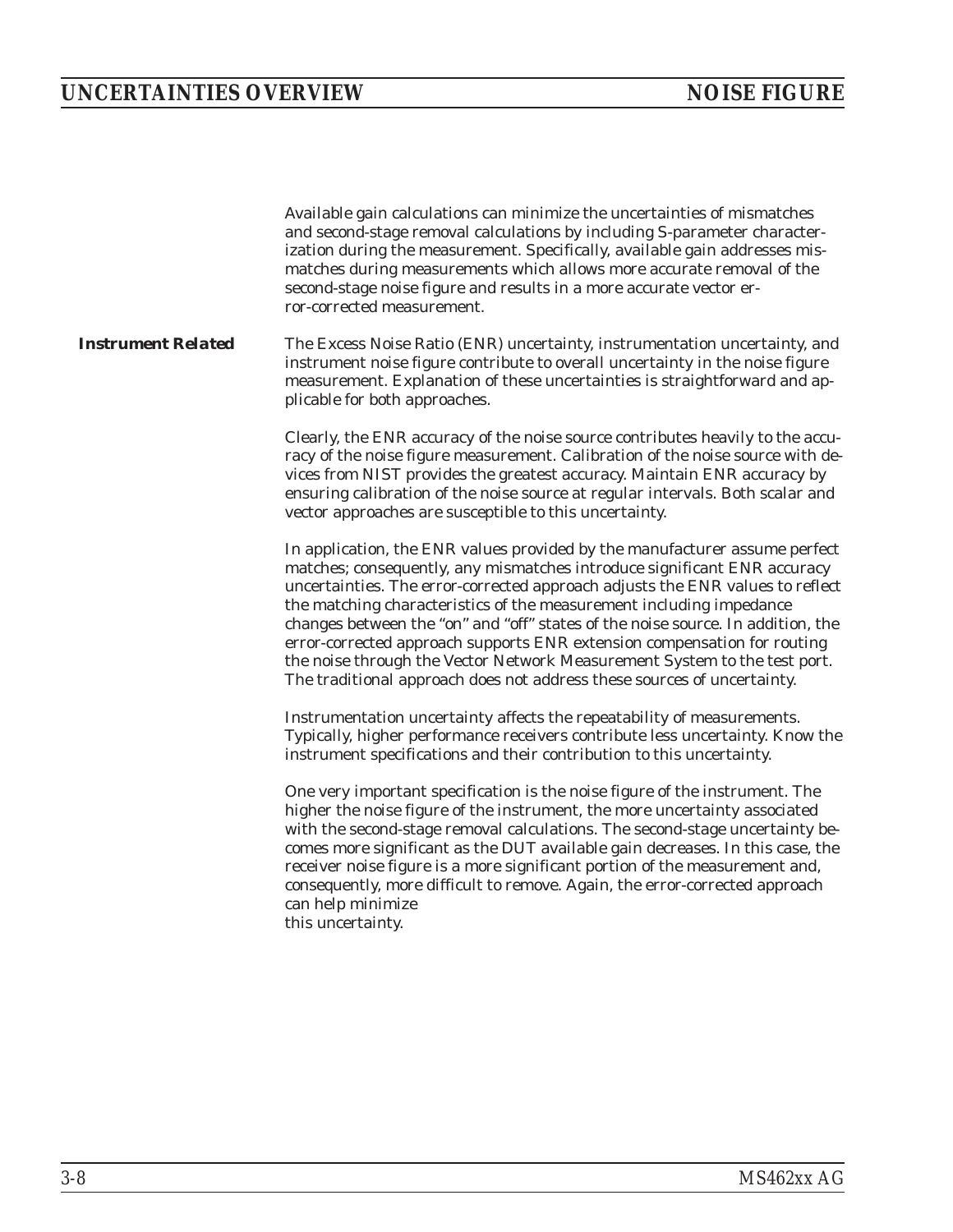<span id="page-24-0"></span>*3-4* **NOISE FIGURE MEASUREMENTS** This section provides a procedure for performing a noise figure measurement using the MS462xx Vector Network Measurement System. This procedure requires a basic understanding of the preceding discussions. This section also briefly explains menu nomenclatures and calibration considerations. Upon completion of the section, noise figure measurements will be straightforward and intuitive to perform using the MS462xx.

*Noise Figure Application* Selection of the applications key (Appl) is the first step in the procedure for performing a noise figure measurement. Selection of the Appl key provides the following Noise Figure Application Menu Structure:



## **Noise Figure Setup Menu Structure:**

*Figure 3-7. Noise Figure Application Menu Structure*

This menu tree allows configuration of the noise figure measurement. A thorough understanding of this menu structure is required for the rest of this discussion; therefore, a brief explanation is appropriate.

The first menu on the left is displayed following the selection of the Appl key. The second menu is displayed following the selection of MEASUREMENT TYPE. Similarly, the third menu is displayed following the selection of NOISE FIGURE. At this point, the MS462xx is configured for a noise figure measurement.

From the NOISE FIGURE application, selection of NOISE FIGURE SETUP displays the NOISE FIGURE SETUP menu. Similarly, selection of DISPLAY SELECTION brings up the DISPLAY SELECTION menu.

Selection of LOAD E.N.R. FILE from the NOISE FIGURE SETUP menu displays the LOAD E.N.R. FILE menu.

Note that each menu has a title corresponding to the functions available in the menu.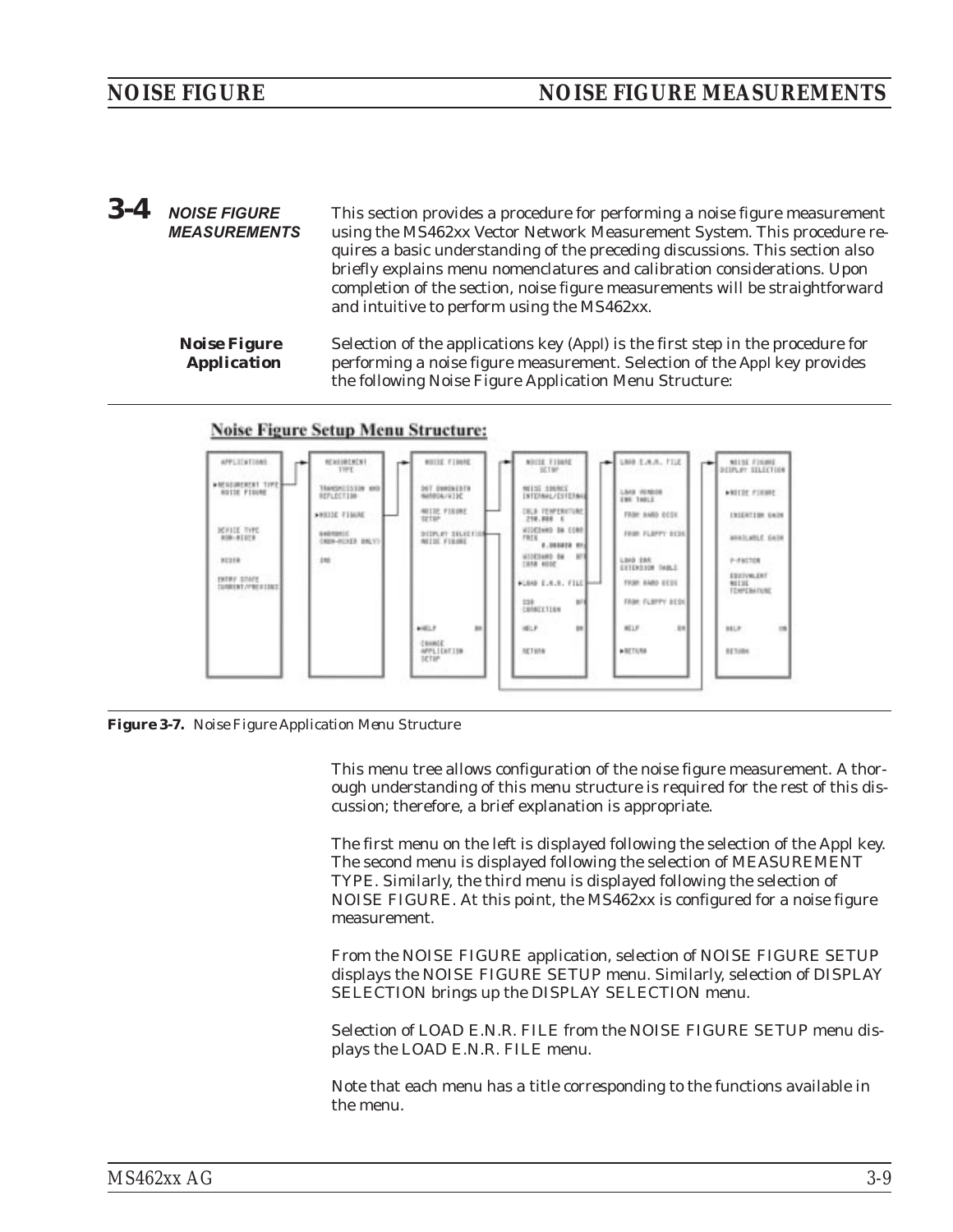The Calibration Menu Structure is also referenced during this discussion.



*Figure 3-8. Noise Figure Calibration Menu Structure*

It is important to note that the calibration menus are not sequential in their implementation. This means that frequency, data points, and averaging are accessible in any sequence as long as all these settings are in place before calibration. In addition, the Frequency, Configuration, Average, and Noise Figure Calibration menus are all accessible as front panel key selections. Specifically, the Frequency and Configuration keys are in the Stimulus area of the front panel and the Average and Noise Figure Calibration keys are in the Enhancement area of the front panel.

The Noise Figure Setup Menu structure and the Noise Figure Calibration Menu structure provide the primary interface for configuring the noise figure measurement.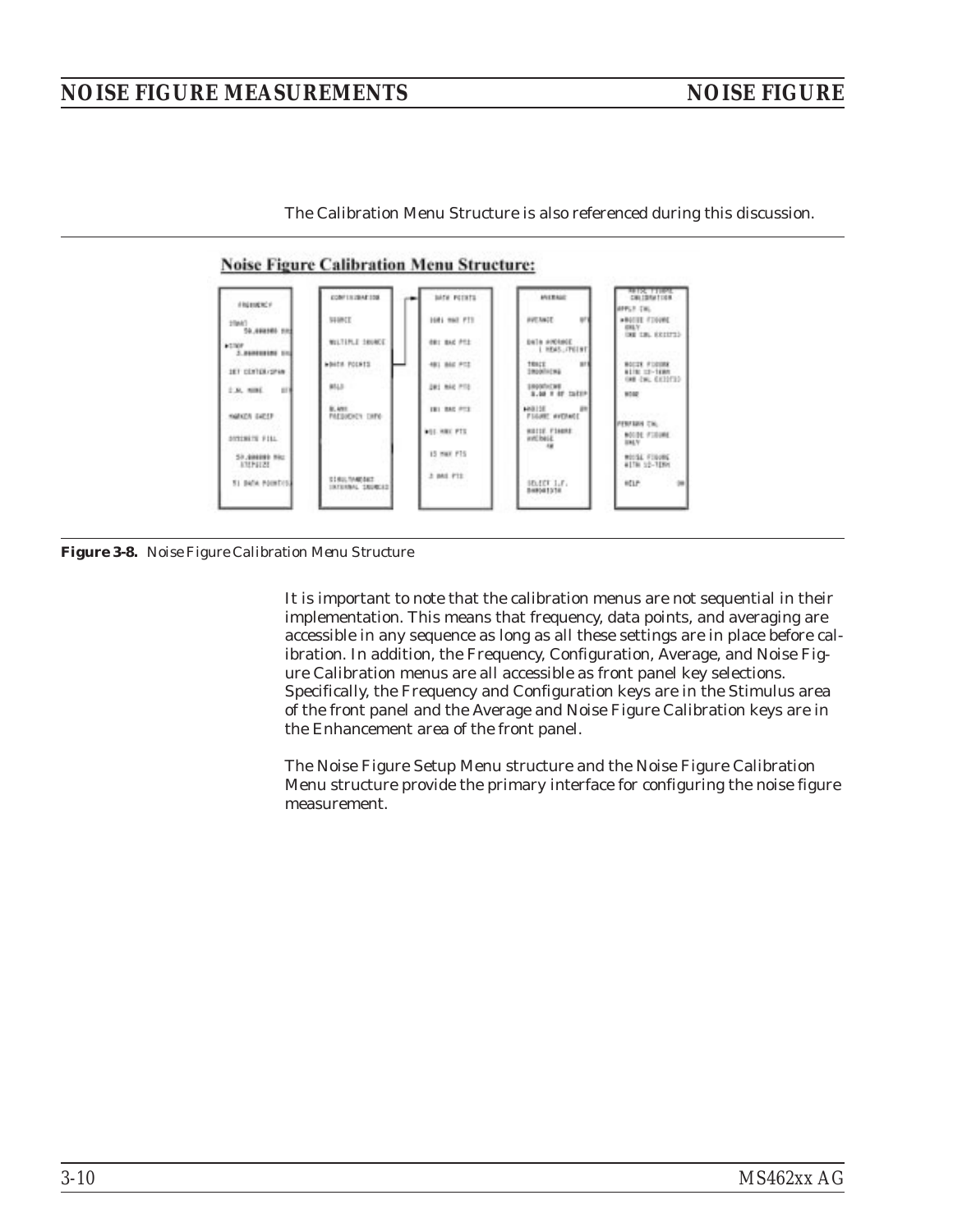| <b>Hardware</b><br><b>Organization</b> | The noise figure measurement application requires the location of the noise<br>source to correctly configure the instrument for measurement. The two<br>choices are external or internal. The following photos show the noise source<br>location for both configurations.                                                                                                                                                                        |
|----------------------------------------|--------------------------------------------------------------------------------------------------------------------------------------------------------------------------------------------------------------------------------------------------------------------------------------------------------------------------------------------------------------------------------------------------------------------------------------------------|
| <i><b>Noise Figure Setup</b></i>       | Reference the Setup Menu Structure for the following noise figure setup<br>discussion.                                                                                                                                                                                                                                                                                                                                                           |
|                                        | The MS462xx is configured for a noise figure measurement when NOISE<br>FIGURE is selected as the Measurement Type. Next, the setup procedure fur-<br>ther configures the system for the noise figure measurement by specifying the<br>DUT Bandwidth, the Noise Source Location, and the loading of the appropri-<br>ate ENR Files. The remaining setup parameters allow Cold Temperature,<br>Bandwidth Correction, and SSB Correction selection. |

The following table provides further explanation for these setup parameters.

| <b>Setup Parameter</b>          | <b>Explanation</b>                                                                                                                                                                                                                                                        |
|---------------------------------|---------------------------------------------------------------------------------------------------------------------------------------------------------------------------------------------------------------------------------------------------------------------------|
| <b>DUT Bandwidth</b>            | Wide indicates that the DUT noise figure performance is<br>relatively broadband (BW≥ 6 MHz). Wide also provides<br>the fastest measurement. Narrow allows measurements<br>for band limited DUTs (BW< 6 MHz).                                                              |
| Noise Source                    | Internal indicates that the Noise Source is connected to<br>the rear panel. External indicates that the Noise Source is<br>not connected to the rear panel. Note that Eternal Er-<br>ror-corrected measurements are not possible.                                         |
| Local ENR File                  | This controls the loading of the ENR values.                                                                                                                                                                                                                              |
| Load Vendor ENR Table           | This refers to the ENR values for the noise source. The<br>table on the noise source(s) is stored in a tab-delimited<br><b>ASCII</b> format for retrieval.                                                                                                                |
| <b>Load ENR Extension Table</b> | This refers to the S-Parameter characterization file be-<br>tween the rear panel noise source connection and the<br>Test Port 1 connection on the DUT. This file contains up<br>to 101 points and combines S2P data with the noise<br>source reflection coefficient data. |
| <b>Cold Temperature</b>         | This represents the noise source temperature for the<br>measurement.                                                                                                                                                                                                      |
| Wideband BW Corr Freq           | For DUT bandwidth = Wide, this allows bandwidth correc-<br>tion when Narrowband is not desired. This frequency<br>should correspond to the "brick wall" bandwidth of the<br>DUT.                                                                                          |
| Wideband BW Corr Mode           | For DUT Bandwidth = Wide, this allows enabling and dis-<br>abling of the BW Correction.                                                                                                                                                                                   |
| <b>SSB Correction</b>           | This allows compensation for a DUT (usually a mixer) with<br>single sideband (SSB) behavior.                                                                                                                                                                              |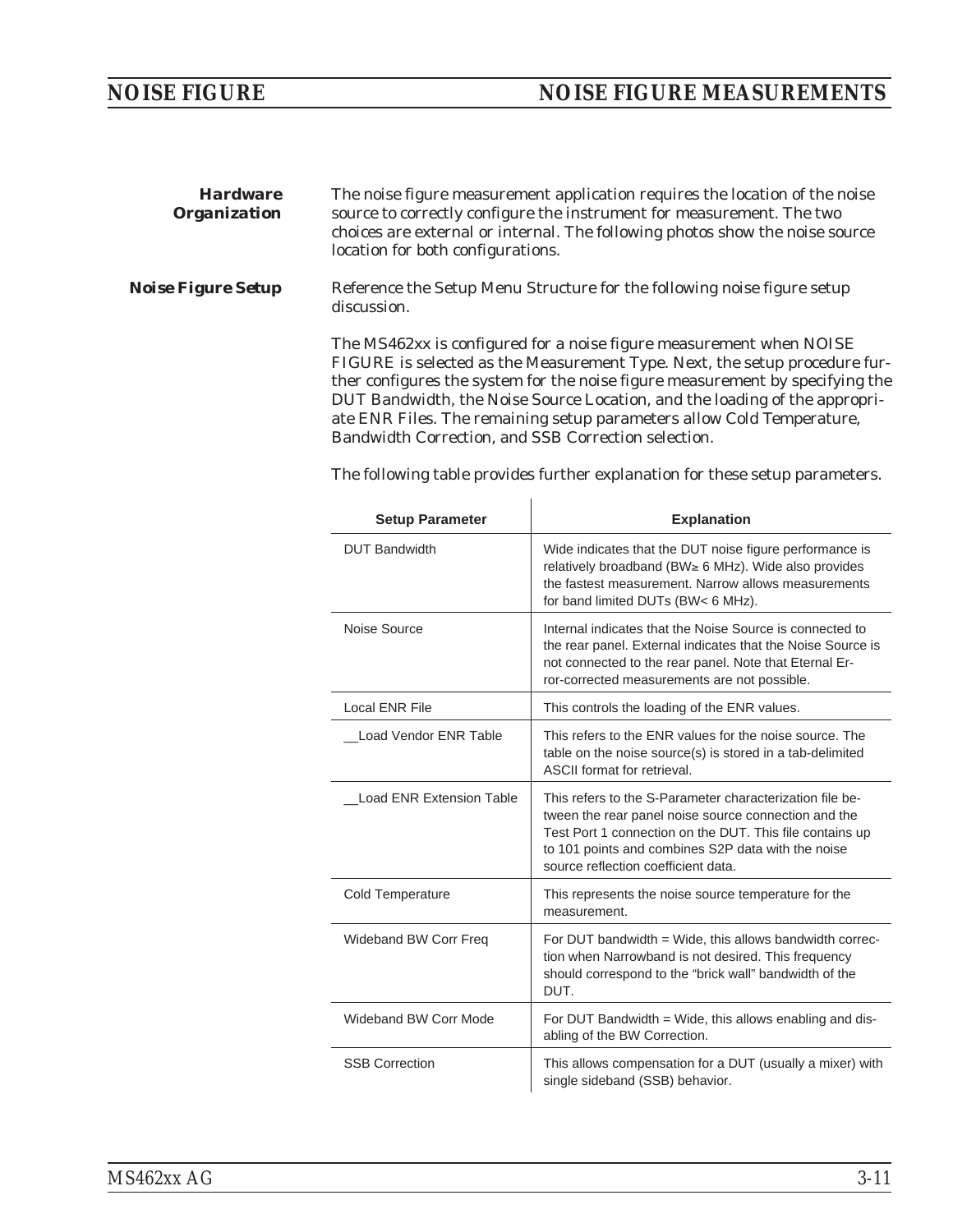*Noise Figure Calibration* Refer to the Calibration Menu Structure for the following noise figure calibration discussion.

> The calibration procedure combines the previous noise figure setup with the system settings for Frequency, Data Points, and Noise Figure Averaging for a noise figure calibration. This calibration can include 12-term correction when using the Internal selection for Noise Source.

The following table provides further explanation for these calibration parameters.

| <b>Calibration Parameter</b>   | <b>Explanation</b>                                                                                                                                                                                                                                                                                |  |
|--------------------------------|---------------------------------------------------------------------------------------------------------------------------------------------------------------------------------------------------------------------------------------------------------------------------------------------------|--|
| Frequency                      | Specify the Frequency range for the noise figure measurement.<br>The Start and Stop frequencies correspond to the frequencies of<br>the lower (LSB) sidebands. Typically, a range slightly larger than<br>the passband is chosen. Alternately, the range of the 12-term<br>calibration is chosen. |  |
| Data Points                    | Specify the Number of Points for the noise figure measurement.<br>The noise figure measurement more time for more data points.                                                                                                                                                                    |  |
| Noise Figure Average<br>ON/OFF | This allows enabling and disabling of the Noise Figure Averaging<br>function.                                                                                                                                                                                                                     |  |
| Noise Figure Average           | This indicates the quantity of measurements to include in the av-<br>eraging function. The default value is 40 and this averaging is<br>adequate for both Wideband and Narrowband measurements.                                                                                                   |  |

The noise figure calibration requires a decision whether to include the 12-term calibration. When including the 12-term calibration, the noise figure calibration defaults to the exact system settings as the 12-term calibration. The relevant system settings include Start Frequency, Stop Frequency, and Data Points. For this reason, these system settings are important to consider before the noise figure measurement.

An example clarifies this concern. Consider an amplifier with a 3 dB noise figure between 800 and 900 MHz. The relevant system settings for a typical S-parameter calibration are 201 Data Points between 750 and 950 MHz. These same system settings for noise figure would lead to a noise figure measurement that typically only requires 15 Data Points. Considering the noise figure system settings before selecting the S-parameter system settings will help optimize both measurements for speed.

A noise figure calibration is straightforward with or without the 12-term calibration. The noise figure calibration only requires one through connection between the noise source and the MS462xx receiver. The S-parameter of this through connection are simultaneously measured when Noise Figure with 12-term is selected.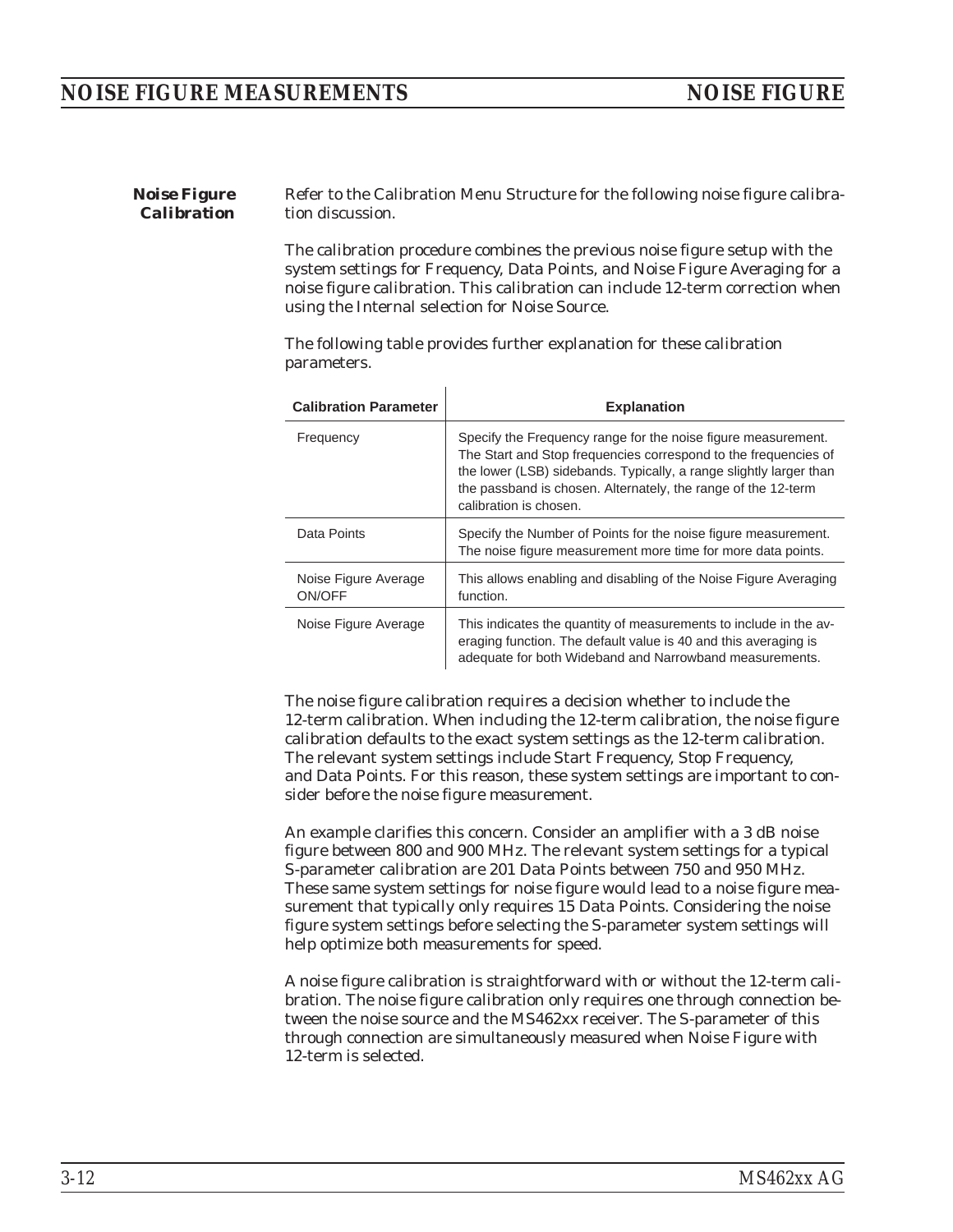*Noise Figure Measurement* Refer to the Setup Menu Structure for the following noise figure measurement discussion.

 $\overline{1}$ 

l.

The noise figure measurement follows the calibration process. Choosing between the Display Selections allows convenient viewing of the noise figure measurement results. The Display Selections are accessible from the Noise Figure Application and include Noise Figure, Insertion Gain, Available Gain, Y-Factor, and Equivalent Noise Temperature.

The following table provides further explanation of these Display Selections.

| <b>Display Selection</b>               | <b>Explanation</b>                                                                                                                             |
|----------------------------------------|------------------------------------------------------------------------------------------------------------------------------------------------|
| Noise Figure                           | With 12-term calibration applied, this represents vector er-<br>ror-corrected noise figure; otherwise, this represents scalar noise<br>figure. |
| Insertion Gain                         | Available with or without 12-term correction, this represents the<br>gain measurement making no correction for matching characteris-<br>tics.  |
| Available Gain                         | Only available with 12-term correction, this represents the gain as<br>determined by the S-parameter measurements.                             |
| Y-Factor                               | The DUT output measurement ratio between the hot and cold<br>states of the noise source.                                                       |
| <b>Equivalent Noise</b><br>Temperature | The temperature of a resistor whose noise power is equal to the<br>input-referred noise-added power of the DUT.                                |

An example clarifies the use of these Display Selections. Consider a scalar noise figure measurement output which consists of both insertion gain and noise figure. The following table outlines a procedure to configure the Vector Network Measurement System for the appropriate output.

| <b>Step</b> | <b>Action</b>                                        | <b>Description</b>                                     |  |
|-------------|------------------------------------------------------|--------------------------------------------------------|--|
| 1           | Press Ch 1 on the front panel.                       | Selects Channel 1 as the active channel.               |  |
| 2           | Display/Graph Type/Log Magnitude.                    | Change Graph Type to Log Magnitude.                    |  |
| 3           | Appl/Display Selection/Noise Figure.                 | Change Display Selection to Noise Figure.              |  |
| 4           | Display/Scale Resolution.                            | Adjust the Scale.                                      |  |
| 5           | Press Ch 3 on the front panel.                       | Selects Channel 3 as the active channel.               |  |
| 6           | Display/Graph Type/Log Magnitude.                    | Change Graph Type to Log Magnitude.                    |  |
| 7           | Appl/Display Selection/Insertion Gain.               | Change Display Selection to Insertion Gain.            |  |
| 8           | Display/Scale/Resolution.                            | Adjust the Scale.                                      |  |
| 9           | Display/Display Mode/Overlay Dual<br>Channels 1 & 3. | Change Display Mode to Overlay Dual<br>Channels 1 & 3. |  |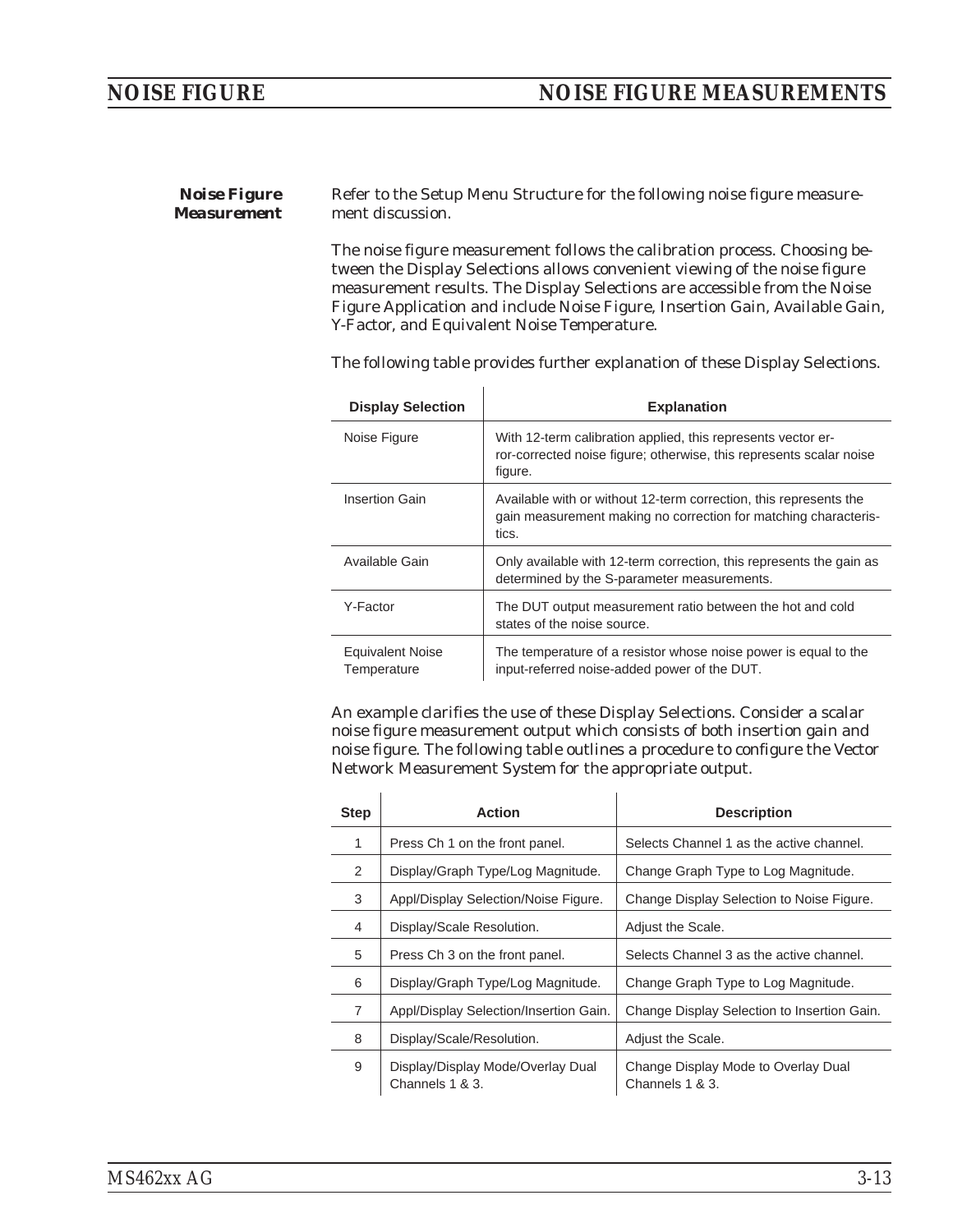A similar procedure allows comparison between insertion gain and available gain. Simply replace the noise figure display above (Step 3) with available gain (and make sure the calibration includes the 12-term correction). Another interesting output is the use of Trace Memory (Display/Trace Memory) on a Single Channel (Display/Display Mode/Single Channel) to make comparisons between vector error-corrected and scalar noise figure measurements. Clearly, this flexible output capability allows some creativity in displaying the measurement results. *Typical Noise Figure Data for an Amplifier* The previous sections provide the foundation for performing a noise figure measurement using the MS462xx. The following data demonstrates the application of this noise figure measurement for a typical amplifier. The emphasis is on application rather than the measurement setup, calibration, and display details. In this way, the flexibility of this noise figure measurement capability is clearly demonstrated. The typical data includes S-parameter and noise figure measurement data.

The S-parameter data consists of input and output matching characteristics (S11 & S22), isolation (S12), and gain (S21). This data is displayed in four-channel log magnitude format. The noise figure data consists of traditional scalar and vector error-corrected noise figure measurements using overlay dual channels.

| <b>Parameter</b>              | <b>Specification</b> |  |
|-------------------------------|----------------------|--|
| <b>Frequency Range</b>        | 1850 to 1990 MHz     |  |
| Gain                          | 21 dB                |  |
| Noise Figure                  | 1.0dB                |  |
| 1 dB Dougr Quinut Compression | $142$ dDm            |  |

The amplifier has the following typical specifications.

1 dB Power Output Compression +12 dBm

The MS462xx is configured with the following relevant settings for these measurements.

| <b>Instrument Parameter</b> | <b>Setting</b>   |  |
|-----------------------------|------------------|--|
| Frequency                   | 1850 to 1990 MHz |  |
| Source 1 Power              | $-15$ dBm        |  |
| Data Points                 | 51 points        |  |
| IF Bandwidth                | 1 kHz            |  |
| Averaging                   | 25               |  |
| <b>DUT Bandwidth</b>        | Wide             |  |
| Noise Source (15 dB ENR)    | Internal         |  |
| NF Averaging                | 40               |  |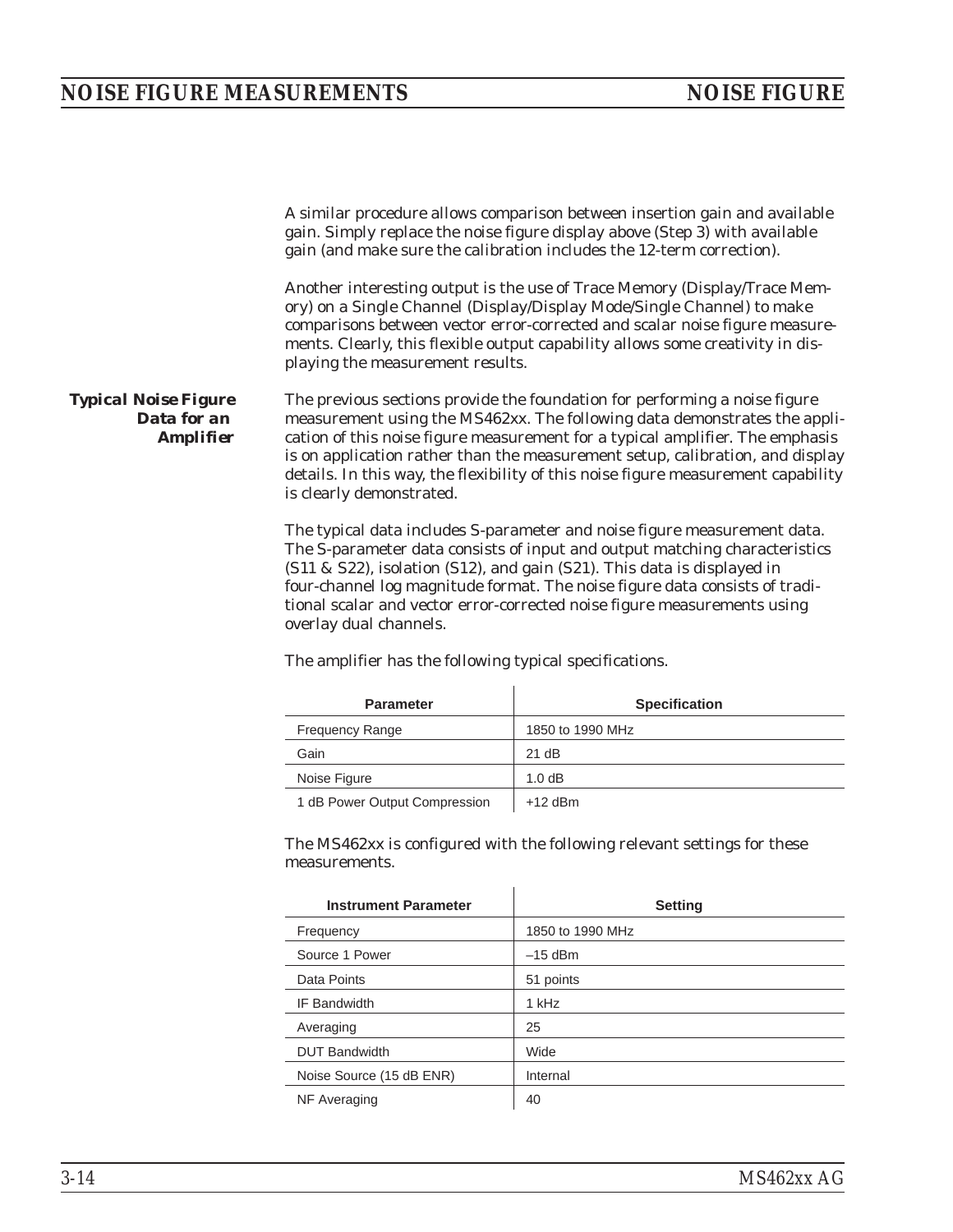

*S-Parameter Measurements* The following data shows the S-parameter measurements of the amplifier using the previous relevant system settings.

Note that the input matching is greater than 15 dB and the output matching is greater than 10 dB. The scalar and vector error-corrected noise figure measurements should produce similar results based on this matching performance.

### *Scalar Noise Figure Measurement*

The following data shows the scalar noise figure measurement of the amplifier using the previous relevant system settings. In this case, the noise figure calibration is performed without the 12-term correction. Note that the top trace is Gain (Insertion Gain).

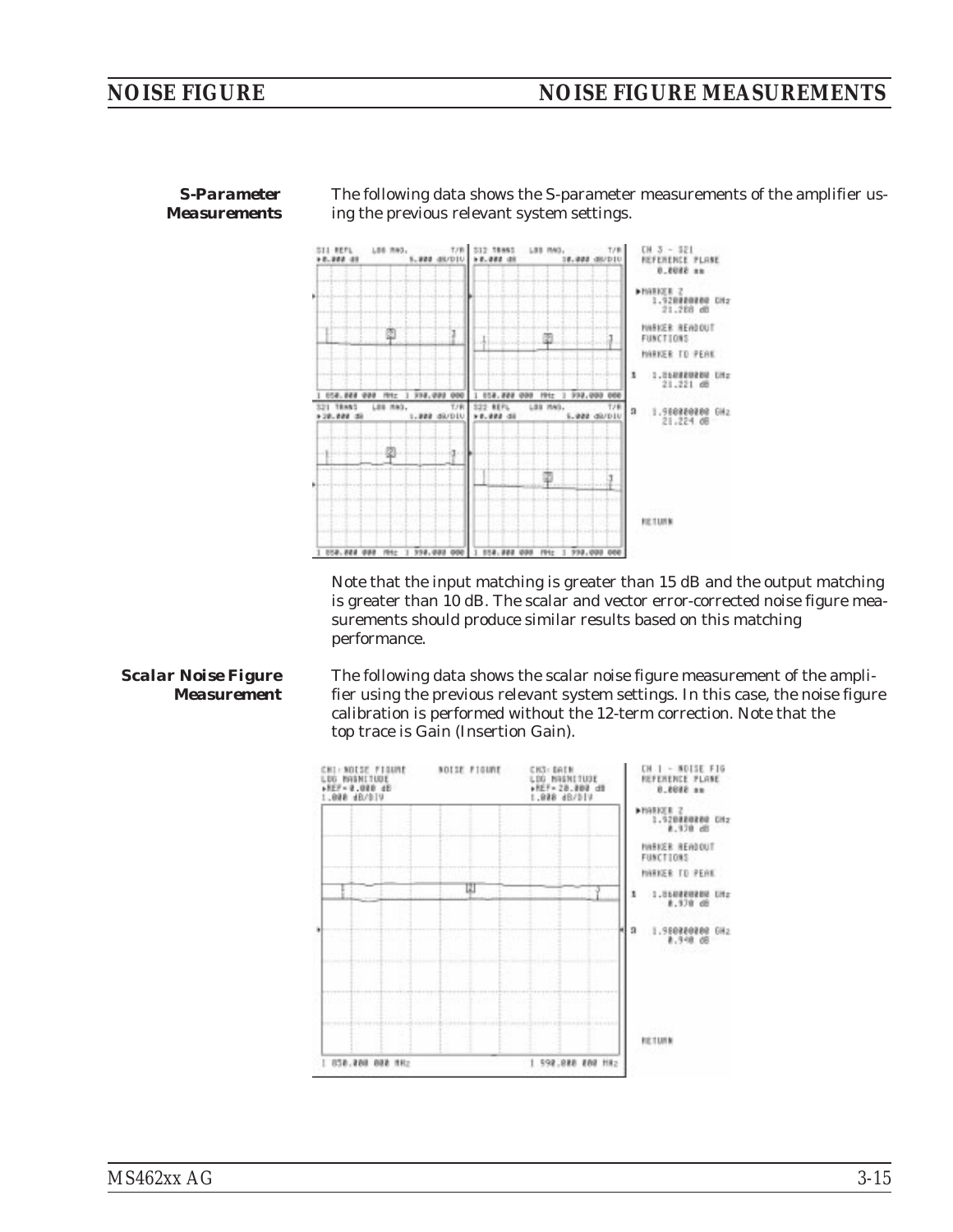*Vector Error-Corrected Noise Figure Measurement*

The following data shows the vector error-corrected noise figure measurement of the amplifier using the previous relevant system settings. In this case, the noise figure calibration is performed with the 12-term correction. Note that the top trace is Available Gain.



### *Comparison of Available Gain to Insertion Gain*

The following data shows the Available Gain versus Insertion Gain measurement of the amplifier using the previous relevant system settings. In this case, the noise figure calibration is performed with the 12-term correction, but only applied during the Available Gain measurement. Note that the markers are on the Available Gain trace.

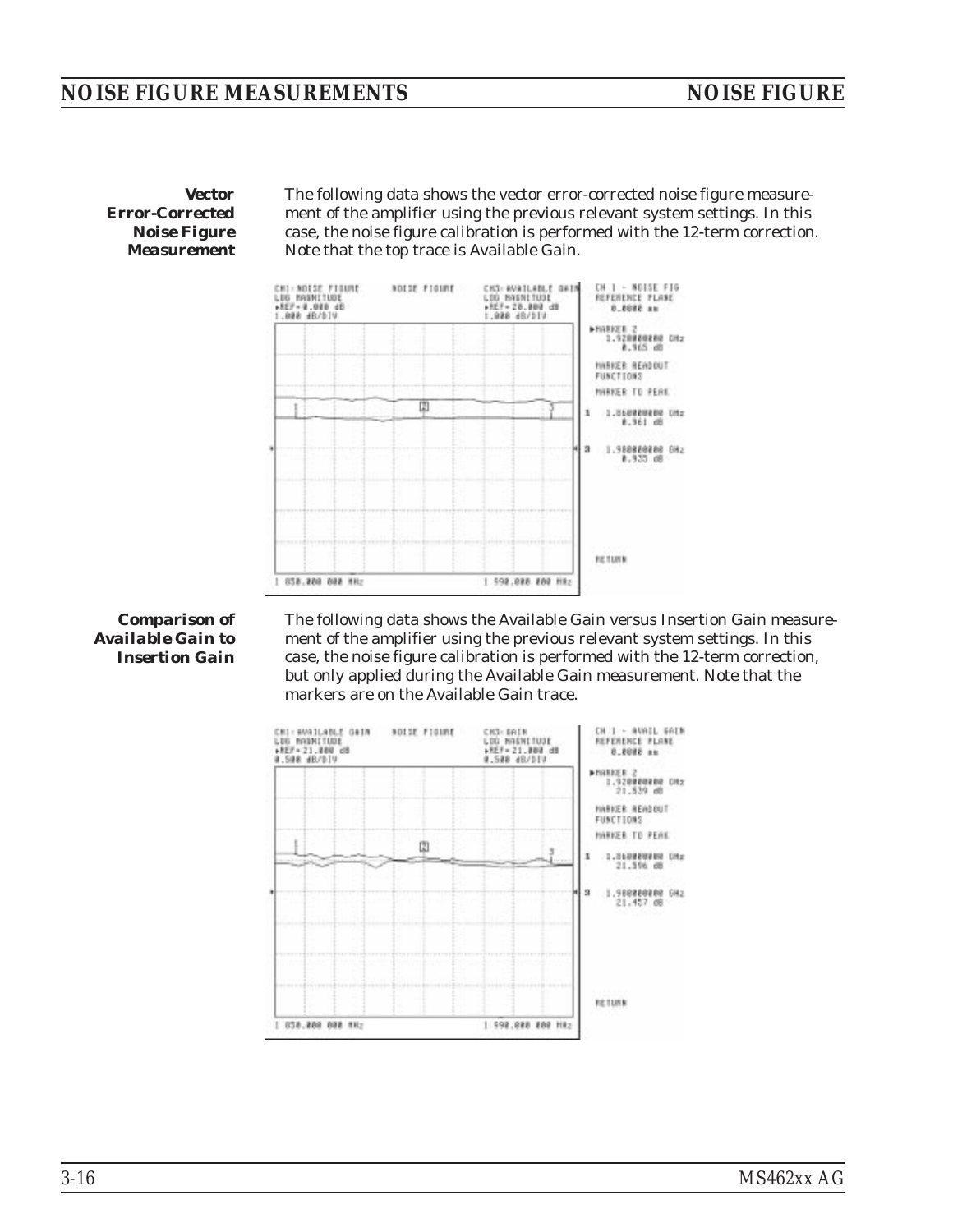### *Summary of Typical Data*

The following table summarizes the results of the previous data.

| <b>Parameter</b> | <b>Scalar</b>                                            | <b>Vector Error-Corrected</b>                             | <b>S21</b>                                               |
|------------------|----------------------------------------------------------|-----------------------------------------------------------|----------------------------------------------------------|
| Gain             | Mkr 1: 21.455 dB<br>Mkr 2: 21.474 dB<br>Mkr 3: 21.395 dB | Mkr 1: 21.596 dB<br>Mkr 2: 21.539 dB<br>Mkr 3: 21.4557 dB | Mkr 1: 21.221 dB<br>Mkr 2: 21.288 dB<br>Mkr 3: 21.224 dB |
| Noise Figure     | Mkr 1: 0.970 dB<br>Mkr 2: 0.970 dB<br>Mkr 3: 0.940 dB    | Mkr 1: 0.961 dB<br>Mkr 2: 0.965 dB<br>Mkr 3: 0.935 dB     | N/A                                                      |

The previous prediction (based on the S-parameter data) that both approaches should produce similar results is clearly indicated by this data. Indeed, both the scalar and vector error-corrected measurements provided similar results.

Note that the Vector Error-Corrected and S21 values for gain are similar but, the interpretation of these values requires an understanding of the calculations. The differences are related to the way these parameters are measured. Remember that the Vector Error-Corrected measurement uses available gain. For this reason, the available gain calculations are based on conjugate matches to the amplifier; whereas, the S21 gain assumes 50 ohm matches. Only as the conjugate matches approach 50 ohms does the available gain approach the S21 gain.

This data represents typical amplifier measurements using the foundation provided in the previous sections. This data also demonstrates the flexible noise figure measurement capability of the MS462xx.

*Recommended Evaluation Approach* Develop confidence and familiarity with the noise figure measurement capability of the MS462xx by performing the following five measurements.

- 1. Perform a 12-term (using 51 points) calibration and measurement of the DUT. Note both input and output return loss performance. Expect differences between vector error-corrected and scalar noise figure measurements for return loss performance of less than 10 dB.
- 2. Perform an External noise figure measurement (NOISE SOURCE = EX-TERNAL) for comparison with traditional scalar measurement. Be sure to use DUT BANDWIDTH = Wide.
- 3. Next, perform an Internal noise figure measurement (NOISE SOURCE = INTERNAL) without 12-term correction for comparison with the previous measurement.
- 4. Finally, perform an Internal noise figure measurement (NOISE SOURCE = INTERNAL) with 12-term correction for the vector error-corrected noise figure measurement.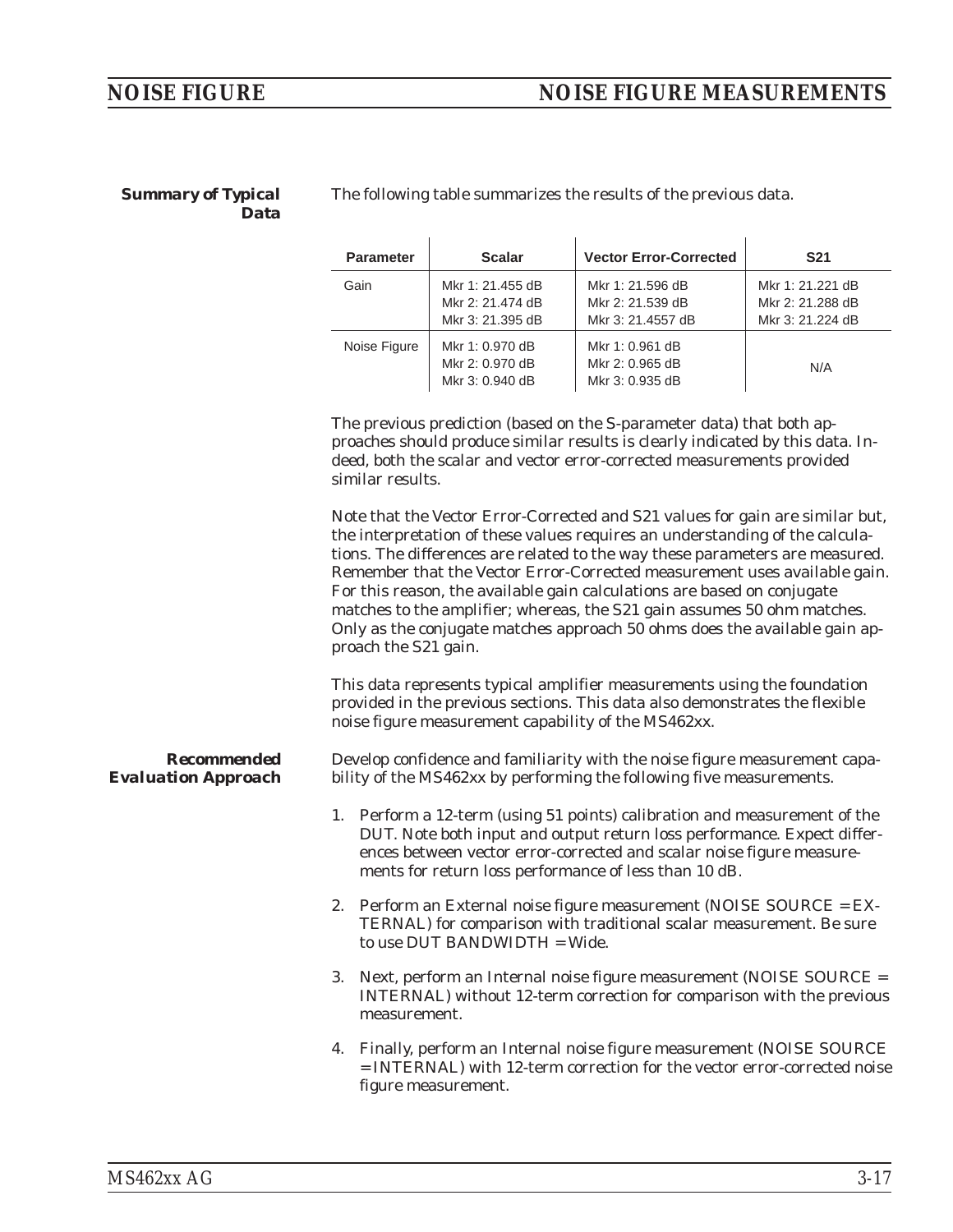5. Additionally, compare noise figure measurements using DUT Bandwidth = Narrow versus DUT Bandwidth = Wide.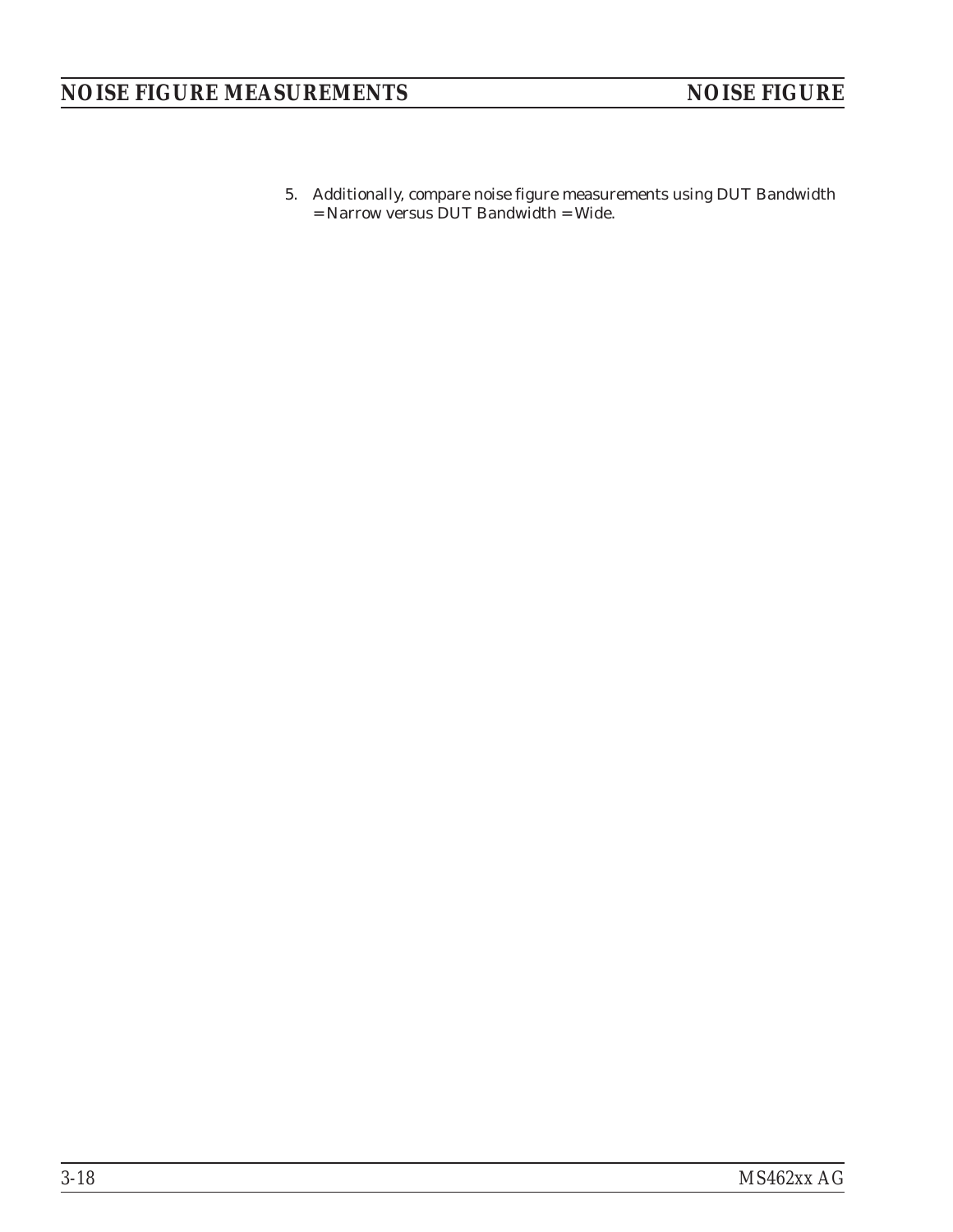# <span id="page-34-0"></span>*Chapter 4 Intermodulation Distortion*

## *4-1* **INTRODUCTION** In this chapter, methods to successfully measure two-tone intermodulation distortion products using the IMD option on the MS462xx Vector Network Measurement System are reviewed. The application is designed to properly configure the receiver to perform CW or swept measurements of all necessary signals, set up the sources, coordinate necessary calibrations, and present the results in a useful form. Since the IMD application is quite flexible and there are a number of setup options, a careful analysis of the measurement needs will lead to a better measurement system.

**4-2 TWO-TONE IMD** There are many ways to characterize the distortion properties of a device but two-tone intermodulation distortion (IMD, related terms referring to third order intercept point TOI and the term IP3 are also used) is one of the most common. The two-tone IMD measurement describes a fairly common communications scenario: if strong tones in neighboring channels are present, can they introduce spurious signal energy in a troublesome amount into an adjacent channel? This is a very real and legal issue for equipment makers and renders this measurement of significant importance. While the two-tone measurement is not perfectly realistic in that it assumes that the signals are CW (or narrowband modulated at best), it is a relatively straightforward measurement conceptually, is well defined, and is quite repeatable.

> The general assumption for this measurement is that two tones are applied to a device under test (DUT) at frequencies of  $f_1$  and  $f_2$  ( $|f_1-f_2|$  small). The difference in frequency between the two tones, termed the offset, is often between a few hundred kHz and a few MHz, although other values are possible.

> The non-linear characteristics of the DUT generates intermodulation products; among them are signals at  $2f_1-f_2$  and  $2f_2-f_1$ , which will be very close to the original tones in frequency and represent potential adjacent channel spurious signals. The relationship of these various spectral components is illustrated in Figure [4](#page-35-0)-[1](#page-35-0).

> Since these are third order products, their amplitude dependence on input power will be about three times that of the fundamental (prior to saturation). Hence, if one plots  $P_{out}$  (fundamental) and  $P_{out}$  (third order product) as a function of  $P_{in}$ , the slopes of the curves will be approximately 1:1 and 3:1, respectively, at sufficiently low power where the system is linear. With these disparate slopes, the lines will eventually intersect and the point of intersection is termed the third order intercept point (TOI).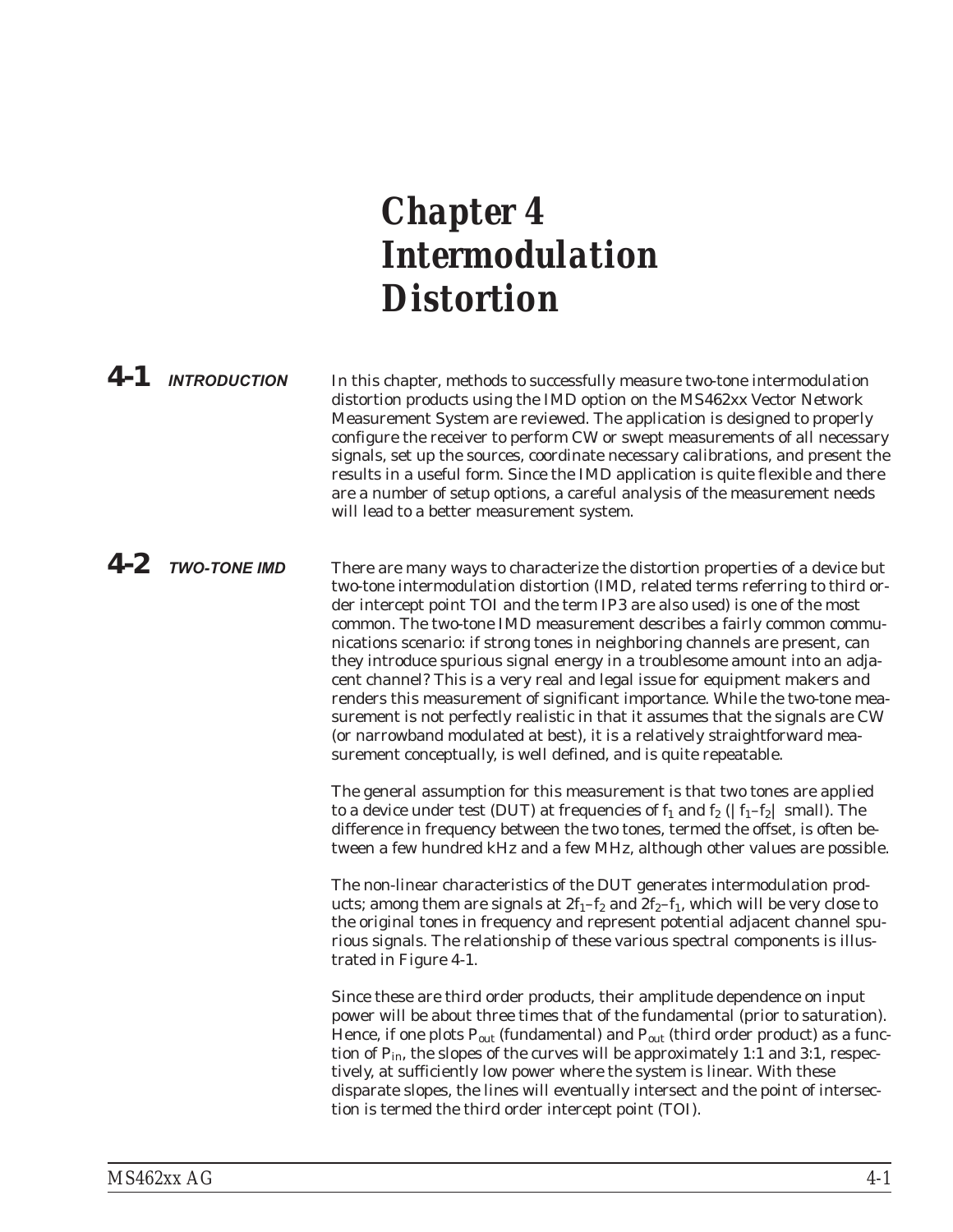<span id="page-35-0"></span>

*Figure 4-1. The frequency relationships in a two-tone IMD measurement are illustrated in this diagram. Tones at f1 and f2* are applied to the DUT and third order products at  $2f_1-f_2$  and  $2f_2-f_1$  may be generated. The relative magnitude of these *tones defines the intermodulation distortion.*

The amplitude of  $P_{out}$  (third order) relative to  $P_{out}$  (fundamental) at a given input power level is termed the IMD level. These concepts are illustrated in Figure [4-2.](#page-35-0)



*Figure 4-2. An illustration of the power relationship between the fundamental tones and the third order products in a simple non-linear DUT is shown in this diagram. The Third Order Intercept is based on an extrapolation from measurements at low power and assumes ideal slopes for the output tone level dependencies.*

Generally, the IP3/TOI measurement is done at a single power level and straight lines constructed (since the slopes are assumed and the one data point will then establish the equation of a line). The intersection of these extrapolation lines determines the IP3/TOI value.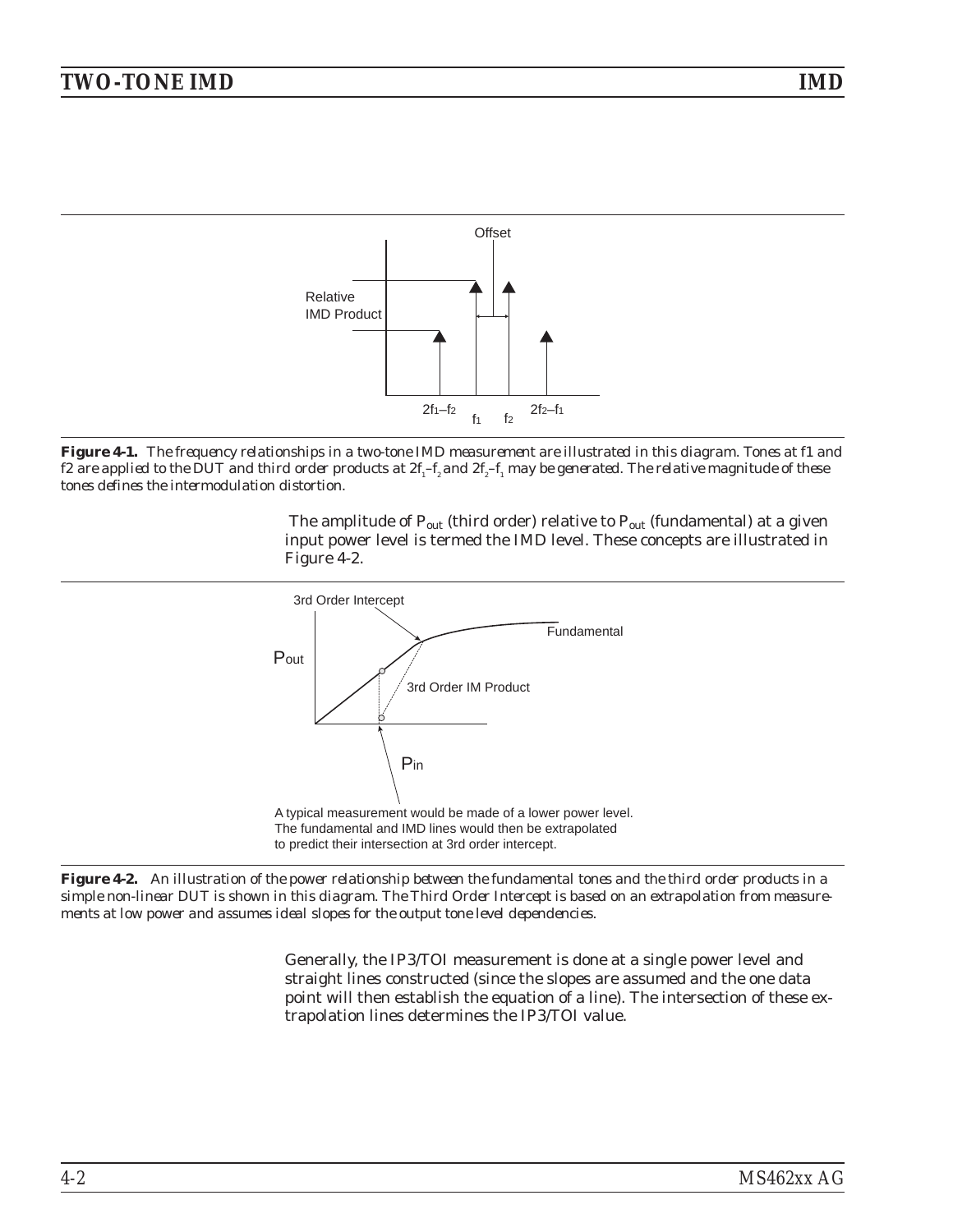By performing the extrapolation, the output referred IP3/TOI can be calculated as:

 $3P$  TONE2 –  $P$ 2 TONE2 – PLOWER IMD or  $\frac{3P_{\text{TONE1}}-P}{2}$ 2  $_{\rm TONE1}$  –  $_{\rm PUPPER~IMD}$ 

where the tone powers are in dBm.

The intercept point generated by this measurement has its limitations; foremost among which is that the intermodulation product does not always follow the 3:1 slope ratio. Thus the simple analysis will lead to an erroneous intercept point. Also, the details of the intermodulation power may be of interest in itself.

An initial thought may be to do a measurement set at a few different power levels and attempt to do a more accurate extrapolation of the intercept point based on this data. This would seem inadvisable for several reasons:

- $\Box$  From experiments and manufacturer data, a few added points will not help accuracy very much and, if properly positioned, could produce an even worse result than that obtained with the single point.
- $\Box$  Definition problems arise if the tones are of unequal amplitude. For the second power level, would the instrument raise both tones equally? Raise only one? In the single point scenario, the instrument has the luxury of assuming the default P<sub>in</sub> scale definition: the tones are assumed to rise by the same amount at each succeeding step along the Pin axis

For these and other reasons, the two most common measurements are the raw IMD product (usually expressed relative to one of the main tones) and the IP3 extrapolation discussed above. The MS462xx Vector Network Measurement System is set up to measure these two quantities directly.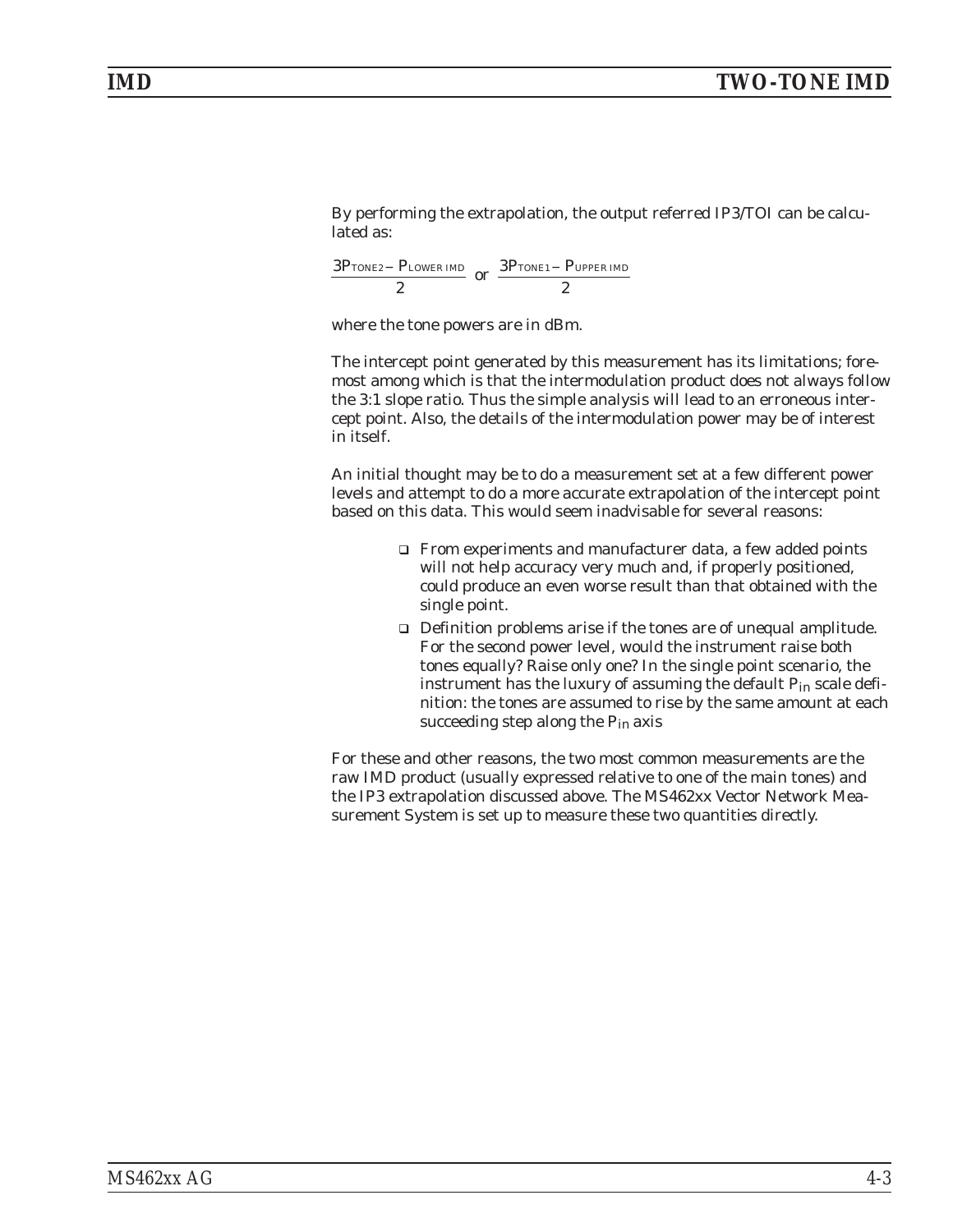# <span id="page-37-0"></span>*4-3* **MEASUREMENT FLOW**

The measurement process is illustrated in the flow chart of Figure [4-3.](#page-37-0) The first two steps, designing the setup and analyzing potential uncertainties are the most important since there are many potential choices.



*Figure 4-3. IMD Measurement Process Flow Chart*

The flow chart describes the IMD measurement process in the MS4623X. Generally less effort is required for strict product measurements since absolute power knowledge is not required. Some of the choices to be considered are:

*Which Sources to Use?* If the MS462xx was purchased with the optional second source, all that the user must provide is a combining network (see below). In cases where extremely low phase noise is important, or for a number of other reasons, external synthesizers can be used. In all cases, the sources will be controlled by the MS462xx for more convenient measurements. If external sources are used, evaluate their pulling sensitivity prior to designing the combiner network. Use the source submenu within IMD to set these up: Source 1 is always internal, Sources 3 and 4 are always external and source 2 will be internal (port 3 access) if the optional second source is installed.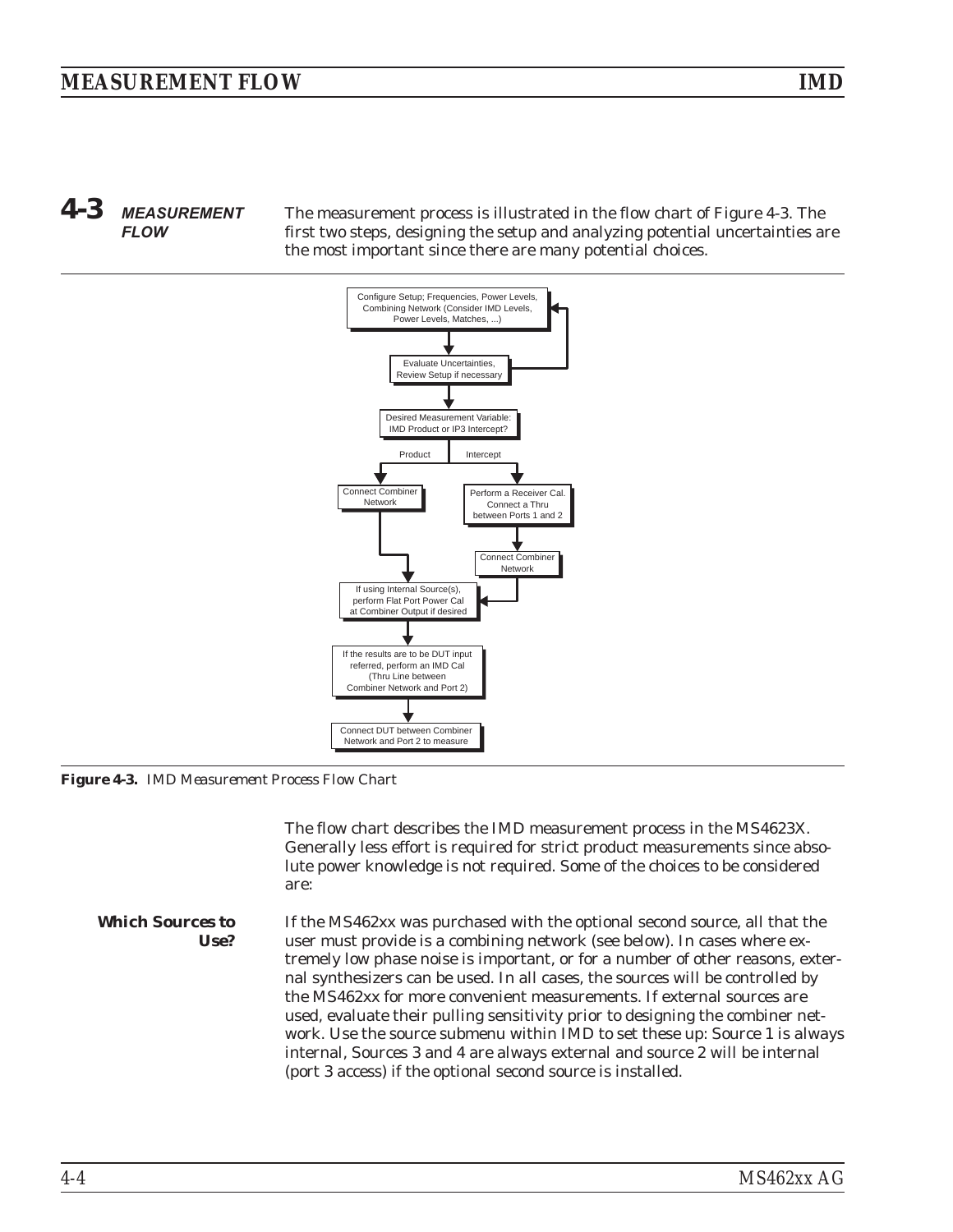<span id="page-38-0"></span>

| <b>CW</b> or Swept<br><b>Measurement?</b>                      | Under the application menu, one can select the CW receiver mode for a dis-<br>play similar to that seen on a spectrum analyzer (tones fixed, all four tones<br>visible as spectral entities). The markers can be positioned for direct IMD<br>readings. This is a quick and familiar measurement but limited. The swept<br>measurement allows the tones to be swept over any band and, at each fre-<br>quency point, all four tones are measured to perform the required<br>computations.                                                                                                                                                                                                         |
|----------------------------------------------------------------|---------------------------------------------------------------------------------------------------------------------------------------------------------------------------------------------------------------------------------------------------------------------------------------------------------------------------------------------------------------------------------------------------------------------------------------------------------------------------------------------------------------------------------------------------------------------------------------------------------------------------------------------------------------------------------------------------|
| <b>What Power Levels</b><br>and Frequencies are<br>to be Used? | These are generally set by the DUT and the test requirements. The power<br>levels needed may affect the combiner network since the maximum internal<br>source power may be as low as 5 dBm and the combiner network will usually<br>contribute loss. Amplifiers may be required. The offset frequency (tone spac-<br>ing) may not be set by the test requirements. When choosing an offset, select<br>one as large as practical for the application (1 MHz is common) and avoid the<br>image offset frequencies discussed in the appendix. Because of source phase<br>noise, available dynamic range for the IMD measurement will start to de-<br>crease as the offset drops below about 200 kHz. |
| <b>Is the DUT a Mixer?</b>                                     | If so, set up the DUT LO using the source menus and select the DUT type as<br>mixer at application control. Be aware the mixer spurs and mixer match may<br>be an issue and filters or pads may be helpful.                                                                                                                                                                                                                                                                                                                                                                                                                                                                                       |
| <b>What Combining</b><br><b>Network Should be</b><br>Used?     | This is a complicated question dependent on DUT, measurement, and source<br>details. Figure 4-4 presents an example of a reasonably elaborate combining<br>network. The added isolation (from the amplifiers) and signal filtering pro-<br>vided by this assembly may be needed for measuring extremely small<br>intermodulation products.                                                                                                                                                                                                                                                                                                                                                        |



*Figure 4-4. Combining Network*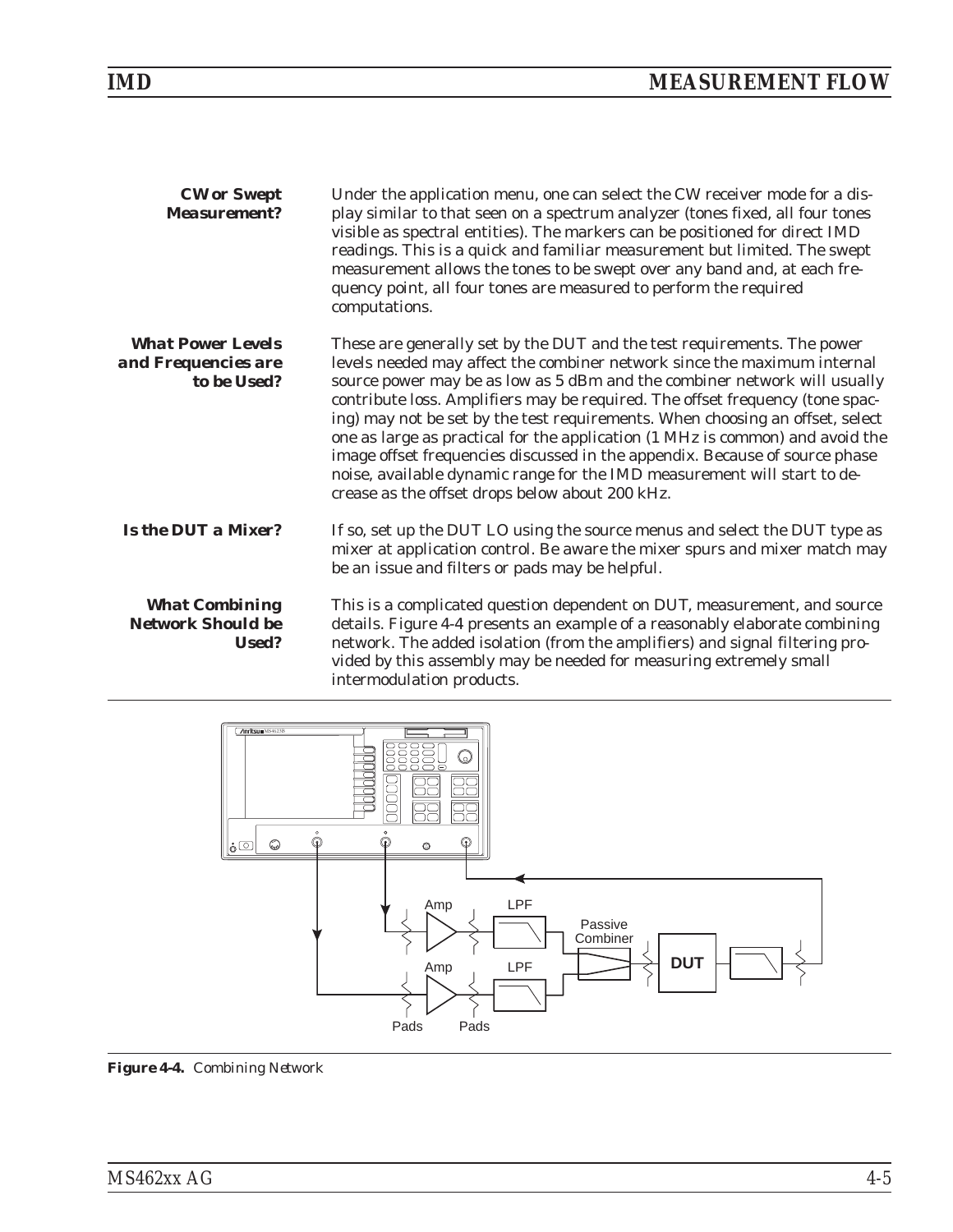<span id="page-39-0"></span>This level of complexity may be required if very low IMD levels are being measured (of order –70 or –80 dBc), if the sources can be easily pulled (external), if the source spur levels are very high, if the DUT is very sensitive to match, or for other reasons. In some cases, this structure can be simplified to that shown in Figure 5.

Figure [4-5](#page-39-0) presents a simpler combining network. The lower levels of isolation provided by this network may be acceptable for measuring larger intermodulation products. Additional amplifiers may be needed if the DUT drive level must be higher than the system can provide (+5 to +10 dBm/tone prior to the network losses).



*Figure 4-5. A Simpler Combining Network*

It is recommended that filters always be used to reduce source harmonics to well below the expected IMD levels (can cause additional mix products in the DUT) and that a true combiner (resistive, Wilkinson, etc.) instead of a tee connection be used. The pads, which may be small, provide some additional isolation and impedance buffering. The pad before the receiver is still optional and is mainly there to ensure that receiver compression is not an issue. This approach is most likely to be valid if the expected IMD products are larger than –60 dBc.

In both the minimal and maximal combining scenarios, and anything in between, the frequency range selected may need to be revisited since the filters will reduce the available span to usually less than an octave (obviously not too important if in CW RCVR mode). If it is known that the given source impurities are particularly small or irrelevant, this condition can be relaxed somewhat.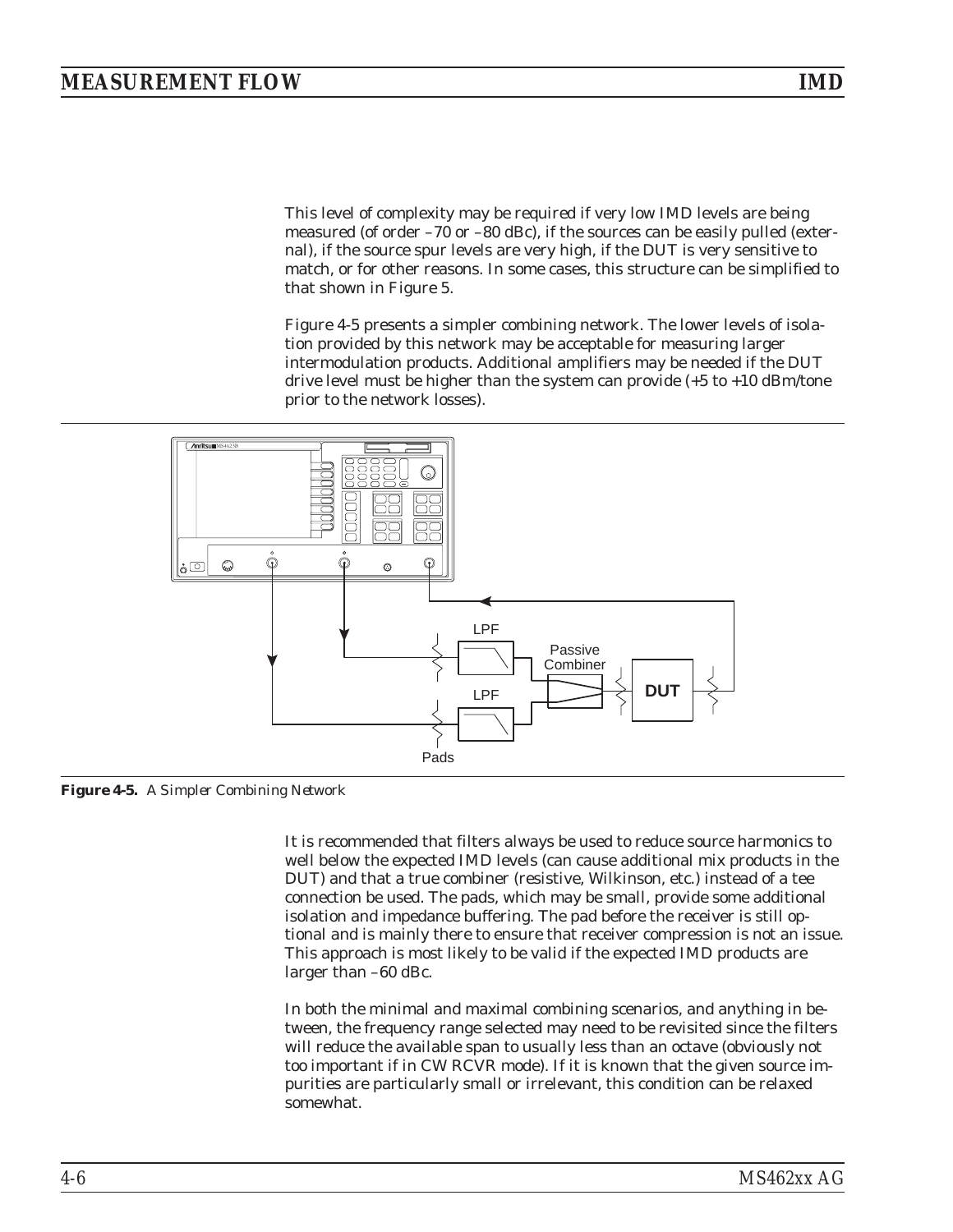Before accepting a setup, the user should consider a number of possible sources of uncertainty:

# **DUT Compression**

If the DUT is already compressing, the extrapolated intercept point will be inaccurate (see Figure 4-2).

# **Receiver Compression and IMD**

The receiver IP3 is typically about +35 dBm (excitation near 0 dBm) and can limit the measurement in some cases. Also the receiver enters compression above about +10 dBm port power. If the DUT output levels are high, use an output pad.

# **Dynamic Range and Noise Levels**

While receiver IMD may limit the upper end of dynamic range, the source or receiver noise levels will usually limit the low end. If the internal sources are used, source phase noise will start to become important for offsets below a few hundred kHz (results will vary for external sources). A typical noise floor (0 dBm main tone levels) will be about –75 dBc or lower for higher offsets, degrading to about –70 dBc for a 200 kHz offset (internal sources). If an inadequate combining network is used, in isolation terms, these levels will rise due to pulling. Use a sufficiently small IF bandwidth to minimize noise effects.

### **Input Signal Effects**

If the signal entering the DUT is already corrupt with harmonics, IMD products, or spurs, the results could be distorted. Filters are suggested for harmonic (and some spur) suppression. To keep self-IMD products low, ensure that there is sufficient combiner network isolation to prevent source pulling (frequency and amplitude pull) and that any amplifiers in the combing network are sufficiently linear.

### **Spurs from DUT**

Particularly if the DUT is a mixer, spurs into the receiver may present a problem. Use adequate filtering.

### **Frequency Accuracy**

If using external sources, ensure that the MS462xx is linked to the same 10 MHz reference. Even a few PPM difference in references can affect readings when using small IF bandwidths.

# **Images**

Because of the receiver structure of the MS462xx, there are certain offset frequencies that will cause a main tone to land in the image response of the receiver while measuring the IMD product. The most troublesome offsets are 78.125, 125, 156.25 and 250 kHz. Avoiding these frequencies by even 5 kHz can usually remove any difficulty.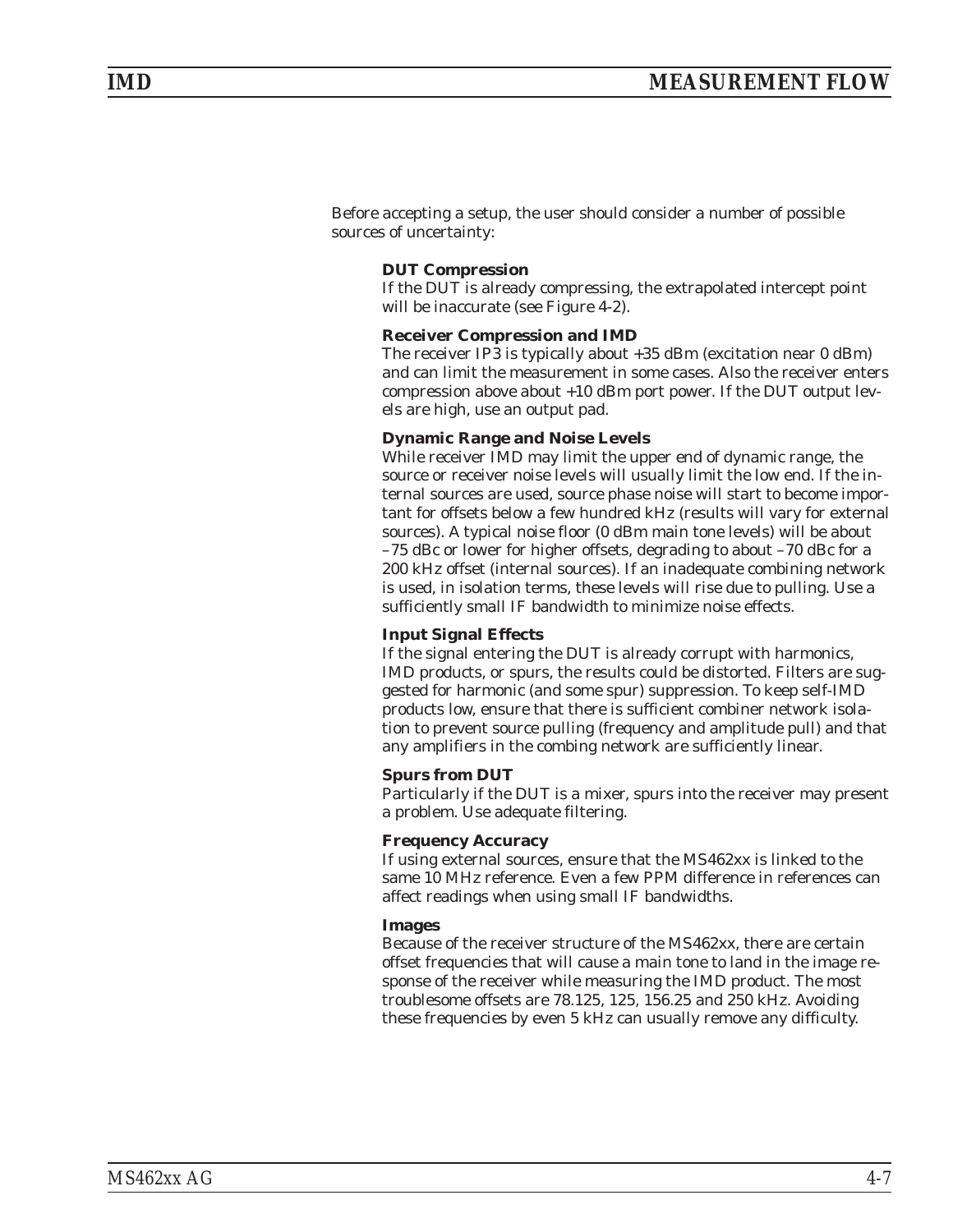### **Impedances**

Ensure that any filters used see their desired impedance levels and that the DUT is not presented with an impedance that may lead to altered behavior.

The remaining steps in the measurement flow center around performing calibrations and selecting measurement types. The available calibrations can be described as characterizing the receiver behavior, flattening the source behavior with frequency, or characterizing the path between the source and the receiver ports.

### *4-4* **MEASUREMENT VARIABLES/ RECEIVER CALS** These selections are usually dictated by the test requirements but there are some important effects. If just the IMD product is required, this is a relative power measurement (product relative to main tone). As a result, the receiver calibration may be skipped.

This receiver calibration, required for intercept measurements, establishes an absolute power calibration at the receiver port and is available under the power menu and under the IMD cal menu. This very general calibration uses a simple thru line between port 1 and port 2 and uses the internal ALC accuracy to determine the frequency response of the receiver.

# *4-5* **FLAT PORT POWER CALIBRATIONS**

Because the input power to the DUT is often a critical test parameter and the combining network often has a frequency dependent insertion loss, it may be desired to flatten the power at the output of the combining network. This calibration, available if using internal sources, uses a routine under the power menus and a power meter to adjust the ALC systems as a function of frequency to produce a set level.

This calibration may be done for any number of frequency points and at any accessible power level, and must be performed separately for source 1 and source 2, although the power meter connection does not have to change. This step is less relevant if in CW RCVR mode.

*4-6* **INPUT REFERRALS** If the desired result (product or intercept) is to be referred to the DUT input, the tone level entering the DUT must be known so that the DUT gain can be computed. The IMD calibration performs this task and requires only a simple thru line connection between port 2 and the output of the combining network.

> The main tone levels to be input to the DUT are stored as a function of frequency for later gain computation. Obviously if the power levels or frequencies are changed, this cal will have to be repeated. This step can be omitted if the measurements are to be output-referred or if CW RCVR mode is to be used.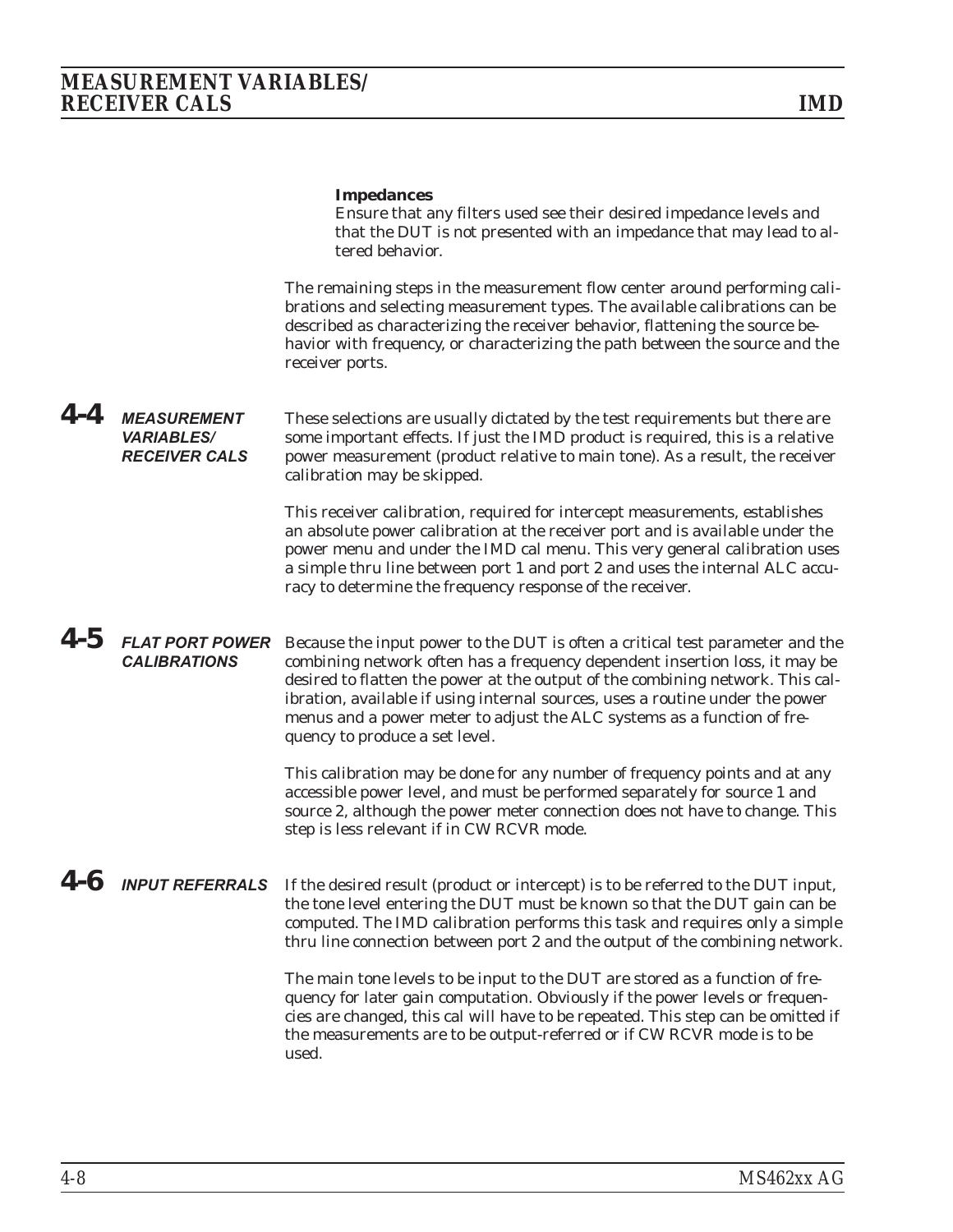<span id="page-42-0"></span>*4-7* **MEASUREMENTS** At last, the DUT can be connected between the output of the combining network and port 2 and the desired variable measured. Aside from selecting the input/output referral and the intercept vs. product, the user must also select the distortion relative to Tone 1 or Tone 2. If the tone amplitudes are equal, these results will often not be too different but may be for certain DUTs.

> When distortion relative to Tone 1 is selected, the upper IMD sideband is measured (and lower sideband for measurements relative to Tone 2). Some example measurements are shown below.



*Figure 4-6. CW RCVR Mode Example Measurement*

Figure [4-6](#page-42-0) presents a CW RCVR mode example measurement for a model DUT. The tones in this case are fixed at 890 MHz and 890.2 MHz while the receiver sweeps a small swath of frequencies around the two IMD products and around the main tones.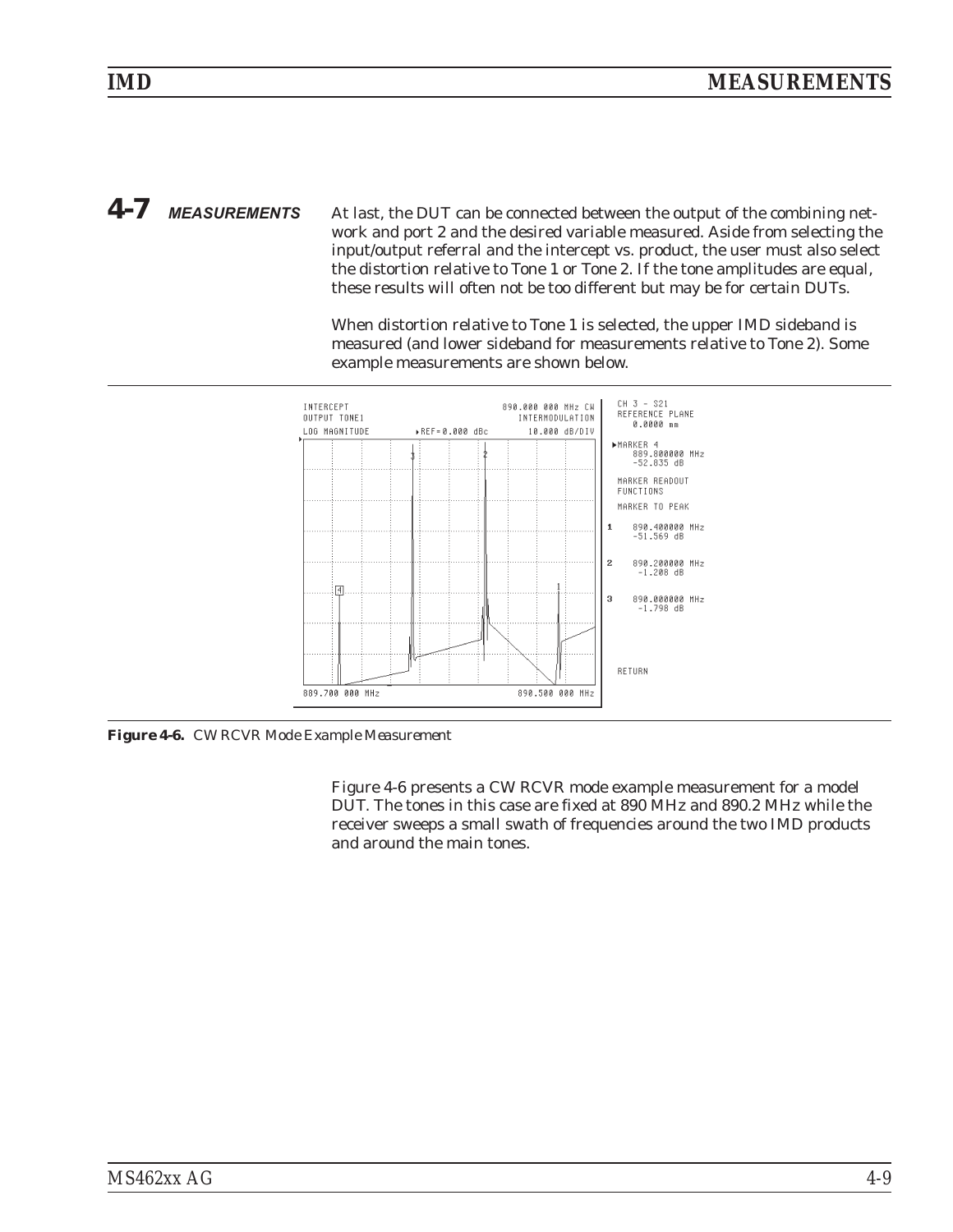<span id="page-43-0"></span>The plot in Figure [4](#page-42-0)-[6](#page-42-0) is an example of the spectrum-analyzer-like display of CW RCVR mode. The amplifier DUT in this case was measured with a tone offset of 200 kHz and an output tone amplitude of about 0 dBm. The tones were placed at 890 and 890.2 MHz for this example and the markers show an IMD product on the order of –50 dBc. This product amplitude is high enough that a very simple combining network could be used.



*Figure 4-7. Amplifier IMD Product as a Function of Frequency*

Figure [4-7](#page-43-0) is an example illustrating an amplifier IMD product as a function of frequency. Tone 1 is swept from 20 MHz to 3 GHz with tone 2 always being 200 kHz higher (in this case). The system receiver measures both tone and the two IMD products at each sweep point (201 in this case). The product relative to tone 1 output amplitude reaches a minimum of about –65 dBc at higher frequencies.

The plot in Figure [4](#page-43-0)-[7](#page-43-0) is a swept version of the measurement of a DUT similar to that used in Figure [4](#page-42-0)-[6](#page-42-0). The offset is again 200 kHz but now the tones are swept from 20 MHz to 3 GHz. This measurement methodology is much faster than any spectrum analyzer equivalent when multiple frequencies must be measured.

In this plot, the amplitude of the IMD product relative to the tone 1 output amplitude is displayed. Note that in all Swept IMD measurements, the frequency displayed along the bottom axis of the graph is that of TONE 1.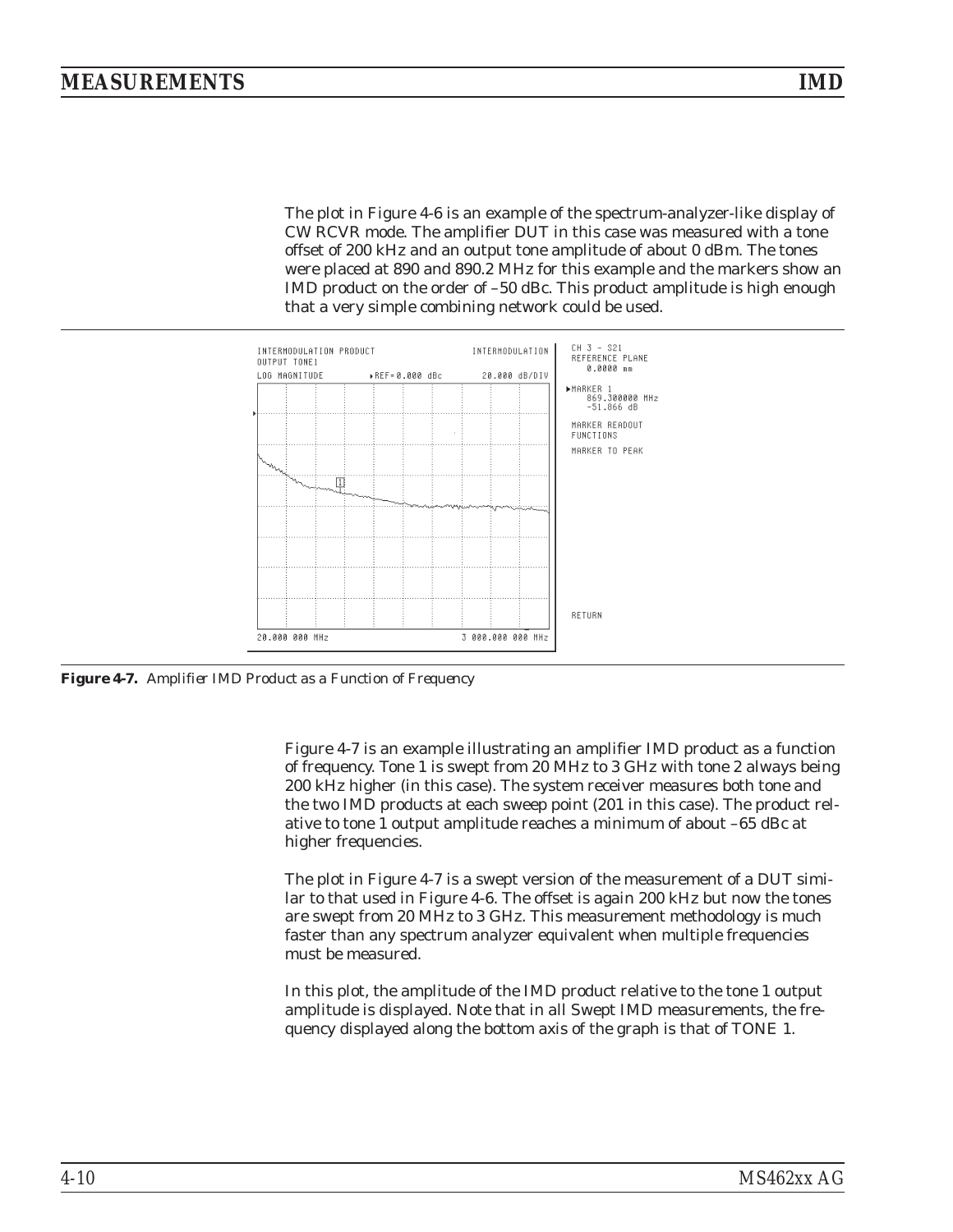<span id="page-44-0"></span>Figure [4-8](#page-44-0) presents a swept third-order-intercept plot illustrating the absolute power measurement required by many DUT manufacturers and customers. The common extrapolation algorithm is discussed in the text. As in Figure [4-7,](#page-43-0) the tones are swept and the receiver performs four measurements at each point.



*Figure 4-8. Swept Third Order Intercept Plot*

The plot in Figure [4](#page-44-0)-[8](#page-44-0) is a swept third order intercept plot based on a DUT similar to that used in the other examples. As in Figure [4-7](#page-43-0), the tones are swept, but this time the intercept is computed using the algorithm discussed earlier. Since a receiver cal was performed for this measurement, the vertical scale reference is actually in dBm. At the marker frequency, the output referred IP3 of this DUT is about +24 dBm.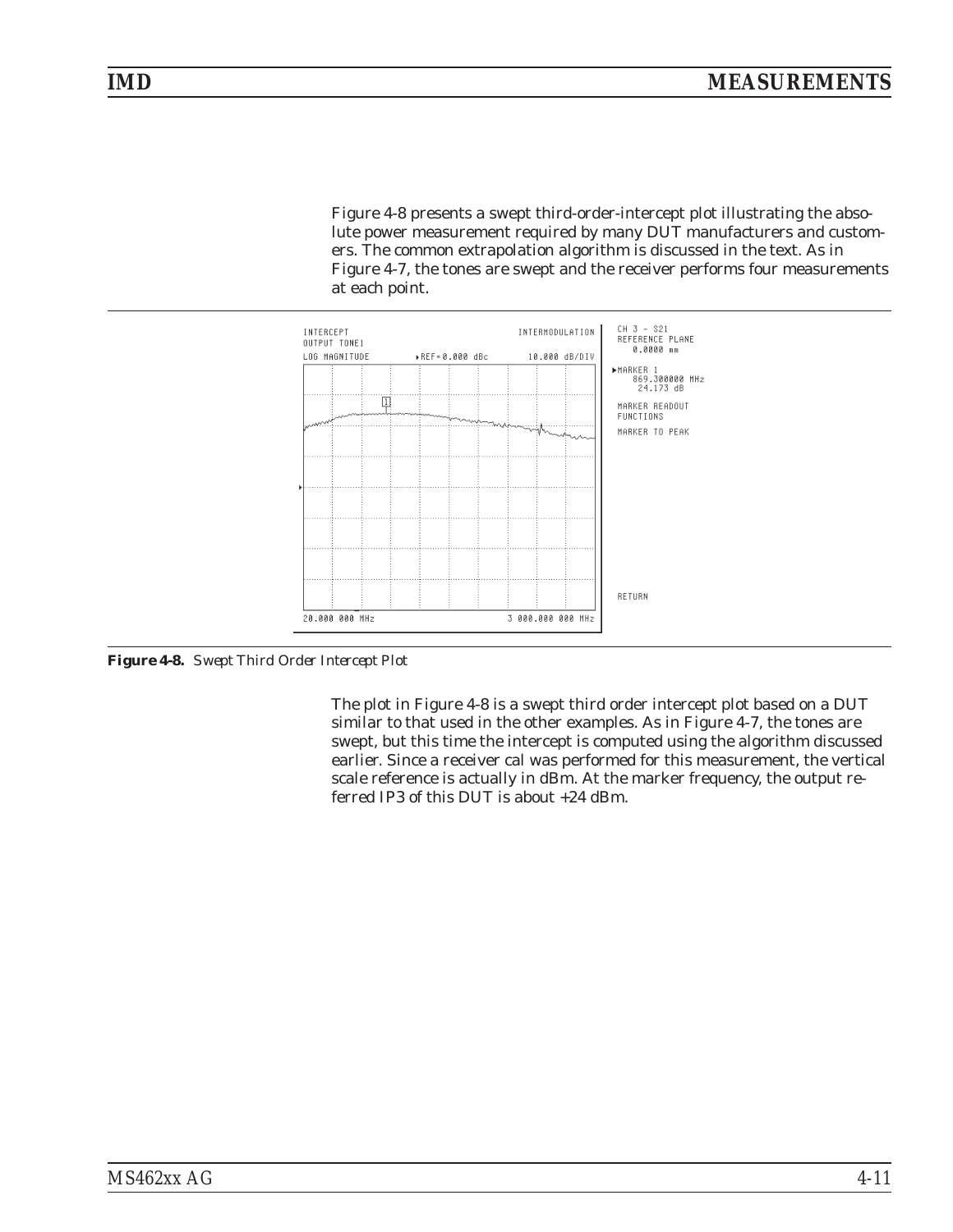# *4-8* **OFFSET FREQUENCY SELECTION**

The MS462xx is a Vector Network Measurement System designed to make a wide variety of measurements necessary of RF components and subsystem manufacturers. As such, its receiver architecture is a bit different from the spectrum analyzer that is typically used in IMD measurement.

The MS462xx is much more flexible and much faster (particularly in swept measurement) than a spectrum analyzer. It does have a few image responses that may affect an IMD measurement, but not other system measurements. Because multiple tones are obviously present during an IMD measurement, it is important that one of the main tones not land on an image response while the system is measuring a much smaller IMD product. For this reason, certain offset frequencies are to be avoided. The main offenders include 125 kHz, 78.125 kHz, 156.25 kHz, and 250 kHz. Certain mix products of these frequencies may occasionally present a problem if the IMD products to be observed are very small.

There is a simple test to determine if a desired offset frequency is a problem. Assemble the combining network and set the system up for the required IMD product measurement. Connect a thru line from the combining network to port 2 and observe the product.

If this level is sufficiently below the measurement needs, then the desired offset is acceptable.

If the organic IMD level is higher than acceptable, try changing the offset frequency by about 5 kHz. If the level drops substantially, then the original offset may present an image problem.

If the IMD level does not improve substantially, it is likely not an image problem and the deficiency may lie in the combining network or other setup details (refer back to the text).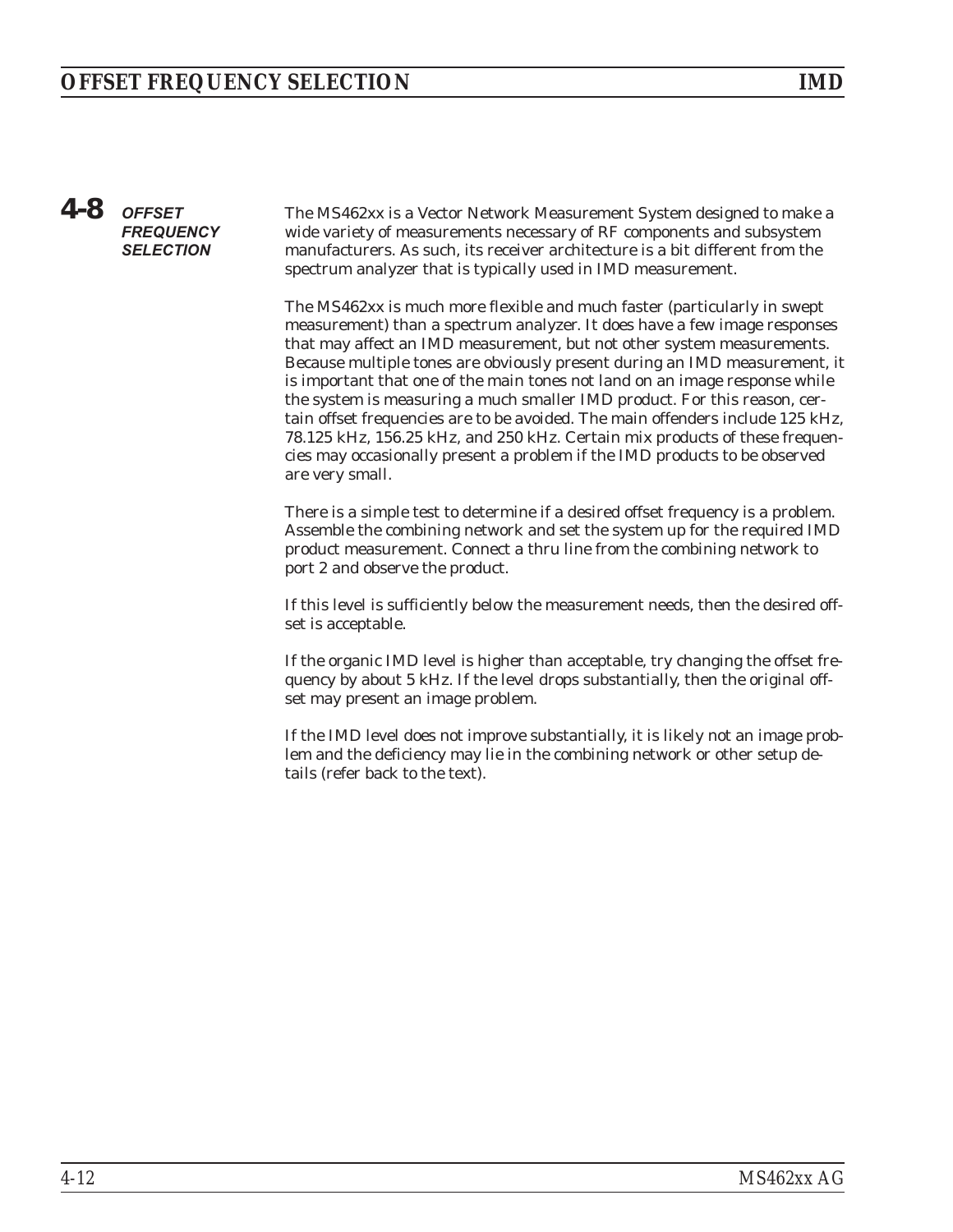# *Chapter 5 Harmonic Measurements*

|         | $5-1$ INTRODUCTION                                        | Harmonic measurements have long been used to characterize a device under<br>test's (DUT) non-linearity and have traditionally been measured with a syn-<br>thesizer and a spectrum analyzer. A potentially faster, more integrated, and<br>more flexible solution is to measure the DUT harmonics on a Vector Network<br>Measurement System (VNMS). This application is intended to enable the<br>measurement of a device's harmonics on an MS462xx Vector Network Mea-<br>surement System over a possibly large dynamic range (up to 60 dB or more in<br>some cases) with a number of measurement options. |
|---------|-----------------------------------------------------------|-------------------------------------------------------------------------------------------------------------------------------------------------------------------------------------------------------------------------------------------------------------------------------------------------------------------------------------------------------------------------------------------------------------------------------------------------------------------------------------------------------------------------------------------------------------------------------------------------------------|
|         |                                                           | There are two modes of operation to allow maximum flexibility: CW mode (for<br>a display similar to that of a spectrum analyzer) and swept mode where both<br>the source fundamental and the receiver (tuned to a harmonic) are swept.                                                                                                                                                                                                                                                                                                                                                                      |
|         |                                                           | There are also three calibration states. A scalar state in which the only possi-<br>ble calibration is for absolute power level, an enhanced calibrated state where<br>source effects are vectorially removed, and a phase calibrated state where ru-<br>dimentary harmonic phase measurements can be made.                                                                                                                                                                                                                                                                                                 |
| $5 - 2$ | <b>CW RCVR VS.</b><br><b>SWEPT</b><br><b>MEASUREMENTS</b> | The distinction between these two modes is straightforward. In CW RCVR<br>mode, the source is kept at a fixed frequency while the receiver is swept over<br>the various integral harmonics of that signal. Only scalar measurements are<br>permitted in this mode meaning that only receiver calibrations (establishing<br>a power reference) can be performed. This mode can be helpful for quickly as-<br>sessing the overall relative harmonic performance of a DUT.                                                                                                                                     |
|         |                                                           | Swept measurements (termed SOURCE mode in the menus), on the other<br>hand, involve sweeping the source fundamental over some range $[f_1, f_2]$ while<br>the receiver sweeps over a harmonic of that frequency range [nf <sub>1</sub> , nf <sub>2</sub> ] (which<br>must be in the range of the instrument; n=1,,9). Only one harmonic can be<br>examined per channel but different channels can be used to measure differ-<br>ent harmonics. When in this mode, all calibration states are available and are<br>discussed in the following sections.                                                      |
| $5 - 3$ | <b>UNCALIBRATED</b><br><b>MEASUREMENTS</b>                | A significant percentage of measurements will fall into this category where<br>the harmonic levels are relatively high (-30 to -40 dBc or higher). If absolute<br>harmonic level measurements are desired (in dBm instead of dBc), a receiver<br>cal, as discussed in the MS462xx Operation Manual, is available to establish<br>the necessary reference.                                                                                                                                                                                                                                                   |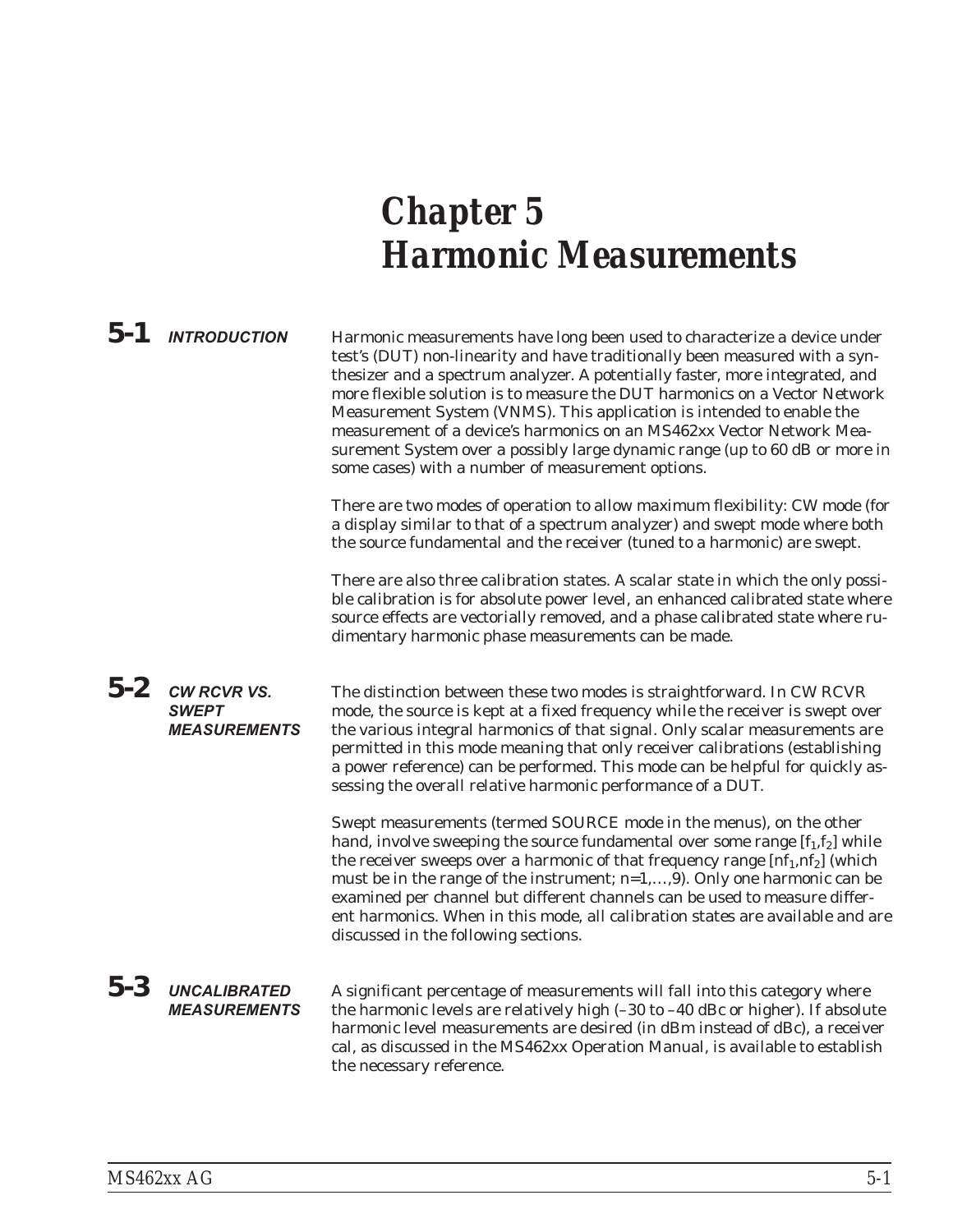# <span id="page-47-0"></span>*UNCALIBRATED MEASUREMENTS HARMONICS*



Examples of measurements in this state are shown below for both CW RCVR and SOURCE swept modes.

*Figure 5-1. CW RCVR Mode*

Figure [5-1](#page-47-0) shows a plot in CW RCVR mode of the harmonics of a sample amplifier. The relative harmonic levels are displayed via marker reference. The source in this case is at 600 MHz and the first 8 harmonics are displayed.



*Figure 5-2. Second Harmonic in Source Swept Mode*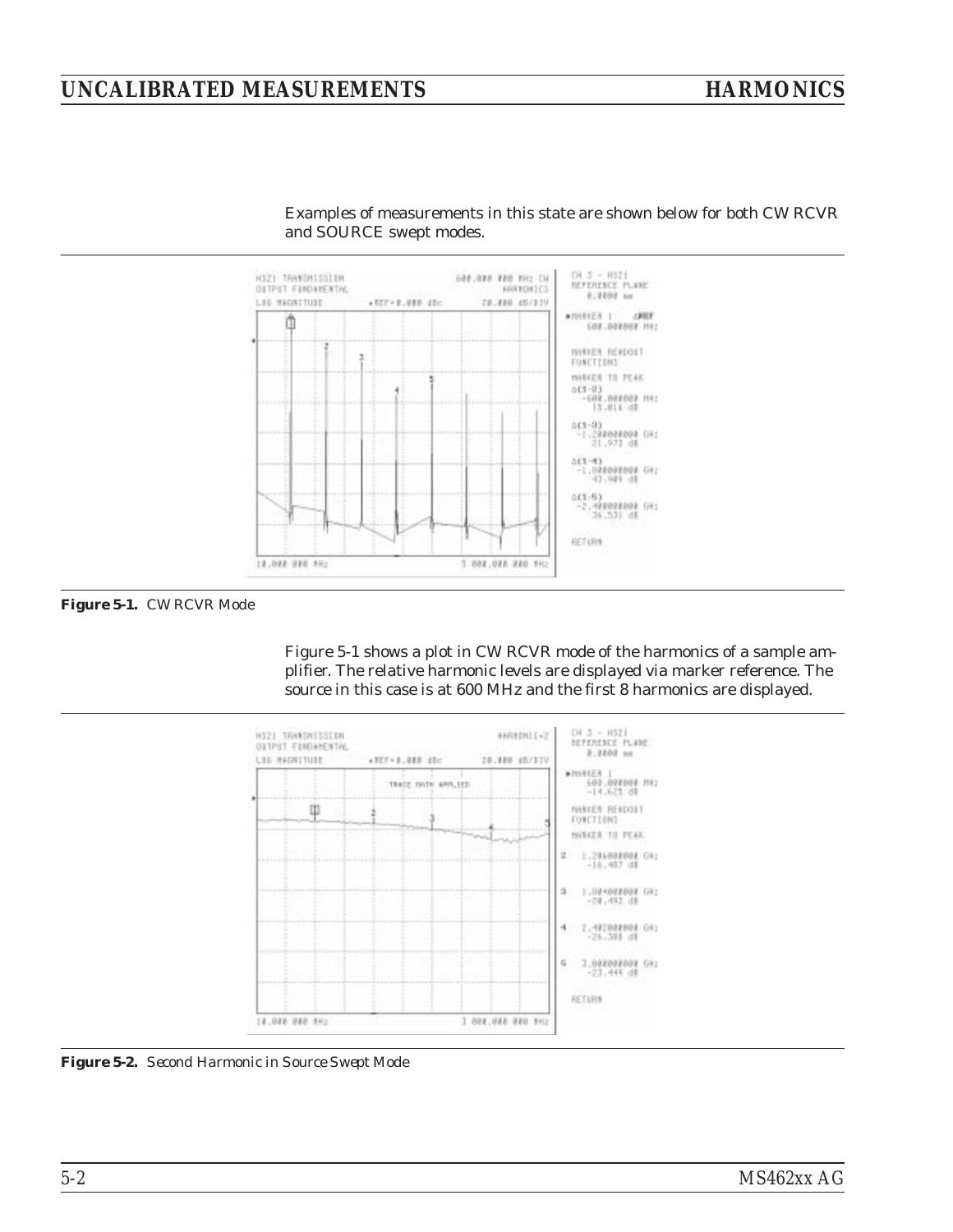Figure [5-2](#page-47-0) shows the second harmonic of a sample amplifier in SOURCE swept mode. The trace data is divided by a normalization (obtained with harmonic =1) so the displayed values are relative to the fundamental. Note that the reference level will always be labeled 'dBc' with an absolute power reference, a reference to the fundamental carrier, or no reference at all. The user must interpret the displayed values as appropriate.

Several general points about the harmonic measurement application can be gleaned from these simple initial measurements:

- The CW receiver mode will sample several points around the fundamental and its harmonics (up through the ninth harmonic). Because of the way data is displayed, this leads to straight-line segments connecting the data groups. In the case of first or last point anomalies on the screen, it is possible that a spurious receiver response has been intercepted. This cosmetic defect can be removed by slightly changing the start and/or stop frequencies (since this will not affect the harmonics being displayed).
- •In SOURCE swept mode, the horizontal axis is always in terms of the fundamental frequency.
- •In swept mode, the system will not stop the user from examining invalid receiver frequencies. As an example, consider a MS4623 model (6 GHz machine) set to examine the third harmonic. While fundamental frequencies must remain below 2 GHz (3 x 2 GHz=6 GHz) to be valid, the user may set the frequency limit all the way up to 6 GHz. For invalid frequencies, meaningless data will be displayed.
- •Presently only harmonics up through the ninth are available in either mode. The presence or absence of a receiver cal does not affect this availability.
- Harmonic mode only works between pairs of ports (either between 1 and 2, or between 1 and 3). Mixer measurements are not allowed within the application although they can be performed in Transmit/Receive mode using multiple source control. The four S-parameters associated with a given port pair are all available.
- •The harmonics shown in the examples are of relatively high level. If the desired harmonic levels start to be on the order of source harmonics (2nd as high as –30 to –40 dBc, others lower) then errors can result. Uncalibrated harmonic measurement specifications are limited to the case when source power is less than –10 dBm since source harmonics tend to be smaller at lower power levels. If this is believed to be an issue, consider an enhancement calibration state discussed in the next section or use an external synthesizer (with lower harmonics presumably) as the signal source. If the latter approach is chosen, multiple source control can be used to simplify the measurement.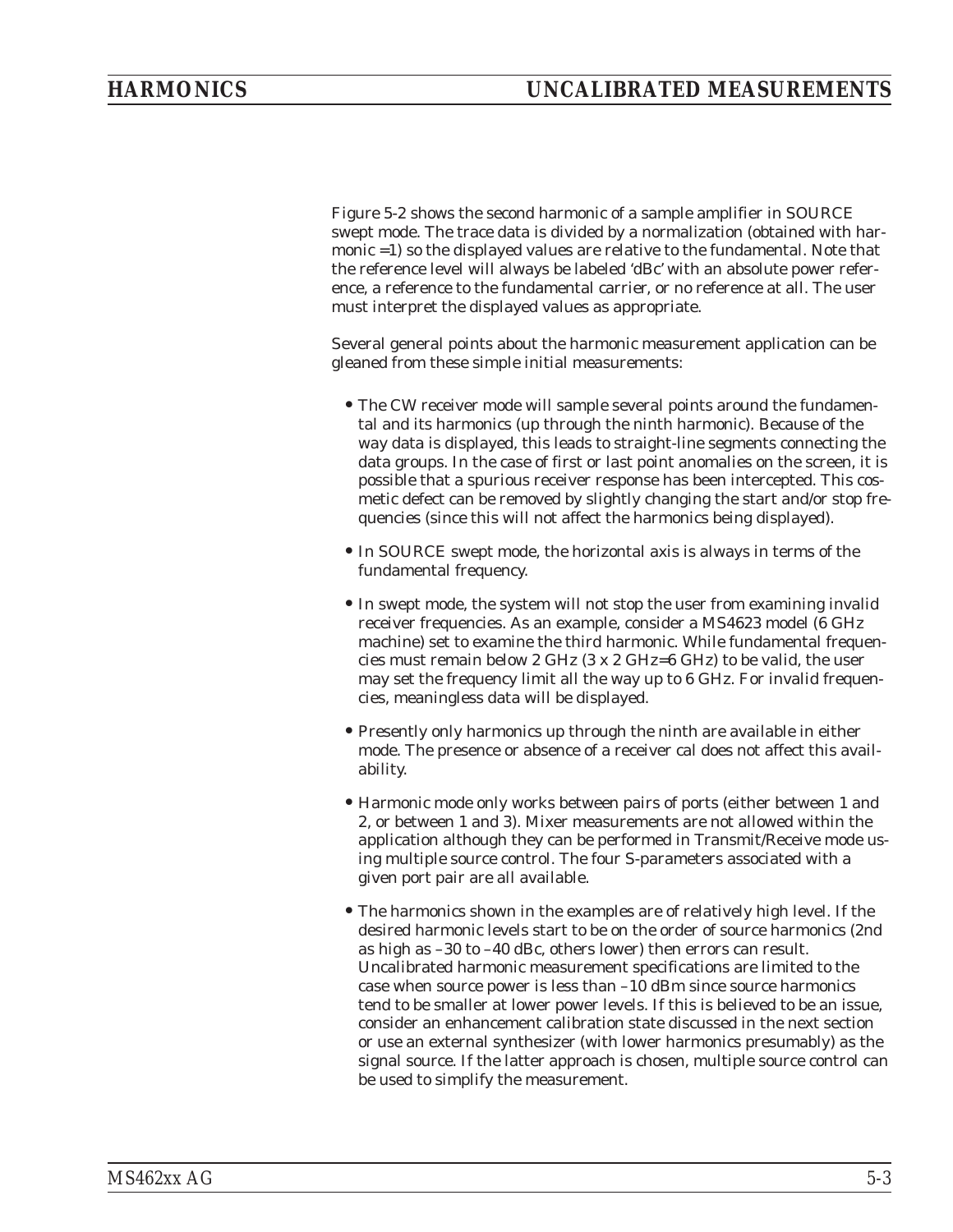•Do not overload the receiver. In order to avoid receiver-generated harmonics, keep receive-port levels below +10 dBm.

Note that the labeled parameter is 'HS21' in the plots of Figures [5-1](#page-47-0) and [5-2.](#page-47-0) All of the measurement parameters in this application have an H appended to the front to remind the user that definition may be different from that of the traditional S-parameter. When uncalibrated, the displayed variable is actually the unratioed test channel  $(b_2/1$  instead of  $b_2/a_1$  in this case) since no reference signal is used. When the Enhancement cal is applied, the parameter is ratioed  $(b_2/a_1)$  in this case). In both calibration states, the parameter is measured at the harmonic frequency.

The steps required to make measurements like the examples in Figures [5-1](#page-47-0) and [5-2](#page-47-0) are summarized below.

- 1. Enter the harmonics measurement application and select either SOURCE or CW RCVR sweep mode.
- 2. Select the 1, 2 port pair combination.
- 3. Set the source power appropriately (0 dBm for these examples).
- 4. If performing a SOURCE swept measurement, enter a harmonic number of 2 (for Figure [5](#page-47-0)-[2](#page-47-0)) under Harmonic Setup. One may select Display output relative to OUTPUT FUNDAMENTAL although it has no effect during uncalibrated measurements.
- 5. Also, if performing a SOURCE swept measurement, select the desired start and stop frequencies for the fundamental sweep (10-3000 MHz here). If true relative harmonic measurements are desired, first store a trace with harmonic=1 (using trace memory) then select trace math  $($ ) and switch back to harmonic=2.
- 6. If performing a CW RCVR measurement, enter the CW frequency on the frequency control menu (600 MHz for Figure 5-1). This establishes the source frequency. The start and stop frequencies determine the receiver sweep range and hence how many harmonics may be observed (10-5000 MHz for Figure 5-1).
- 7. Since trace math normalization was performed for the SOURCE measurements, markers will read directly in dBc (relative to the fundamental). In CW RCVR mode, one may use delta markers to accomplish the same task without performing a normalization.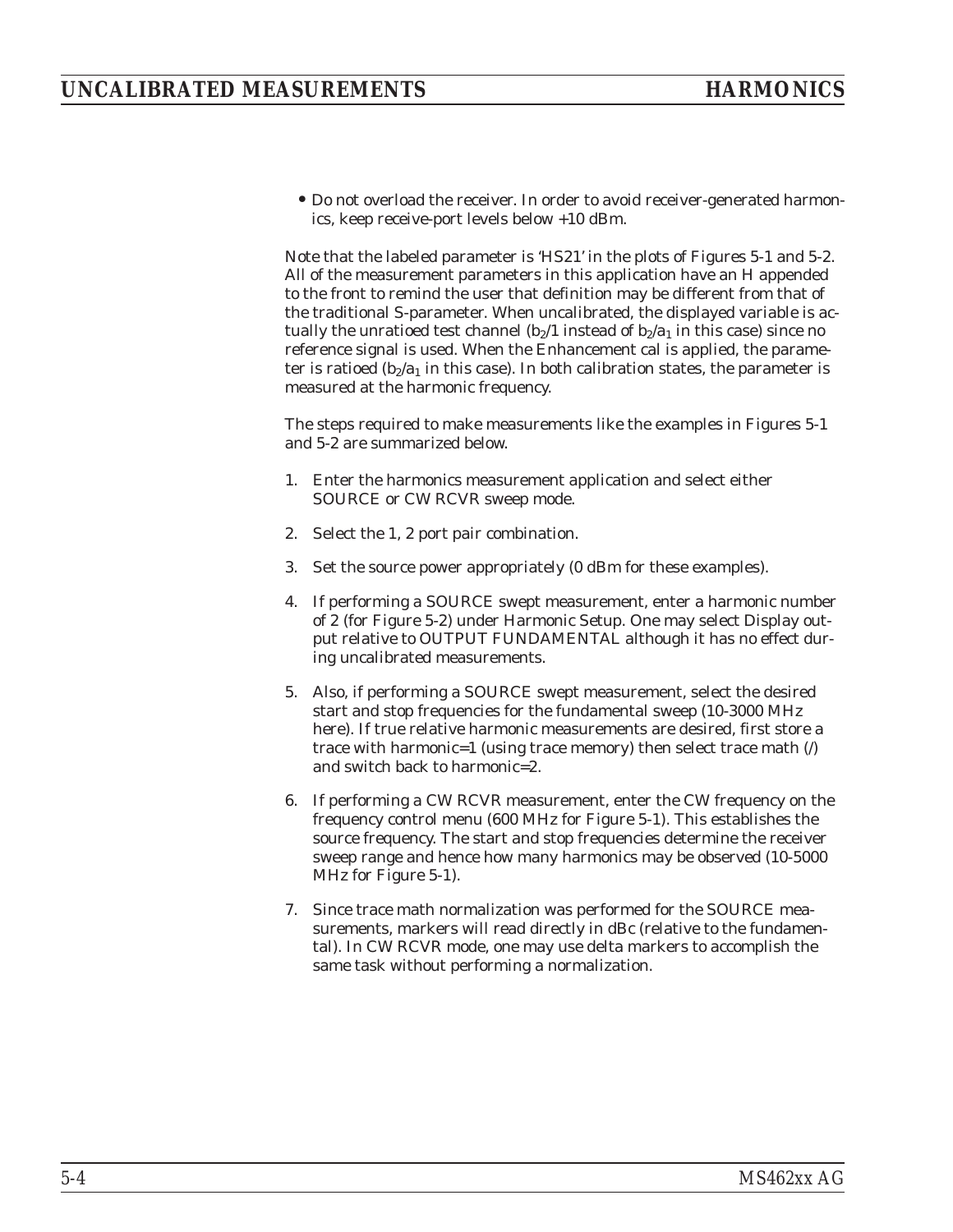### <span id="page-50-0"></span>*5-4* **ENHANCEMENT CALIBRATIONS** The enhancement calibration is designed to remove some of the effects of source harmonics in relatively linear measurements. Suppose that an amplifier is being measured in a sufficiently linear mode that most superposition rules still apply (primarily the assumption is that the source harmonics do not noticeably affect the DUT's operating point). Upon excitation by a source with some harmonic content, the output at the harmonic frequency is a vector sum of the DUT self-generated harmonic and the source harmonic passed through the DUT linearly. See the illustration in Figure [5](#page-50-0)-[3](#page-50-0).



*Figure 5-3. Composition of the Harmonic Signal at the DUT Output*

Figure [5-3](#page-50-0) presents an illustration of the composition of the harmonic signal at the DUT output assuming the source harmonics are not so large as to affect the DUT's operating state.

The vector sum is what is measured directly (uncalibrated mode) while the DUT harmonic term is usually the value that is of interest. Assuming the system has vector knowledge of the source harmonics and the DUT's linear performance, the vector addition can be undone thus revealing a better picture of the DUT actual harmonic generation. While this operation radically reduces the effect of source harmonics, it does not correct for other system non-ideal characteristics such as port match.

To see this effect, consider the harmonics measured with just a through line in place for the DUT. The result with an enhancement cal in place is shown in Figure 5-4. In the uncalibrated mode, the measurement floor would be in the –30 to –40 dBc range for the second harmonic and somewhat lower for the third harmonic. This calibration and measurement were performed with 0 dBm source power and a 100 Hz IF BW. Note that the reference is with respect to the output fundamental as will be the case for the remaining example plots.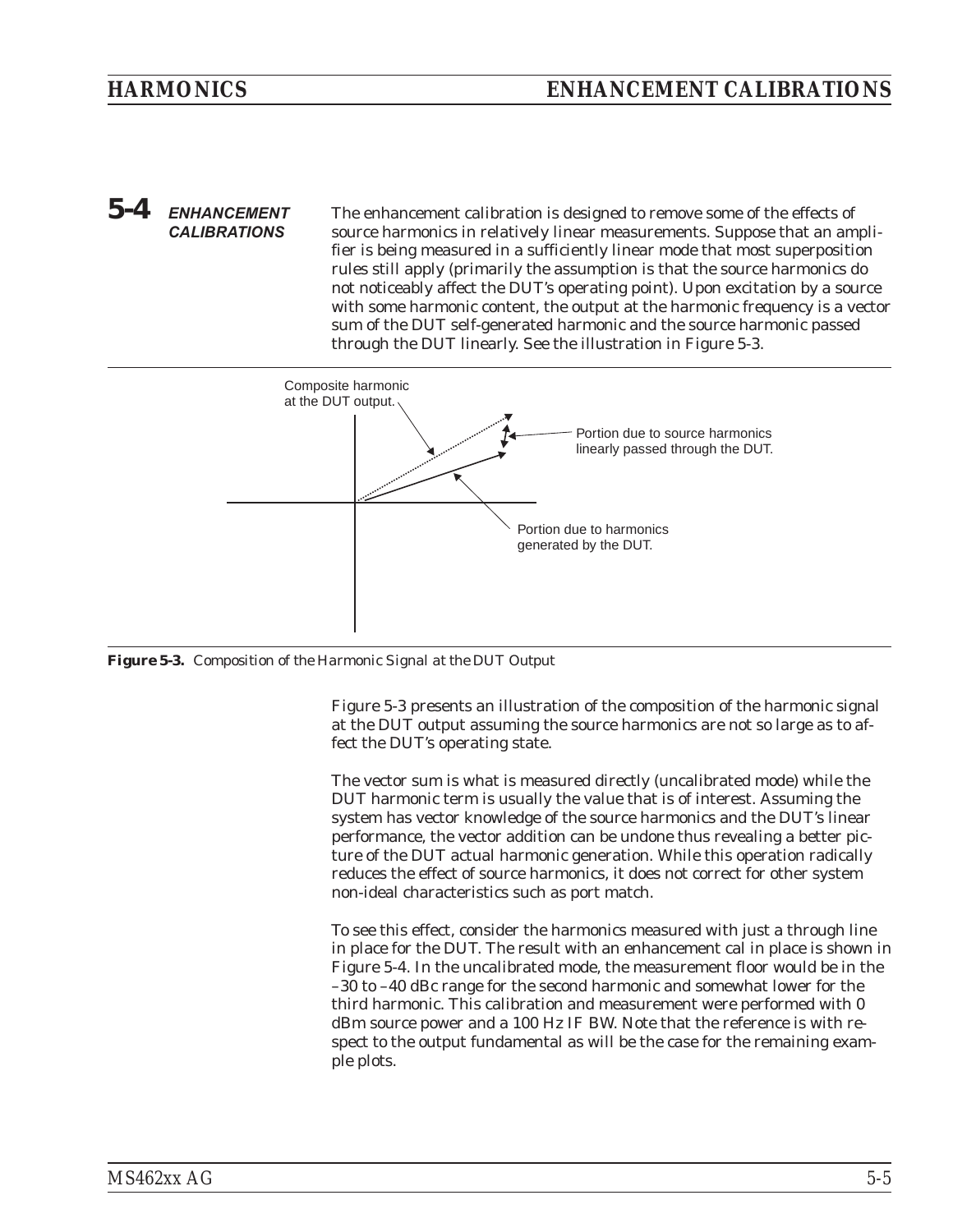# *ENHANCEMENT CALIBRATIONS HARMONICS*



*Figure 5-4. Example Dynamic Range Plots*



*Figure 5-5. Example Dynamic Range Plots*

Figures 5-4 and 5-5 present example dynamic range plots under ENHANCEMENT cal for both second and third harmonics. The calibration and measurement power is +0 dBm. The measurement is performed with the same thru line in place as was used during the cal.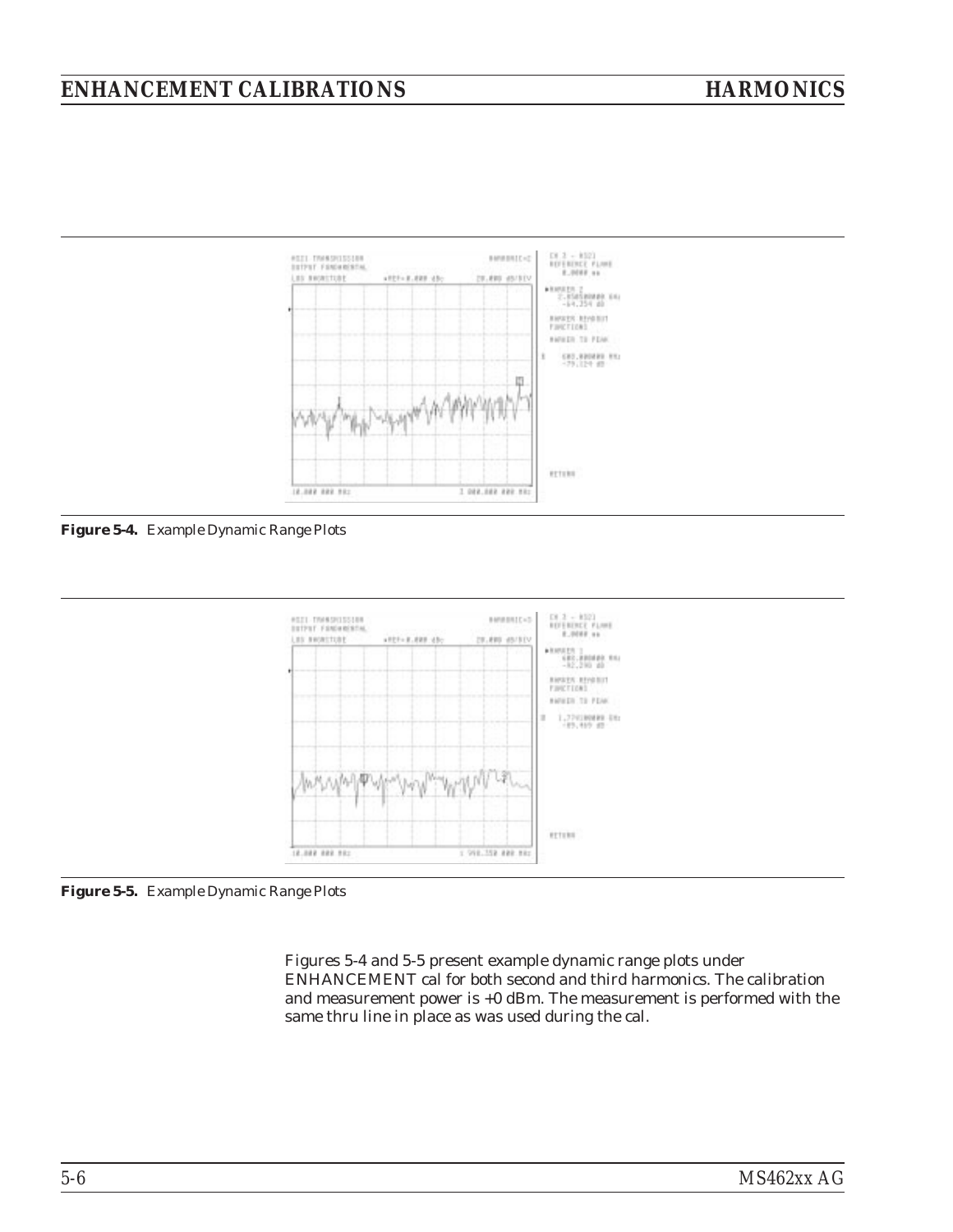A few remarks about the Enhancement calibration process can be made:

- •The enhancement calibration is available only for the second and third harmonics. This limitation is due to a requirement for sufficient reference power to ensure that the vector calculations suffer from relatively low jitter. The calibration utilizes source harmonics to reference the computations and these must be sufficiently high to avoid excessive high level noise.
- The cal is strongly dependent on source power (since the source harmonics that are being removed are a strong function of source power). While no warning may be given, an enhancement cal should not be applied when the source power has changed. Note that it is acceptable to increase or decrease the step attenuator or add external pads since these steps do not affect source harmonics.
- As with TR measurements, the noise floor will be dependent on IF BW. Since reference powers are lower when measuring harmonics (as compared to linear S-parameters), higher noise levels will be seen for the same IF BW than in the T/R application.
- •Pay attention to the measurement reference whether it is relative to source harmonic, source fundamental, or output fundamental. Output fundamental is the most common selection since that is how amplifiers and other DUTs are normally specified. A source fundamental selection will cause the results to be input-referred.
- •The cal simultaneously covers both second and third harmonics and all four S-parameters associated with the selected port pair.

An example amplifier measurement is shown in Figure 5-6. The cal and measurement were performed at 0 dBm source power. The particular amplifier has about 12 dB of small signal gain and an output-referred 1 dB compression point of about 13 dBm. The amplifier output was padded with 6 dB to avoid receiver non-linearity effects.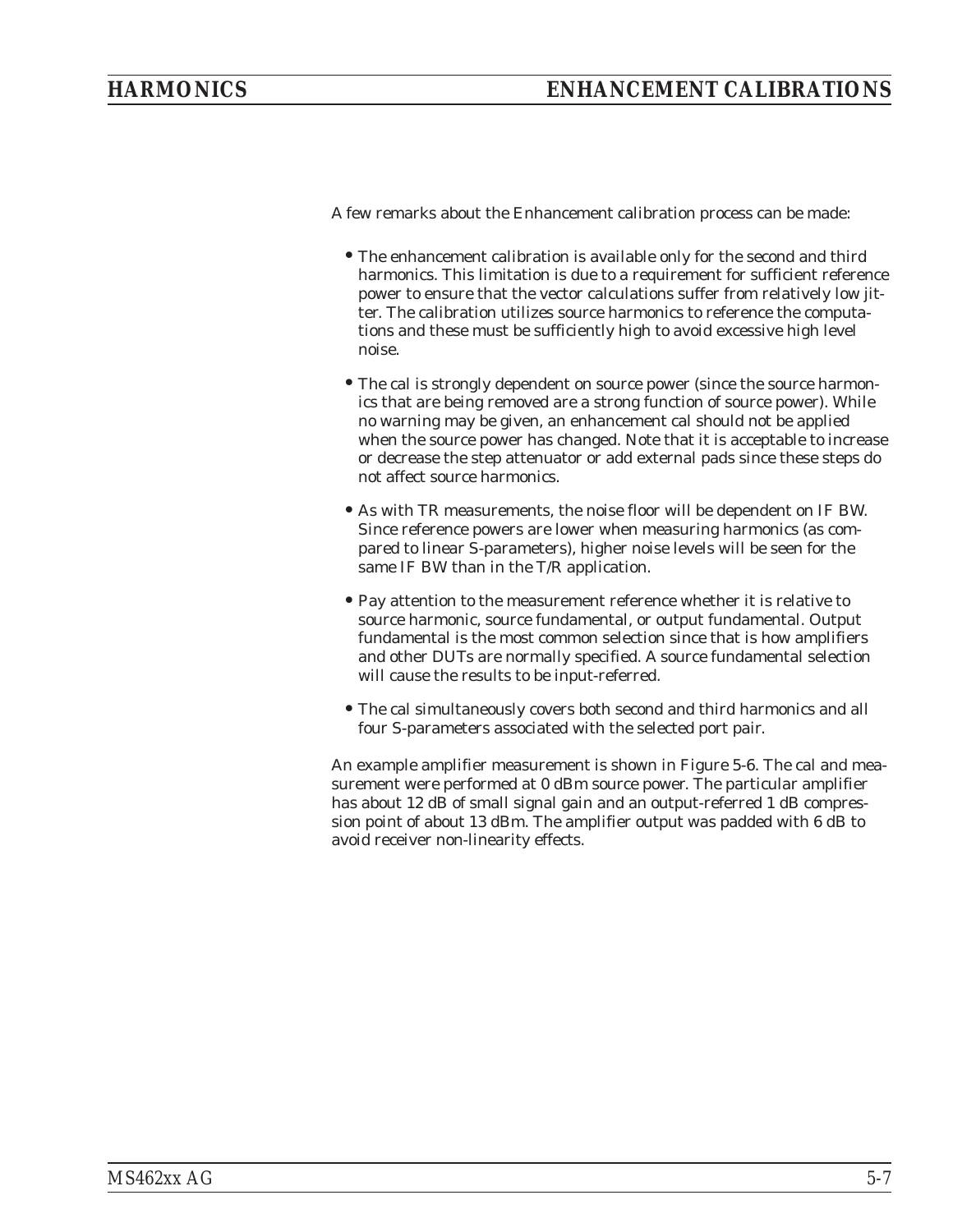<span id="page-53-0"></span>

*Figure 5-6. Two Channel Plot Showing the Second and Third Relative Harmonic Levels*

Figure [5-6](#page-53-0) presents a two channel plot showing the second and third relative harmonic levels of an amplifier using the ENHANCEMENT calibration state. The cal and measurement were performed with a source power of +0 dBm and the amplifier output was padded to avoid receiver compression.

The steps to make this enhanced measurement can be summarized as follows:

- 1. Set the frequency and power range as necessary (10-3000 MHz, 0 dBm). In the harmonic measurement application, select SOURCE swept mode, port 1-2 pairing, and display output relative to output fundamental.
- 2. Perform the Enhancement cal. This will involve connecting a thru line between ports 1 and 2 and later shorts on both ports. It may be desirable to reduce the IFBW during the cal in some cases.
- 3. Connect the DUT and apply bias. For this display of Figure 5-6, dual channel mode was used with channel 1 set to harmonic=2 and channel 3 to harmonic=3. The frequency range was reduced to about 2 GHz since the data above that frequency is meaningless for harmonic=3.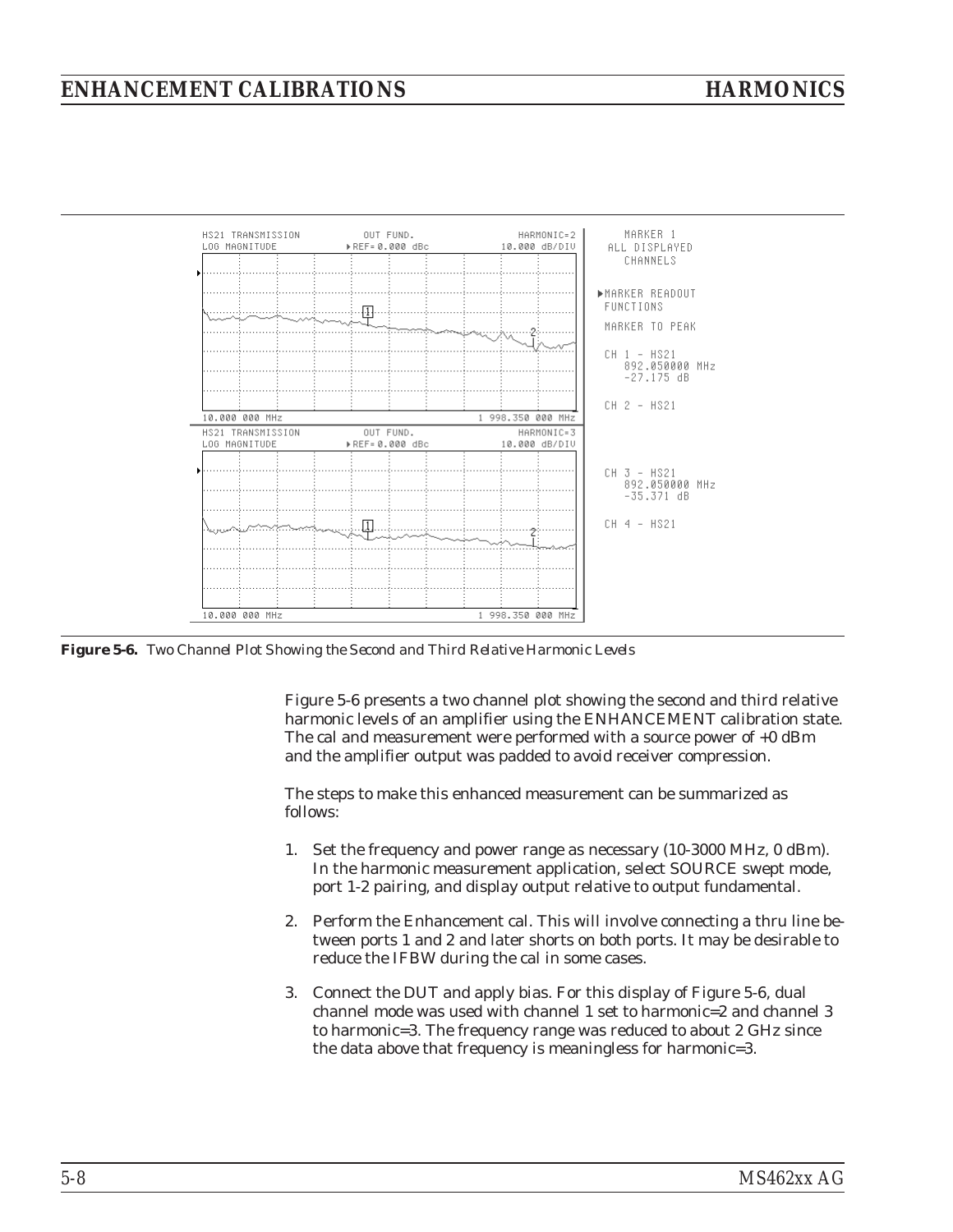# *5-5* **PHASE CALIBRATION**

In some applications, most notably with ultralinear power amplifiers and device modeling, knowledge of harmonic phase would be useful either for improved efficiencies or a better understanding of device physics. Since this cannot be easily done with an ordinary spectrum analyzer, this type of measurement is usually not performed. An additional cal is available in the MS462xx Vector Network Measurement System that builds upon the vector information obtained in the enhancement cal to obtain potentially useful phase data.

The measurement results from the enhancement cal include phase data relative to the source harmonic. While perhaps interesting, this is not particularly useful since the system cannot know a priori the phase relationship of the source harmonic to the source fundamental or output fundamental. If this relationship could be established, then at least rudimentary harmonic phase information could be extracted.

To determine this relationship, a known waveform must be supplied to the receiver such that the harmonic phase differential can be computed on a frequency-by-frequency basis. While many options are possible, a self-biased shunt Schottky diode has been selected as a harmonic phase standard. When sufficient RF power is applied, the output waveform is basically a clipped sinusoid where the harmonic phase relationships are quite well-defined. When this waveform is sent to the receiver, the absolute source harmonic phases can then be computed to lead to a more interesting relative phase parameter.

An example measurement (HS21, third harmonic) of an amplifier is shown in Figure 5-6. The calibration and measurement was done at a source power of +5 dBm in this case. Such a measurement may be used to investigate/validate the non-linear model for the amplifier.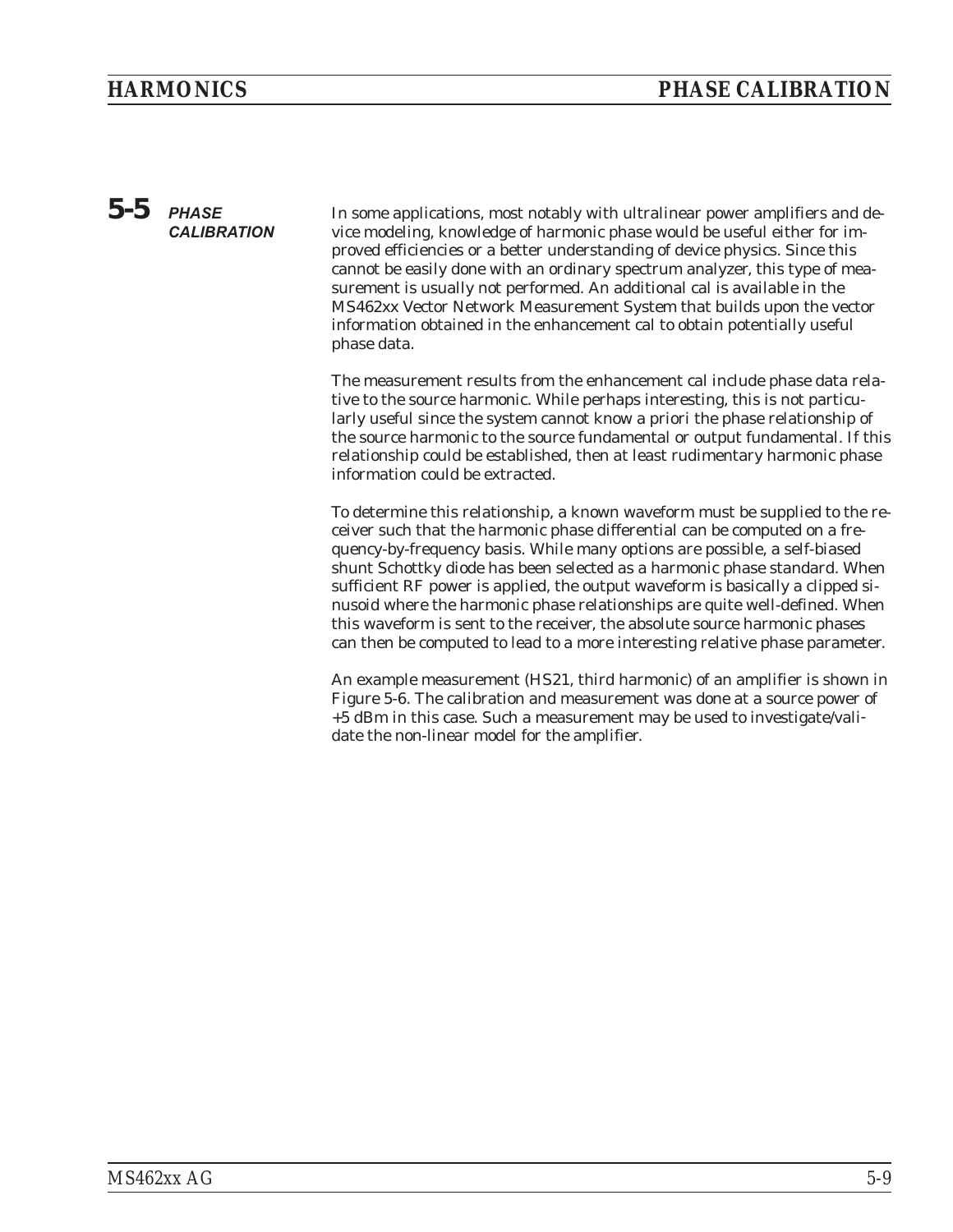<span id="page-55-0"></span>

*Figure 5-7. Third Harmonic (magnitude and phase) of an Example Amplifier*

Figure [5-7](#page-55-0) shows the third harmonic (magnitude and phase) of an example amplifier under fully calibrated conditions. This amplifier was driven with +5 dBm and had a 10 dB pad on the output to minimize non-linear receiver effects. A 10 Hz IFBW was used during measurement and calibration.

Some important notes:

- •Sufficient power must be applied to the harmonic phase standard to minimize jitter. While any source power will work to some degree, it is recommended that the calibrations be performed at 0 dBm or higher. Pads and/or step attenuator steps can be added during the measurement.
- •The phase cal establishes an absolute phase reference plane at the location of the phase standard.
- •The phase cal requires an enhancement cal and also applies only to second and third harmonics.
- •The phase displayed, like the magnitude, is relative to the indicated variable (usually the output fundamental). If the 'absolute' phase of the fundamental (relative to the phase standard) is required, it can be determined in T/R mode through the use of trace math.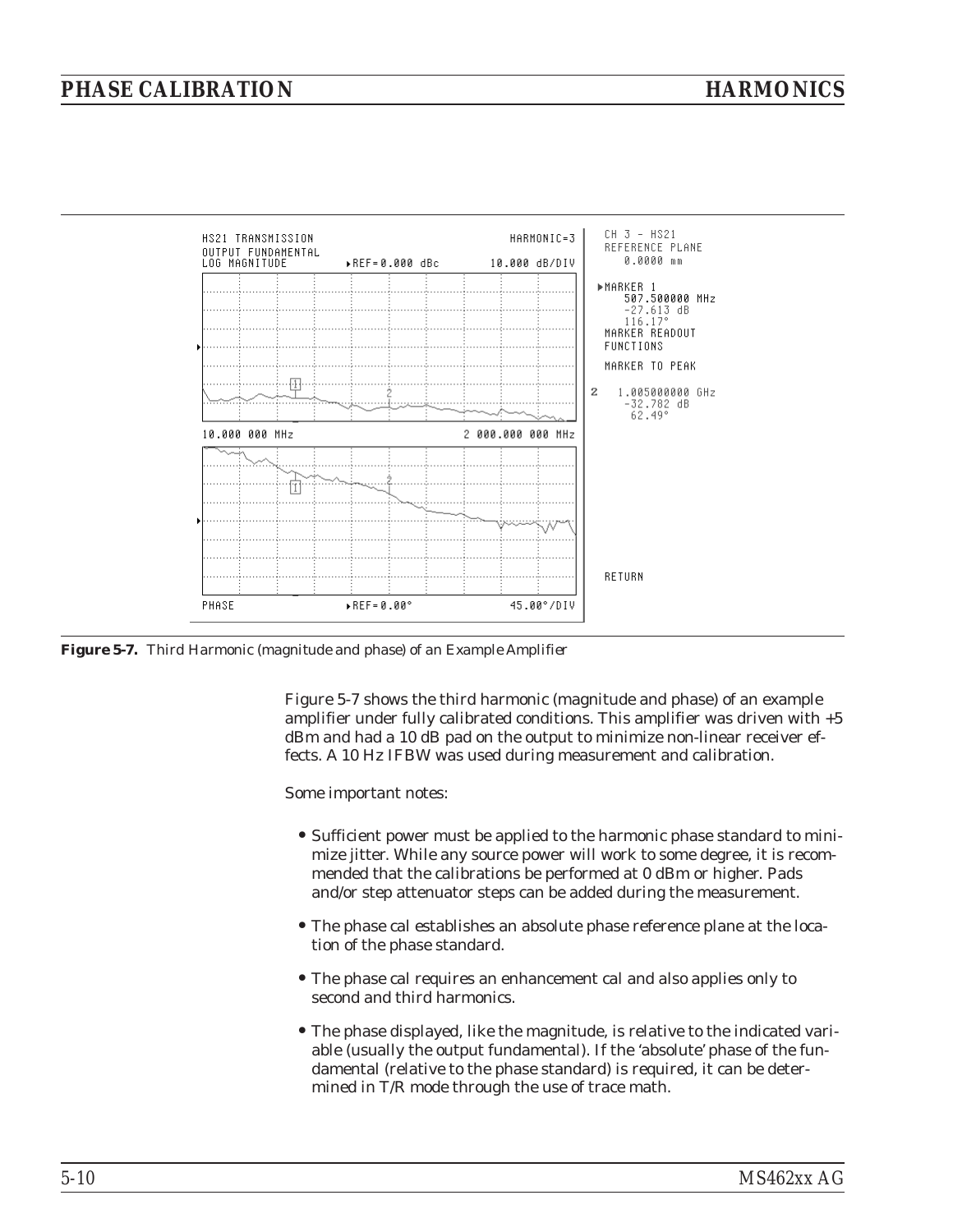The steps to obtain the data in Figure [5](#page-55-0)-[7](#page-55-0) are summarized below. Since the power level has changed from the previous figure, a new enhancement cal will be performed. If a valid enhancement cal already exists for the setup, that step could be omitted (just select PHASE CAL from the calibration menu).

- 1. Select the appropriate frequency range and power level (10-2000 MHz, +5 dBm). In the harmonic measurement application, keep the settings from before and keep harmonic=3. Select a magnitude and phase graph type, and a single channel display set for channel 3 (for this example).
- 2. Perform an ENHANCEMENT AND PHASE cal. For the enhancement portion, a thru line and shorts will again be used. For the phase cal portion, the harmonic phase standard must be placed (with a thru line) between ports 1 and 2. The position of the phase standard during this measurement establishes the reference plane.
- 3. Connect the DUT in the location of the phase standard. Apply bias and measure on the desired channel.

*5-6* **ACCURACY & UNCERTAINTY ISSUES** For the uncalibrated measurements, the uncertainty is that of relative power measurements of the receiver which is determined primarily by receiver linearity. This uncertainty will be comparable to that seen with a spectrum analyzer. The uncertainty will vary from between 0.5 and 1 dB for higher power levels to between 1 and 1.5 dB for lower levels (assuming an appropriate IF BW is selected for the level being measured). If an absolute power reference is established, that uncertainty will be determined by the power reference used. An ordinary ALC cal has a specified accuracy of 1 dB, while it is typically

better than 0.5 dB. If a flat power cal precedes the receiver cal, this added uncertainty will drop to below 0.1 dB typically. These values all assume the criteria of sufficiently high harmonic levels that source harmonics are not an issue.

The uncertainty during an Enhancement cal is available over a larger dynamic range because of source correction and over a larger range of source powers. The typical uncertainty is around 1 dB for harmonic levels sufficiently out of the noise floor (this is the specification for levels above –40 dBm).

**SUMMARY** This chapter has attempted to present the various modes and calibration states of the harmonic measurement application along with examples and tips on their operation. The harmonic measurement application is quite flexible and can be used to quickly measure large scale harmonics at one source frequency or measure (possibly vectorially) swept harmonics over an extended dynamic range depending on need.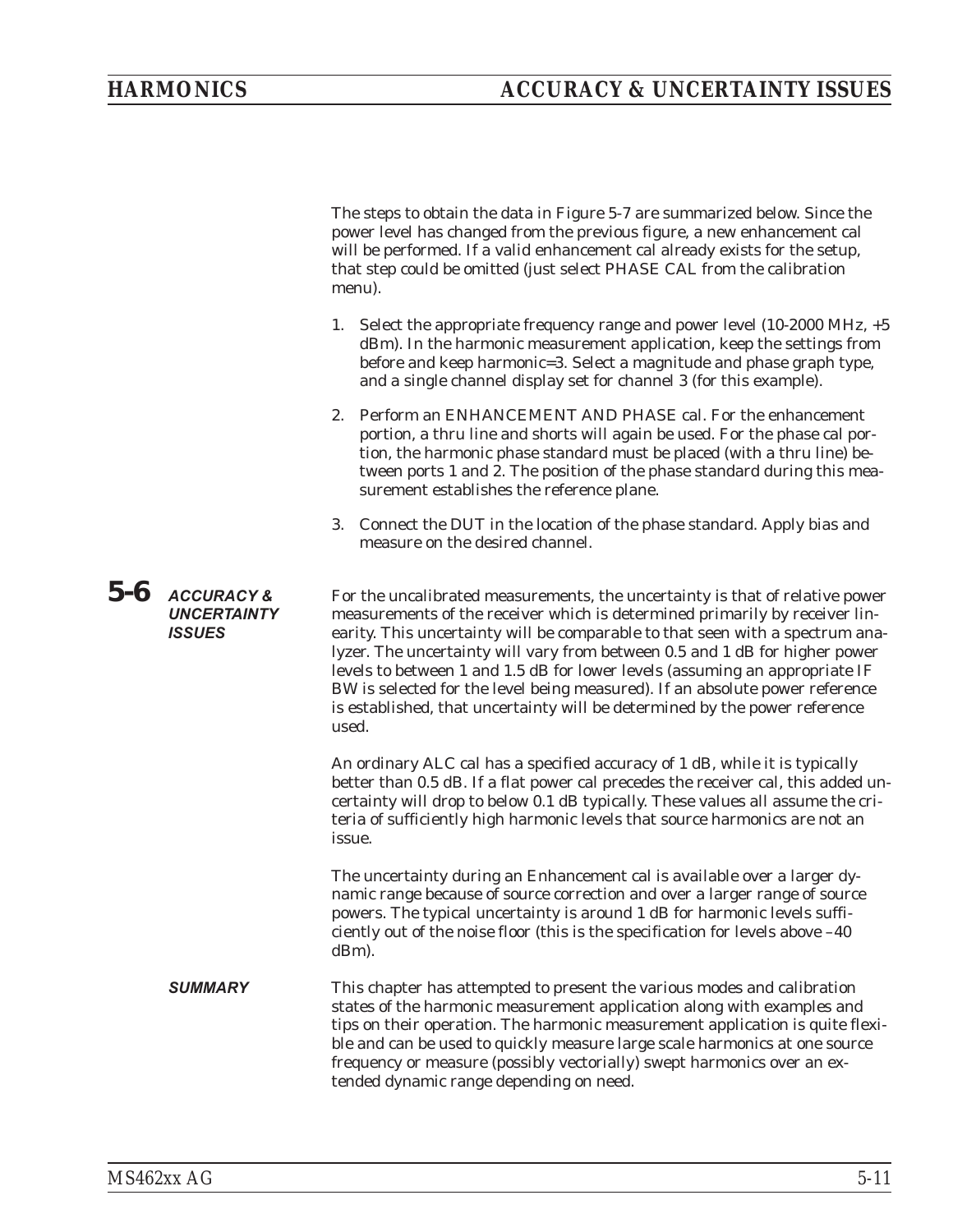To summarize the various states and modes within the application:

- CW RCVR MODE: Fixed source frequency, receiver swept over one or more harmonics. Use only uncalibrated (or with a receiver cal for an absolute power reference).
- •SWEPT MODE: Source sweeping and receiver sweeping at one harmonic (per channel). Use with any calibration state.
- UNCALIBRATED STATE (or with receiver cal): For quick harmonic measurements at higher levels (–30 to –40 dBc or higher generally). Limited source power range to ensure accuracy.
- ENHANCEMENT CALIBRATION: Vectorially removes source harmonic effects to extend dynamic range to as high as 60 or 70 dB. Assumes the DUT does not change its operating point because of source harmonics.
- •PHASE CALIBRATION: Builds on the enhancement cal to offer fundamental-referenced harmonic phase data. Requires the use of the harmonic phase standard to establish internal phase relationships.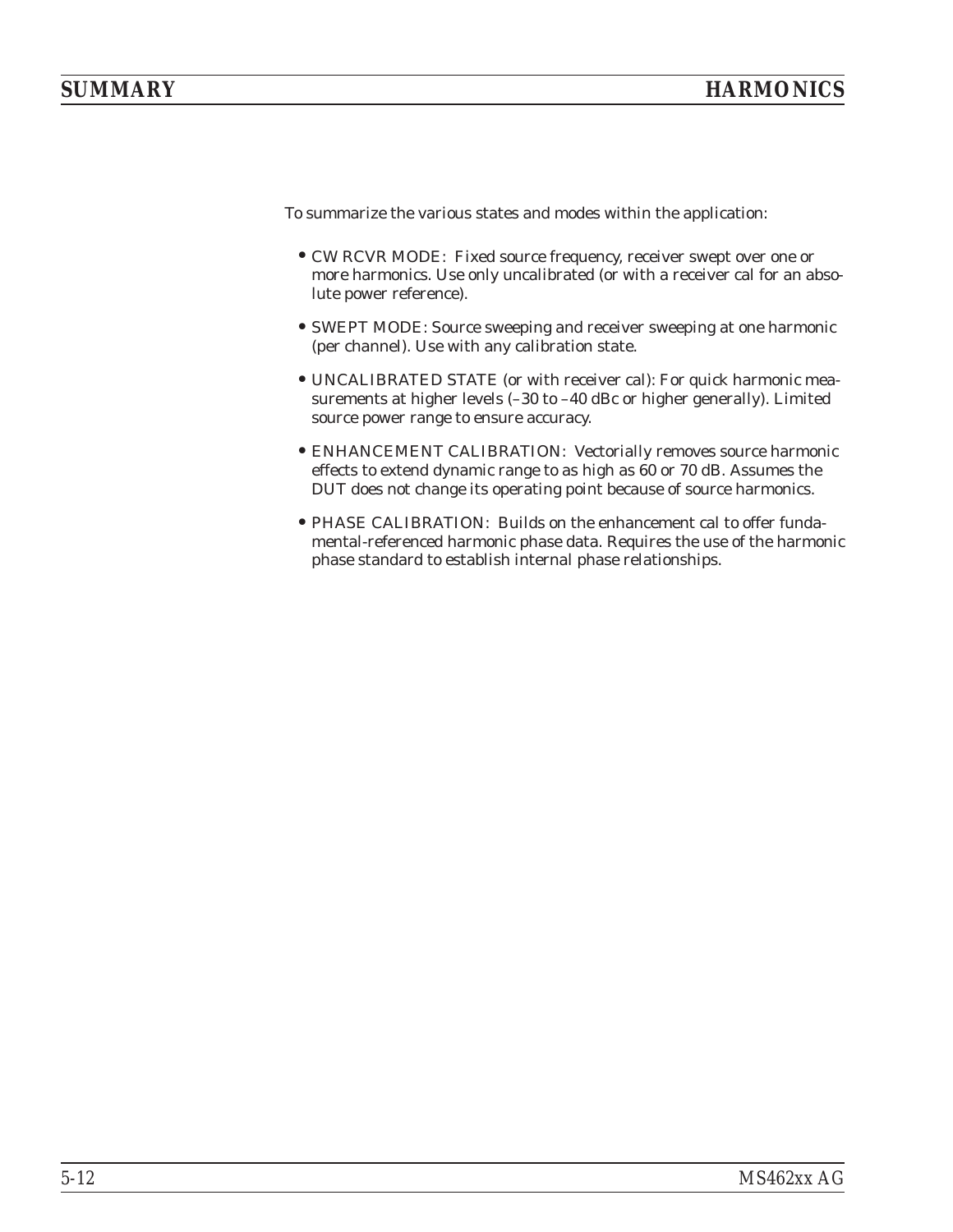# *Chapter 6 Mixer Measurements*

**6-1 INTRODUCTION** Mixers are integral components of most measurement systems and their characterization is an important part of many test systems. This section describes how to make three classes of mixer measurements on the MS462xx: conversion loss, noise figure, and intermodulation distortion. These descriptions are not all-inclusive but should provide enough information to make fixed IF or fixed LO measurements on a wide class of frequency conversion devices.

*6-2* **MANUAL CONVERSION LOSS** This section describes the steps for measuring mixer conversion loss manually using the T/R Mixer device type mode. The steps focus on measuring a fairly generic mixer with additional application information provided as appropriate. The procedure consists of three main sections:

- •calibrations to establish the power levels,
- setup of the sources and receiver for the mixer measurement,
- the measurement itself.

In this type of manual measurement, the calibrations can account for two sources of error: (a) power level accuracy via an optional flat test port power cal and (b) receiver frequency response via a receiver cal. Trace memory is used to store the RF power level to provide a normalization. Thus when the DUT IF is sent to the receiver, the displayed value will be the correct ratio of IF to RF signal level.

The setup of the sources is obviously quite important in a mixer measurement. The Mixer device type simplifies this task somewhat by allowing the quick selection of which source is to be the DUT LO, allowing simple selection of a fixed LO or fixed IF measurement scenario (and specifying that LO or IF frequency), and informing the receiver of what kind of DUT conversion to expect (up conversion |RF+LO|, down conversion |RF-LO|, or no conversion as might be used for a quick leakage measurement). Activating the Mixer device type also performs the important function of turning on both internal sources for front panel access (usually using ports 1 and 3 driving, port 2 being the receive port). Two ports are not allowed to drive simultaneously during normal S-parameter measurements.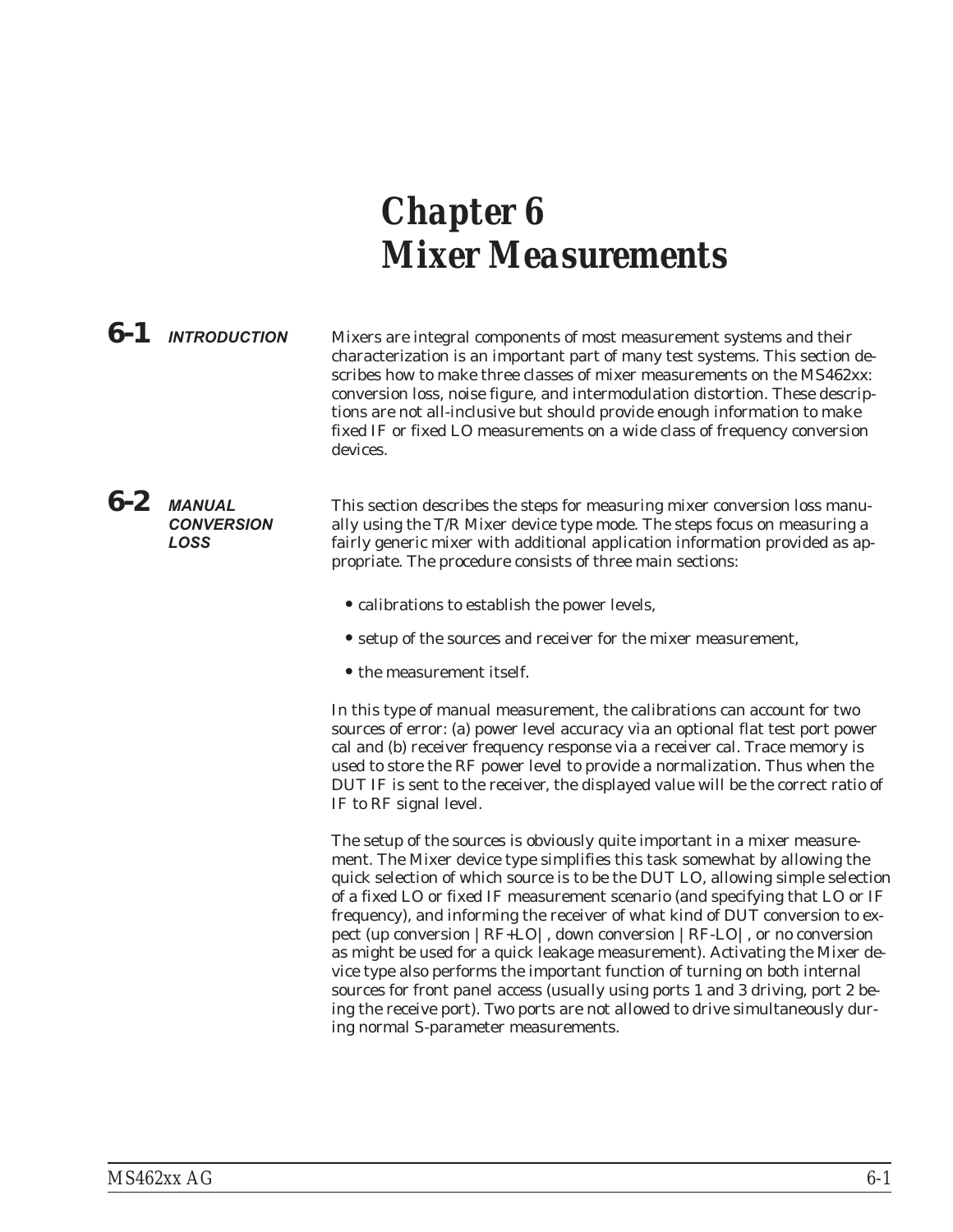The measurement itself is quite straightforward as it is just a simple T/R non-ratioed analysis. It is important to remember that since the RF and IF frequencies are unequal in up or down conversion, there is no reference signal available. As a result, the only display parameters that are normally used in a conversion loss measurement are the test channel values  $b_i/1$ . *Example Measurement* The device to be tested has a fixed LO of 1 GHz and a RF range of 1300-1900 MHz. The conversion loss on going to the IF range of 300-900 MHz will be measured. Internal source 1 will provide the RF signal and internal source 2 will provide the DUT LO. The procedure applies to any fixed LO measurement with all frequencies within the range of the instrument. Suggestions for other measurement scenarios are at the end of the section. 1. Set the system to T/R mode, STANDARD device type. 2. (optional) Perform a flat test port power cal if desired. This step is important for maximum accuracy (better than 0.5 dB or so). It is usually simplest if this cal is performed at the desired RF power level, and the frequency range should include both RF and IF ranges if possible. For this example, the cal will be performed over the whole range of the instrument. 3. Select single channel display (log magnitude graph type), S21, Meas/User Defined,  $b_2/1$ . 4. Connect a thru line between ports 1 and 2 5. (optional) Perform a RECEIVER CAL (port 1 transmitting, port 2 receiving). Perform the cal over the entire frequency range of the instrument. This step is optional since conversion loss is a relative measurement; it does however provide a correction for receiver slope between RF and IF frequencies. 6. Set source 1 to the first desired RF power level (–10 dBm for this example). If the receiver cal is enabled, you should see a straight line on the  $b_2/1$  display. 7. Sweep over the RF frequency range of the DUT (1300-1900 MHz in this case) and save to trace memory. 8. Set the system to display divide-by-memory. This has established the RF power level so that the display in later steps will be of direct conversion loss. 9. Set the system to mixer device type and proceed to LO/RECEIVER setup under the application menu. 10. Select the LO as source 2, CW, 1 GHz, Receiver conversion down (DUT IF=|RF-LO|). Note that this setup screen is a way to avoid using multiple source control by simplifying some of the choices.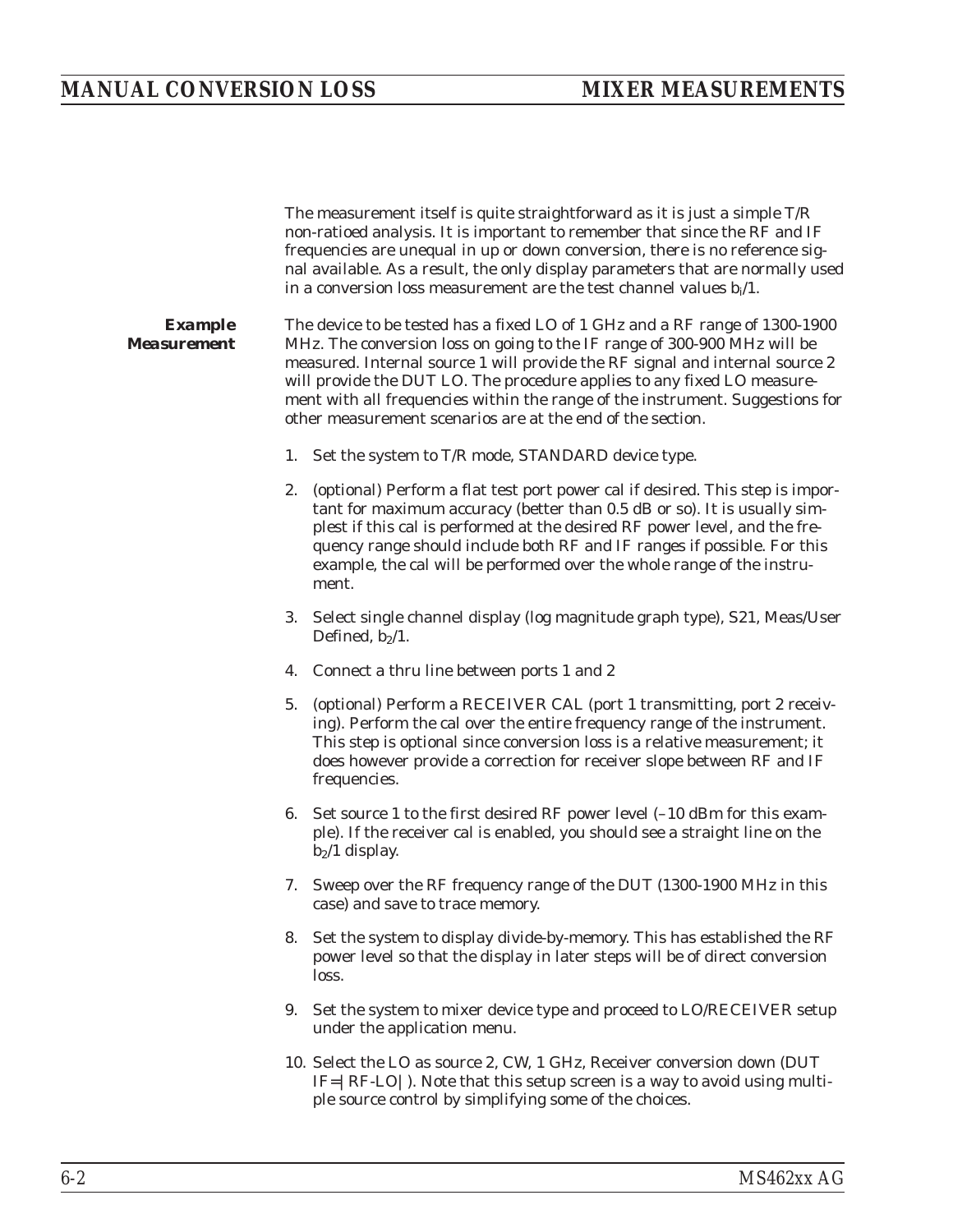<span id="page-60-0"></span>The types of conversions are limited to fixed IF and fixed LO. If a more complicated frequency plan for the DUT is needed, the user must go to multiple source control. For this example, we are using a fixed LO. The frequency display on screen will be the RF frequency of the DUT.

- 11. Set the LO power level (source 2) to +7 dBm as is required for this DUT.
- 12. Connect the mixer DUT with the IF at port 2, the RF at port 1, and the LO at port 3, as shown in Figure [6-1.](#page-60-0)



*Figure 6-1. Mixer DUT Connection*

The result shown on the  $b_2/1$  $b_2/1$  $b_2/1$  display are portrayed in Figure [6](#page-60-0)-2. The nominal conversion loss is between 7 and 8 dB for this example mixer. The frequency axis is that of the RF. RF power  $= -10$  dBm while LO power  $= +7$ dBm. These results are within expectations for this DUT (max of 9.5 dB).



*Figure 6-2. Conversion loss of a simple doubly balanced mixer using a fixed LO of 1 GHz*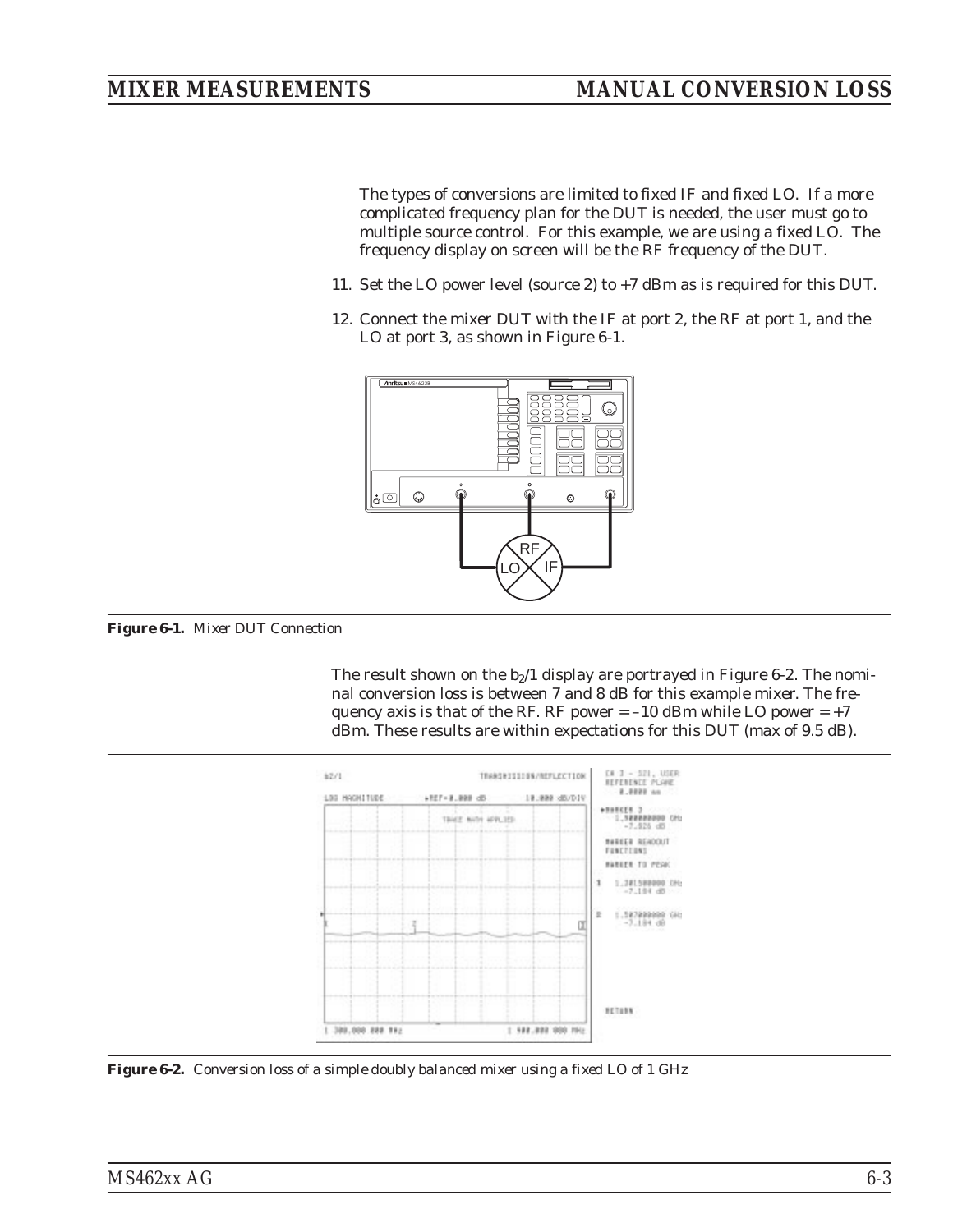# <span id="page-61-0"></span>*MANUAL CONVERSION LOSS MIXER MEASUREMENTS*

Let us now try the mixer at a higher power level to observe compression effects.

- 13. Remove the mixer and reconnect the thru between ports 1 and 2.
- 14. Return to Non-mixer mode and change the source 1 power to the second value (+5 dBm, was at –10 dBm).
- 15. Repeat the store to trace memory. (Alternatively, remain in mixer mode and select RCVR CONVERSION NONE; this is a way of setting the system for non-converting measurements while staying in the mode).
- 16. Return to mixer mode and reconnect the mixer (note that the frequency ranges did not have to change).

The results are shown in Figure [6-3](#page-61-0). Note that the mixer is in heavy compression and the conversion loss has degraded markedly to nearly 11 dB.



*Figure 6-3. Conversion loss of the same mixer as in Figure 6-1 but with a RF power level of +5 dBm.*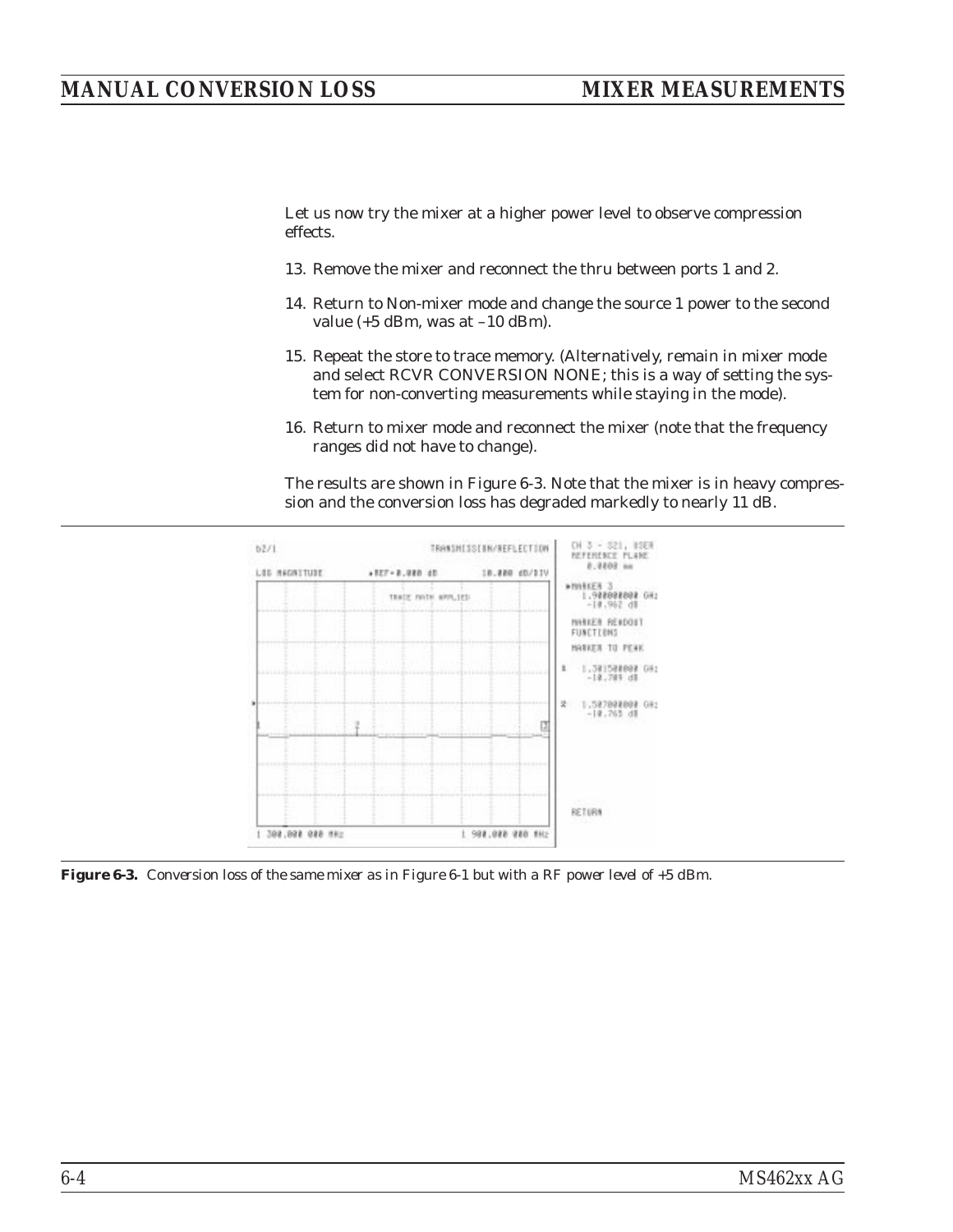<span id="page-62-0"></span>Finally, it may be interesting to observe direct RF-IF leakage while in this compressed state. While this measurement could be performed in non-mixer mode, it can be done in the mixer mode directly.

17. Keeping the trace memory normalization from the previous step, switch to RCVR CONV NONE (forcing the receiver to be tuned to the RF frequency). The resulting trace is shown in Figure [6-4.](#page-62-0) The level of leakage is still well within specifications.



*Figure 6-4. Direct RF-IF leakage while under the compressed conditions of Figure 6-2.*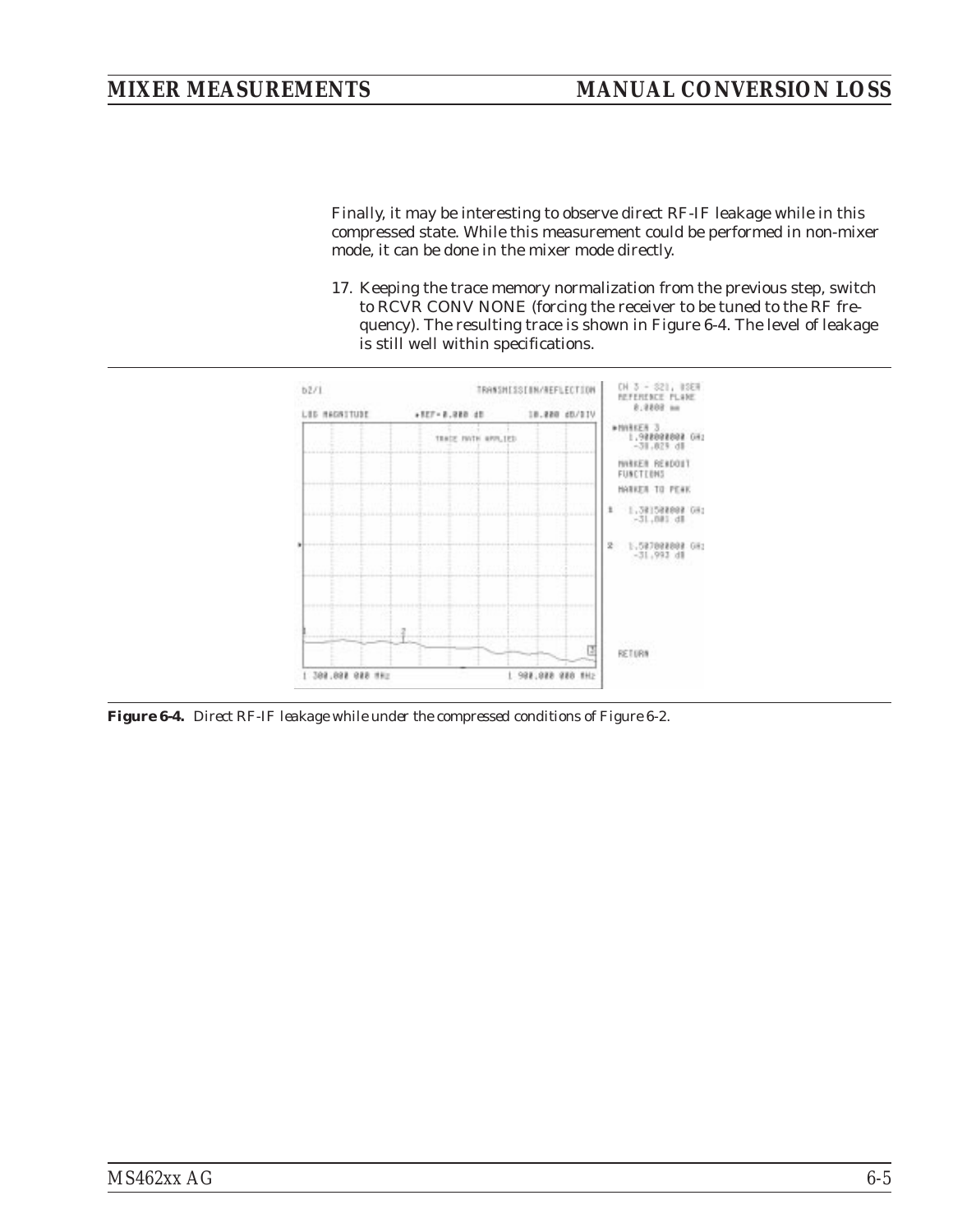### <span id="page-63-0"></span>*6-3* **OTHER MEASUREMENTS** The conversion loss measurement algorithm just described was limited to the case of a fixed DUT LO at a conventionally low frequency. Several other common scenarios may also occur: a fixed DUT IF, the use of a very high DUT LO or RF frequency, or the requirement for a fairly complicated frequency plan. This section provides some suggestions for these measurement situations. *FIXED IF* In this case, the DUT LO is set for a fixed offset from the RF and it is assumed that all frequencies are within the range of the instrument. The trace memory storage step is the same since it is again the reference RF power that must be known for computing the conversion loss. An example is shown in Figure [6-5](#page-63-0) where another doubly balanced mixer was used, but with a fixed



IF of 70 MHz. In the LO/Receiver setup menu, the LO was set as source 2 with an offset from the RF of 70 MHz and down conversion was selected.

*Figure 6-5. Doubly Balanced Mixer With a Fixed IF of 70 MHz*

| <b>High RF or LO</b>   | If an external synthesizer is used with a DUT RF or LO frequency outside of<br>the range of the instrument, the measurement may change substantially. A<br>LO outside the range is less of an issue since no normalizations are done with<br>respect to that signal. The RF can be normalized as before. If the RF is out of<br>range, normalization is not possible and only absolute IF power can be mea-<br>sured (assuming the receiver cal was performed). |
|------------------------|-----------------------------------------------------------------------------------------------------------------------------------------------------------------------------------------------------------------------------------------------------------------------------------------------------------------------------------------------------------------------------------------------------------------------------------------------------------------|
| <b>Swept IF and LO</b> | In this case, the simple LO/Receiver control within the mixer device type can-<br>not be used. The user must go to multiple source control to configure the<br>sources and receiver appropriately. The same general measurement flow (in-<br>cluding the normalizations) can be used.                                                                                                                                                                           |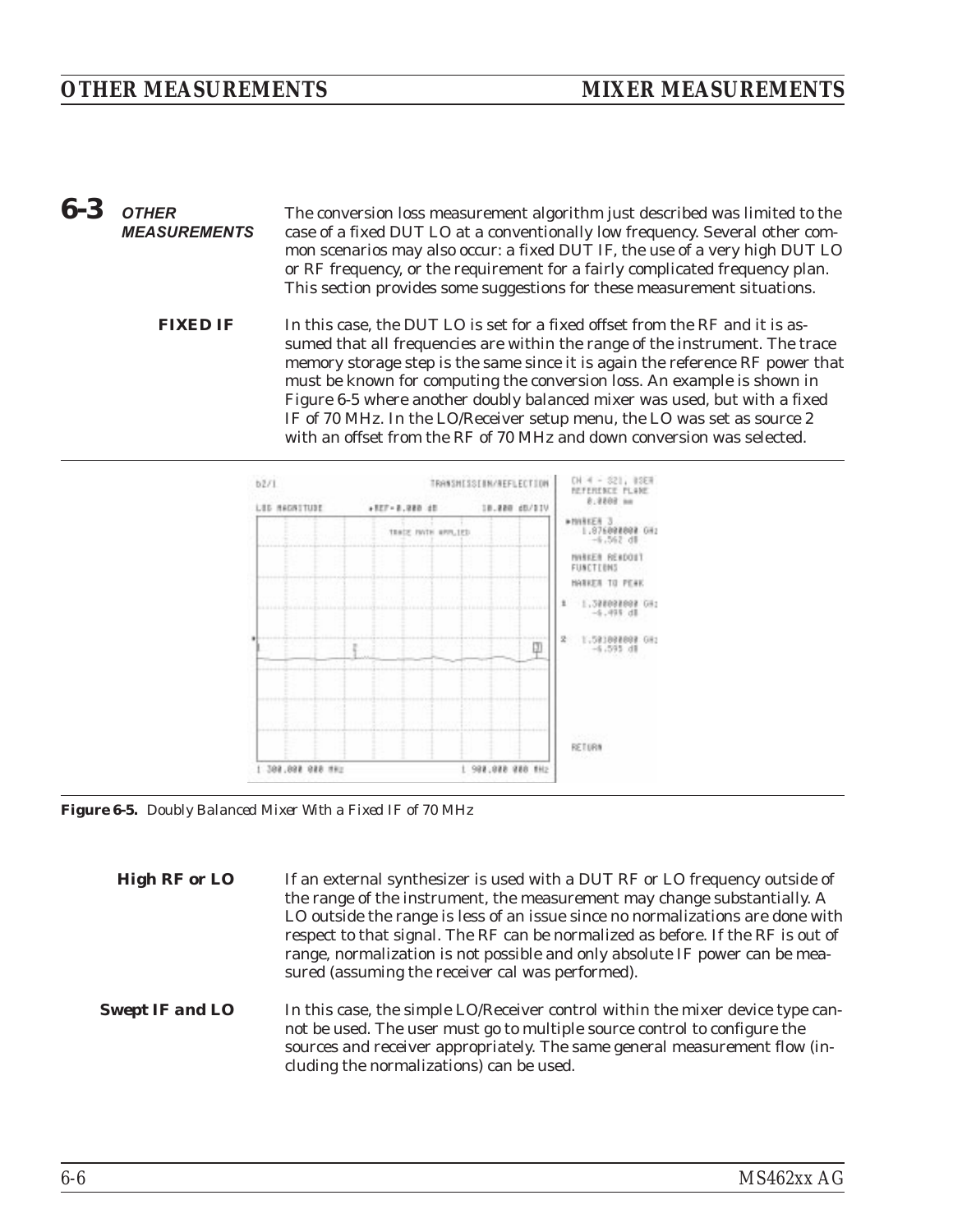| $6-4$ | <b>NOISE FIGURE</b><br><b>MEASUREMENTS</b> | This section examines the methodology of making mixer noise figure mea-<br>surements using the MS462XB Vector Network Measurement System. It is<br>not meant to be an exhaustive description of the possible measurement se-<br>quences or of the possible measurement uncertainties, but should provide a<br>general technique applicable to the measurement of many common frequency<br>conversion devices.                                                                                                                                               |
|-------|--------------------------------------------|-------------------------------------------------------------------------------------------------------------------------------------------------------------------------------------------------------------------------------------------------------------------------------------------------------------------------------------------------------------------------------------------------------------------------------------------------------------------------------------------------------------------------------------------------------------|
|       |                                            | It will be assumed that the DUT has some frequency conversion present in it<br>and that the DUT IF (the port that will be connected to the MS462xx receiver<br>at port 2) will have a frequency range within the present system limits of<br>50-3000 MHz.                                                                                                                                                                                                                                                                                                   |
|       |                                            | The DUT LO may be provided by the optional source (see notes below, source<br>1 cannot be used during mixer noise figure measurements) or by an external<br>synthesizer and may be of any frequency range consistent with the IF limits<br>described above and the noise source frequency limits (generally not higher<br>than 26.5 GHz). This is one exception to the general rule that DUT perfor-<br>mance above 6 GHz cannot be examined with the MS462xx. As with ordinary<br>noise figure measurements, there are three steps to performing the task: |
|       | <b>Setup</b>                               | Setup includes setting the frequency range of interest as well as answering<br>the usual noise figure setup questions. Once the mixer device type is selected,<br>the LO/Receiver menu can be used to set the DUT LO behavior and the de-<br>vice conversion that the receiver should expect.                                                                                                                                                                                                                                                               |
|       |                                            | These steps are the same as for mixer conversion loss measurements de-<br>scribed earlier. The important points to remember are that the DUT LO must<br>be in range of whatever source is being used (3 or 6 GHz if internal source 2<br>is used), and the DUT IF must be within range of the MS462xx receiver<br>$(50-3000 \text{ MHz}).$                                                                                                                                                                                                                  |
|       |                                            | Consider LO cleanliness and performance when selecting which source will<br>be used. As with many VNA sources, the optional source is not perfectly clean<br>and its spurs may result in measurement difficulties in some cases. This is-<br>sue becomes more important as the DUT IF becomes smaller.                                                                                                                                                                                                                                                      |
|       | <b>Calibration</b>                         | Since frequency conversion is involved in the DUT, a linkage to a 12 term cal<br>is not allowed; this leaves an ordinary noise figure cal as the only choice. This<br>cal must be performed with mixer device type selected and with the frequen-<br>cies set appropriately. This will allow the cal to proceed over the DUT IF fre-<br>quencies as required and to employ the correct ENR values.                                                                                                                                                          |
|       |                                            | Internal or external noise routing is permitted, as is wideband or narrowband<br>noise figure measurement.                                                                                                                                                                                                                                                                                                                                                                                                                                                  |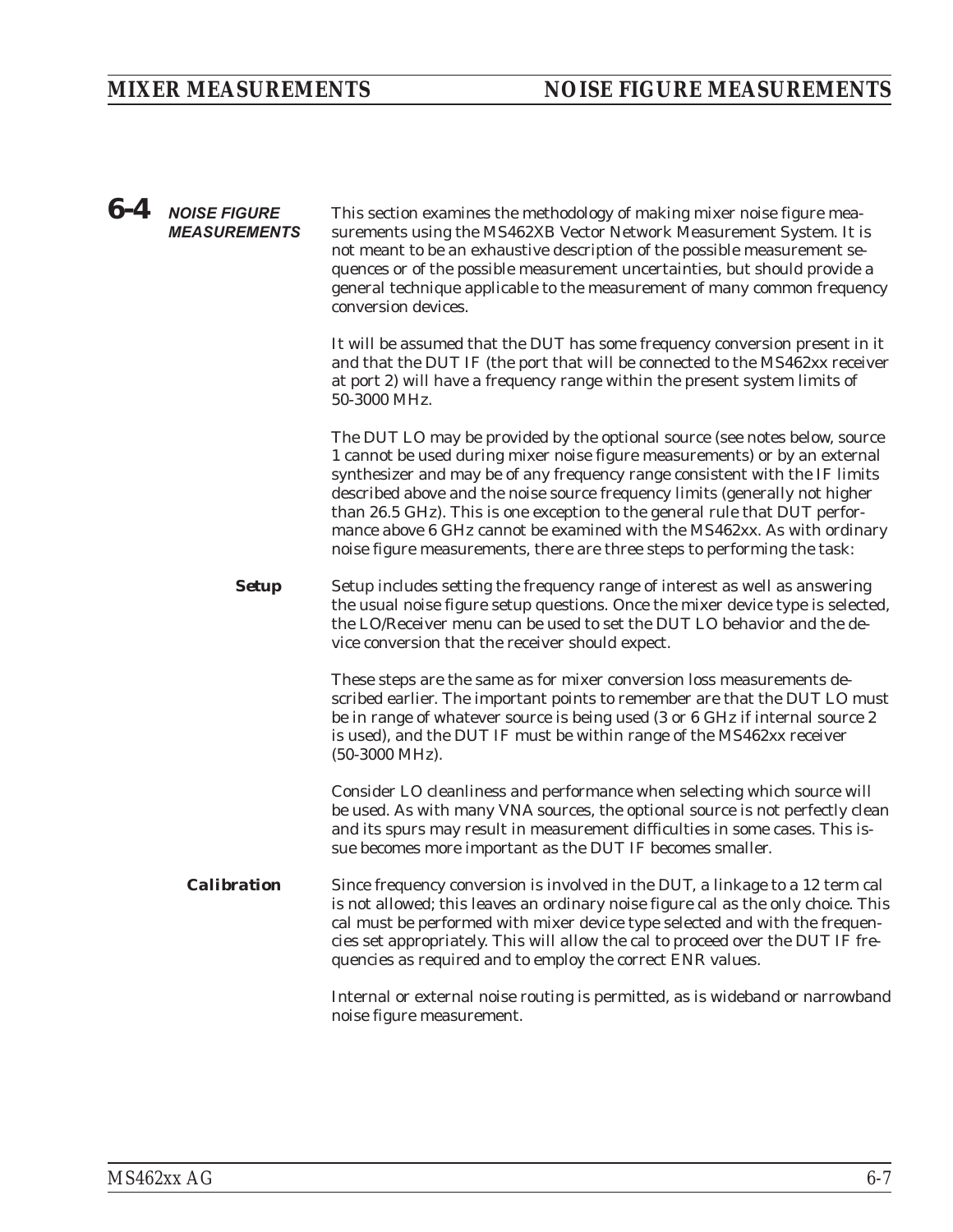<span id="page-65-0"></span>*Measurement* Finally the DUT may be connected. It is critical to properly filter the mixer output if there is not appropriate filtering within the DUT. This is important since no mixer has perfect LO-IF isolation and LO leakage into the noise receiver could adversely affect the measurement.

> An example measurement setup is shown in Figure [6-6](#page-65-0). In this example setup, the external noise source routing was used and the filter was considered part of the DUT (as in a receiver module being tested). The internal source 2 is being used as the DUT LO in this example, which may not be appropriate for all measurements.



*Figure 6-6. Example Measurement Setup for Mixer Noise Figure*

An additional choice to be made during the measurement phase involves the Single Sideband (SSB) correction. Since the MS462xx receiver cannot differentiate between the upper and lower sidebands of the DUT response, it automatically measures both unless the DUT has image rejection or certain filtering.

As an example, if the DUT LO is 1 GHz and the DUT RF is selected to be 1200 MHz for a DUT IF of 200 MHz, the response for a RF of 800 MHz will also be measured. If the DUT will be used in a SSB application (as in most heterodyne receivers), this will cause the insertion gain to read 3 dB high assuming a flat frequency response. Enabling the SSB correction takes this behavior into account. If the DUT has an image reject mixer, has image filtering (including a highly variant frequency response to the image), or will be used in a DSB application (in radiometry, for example) then this correction should not be enabled.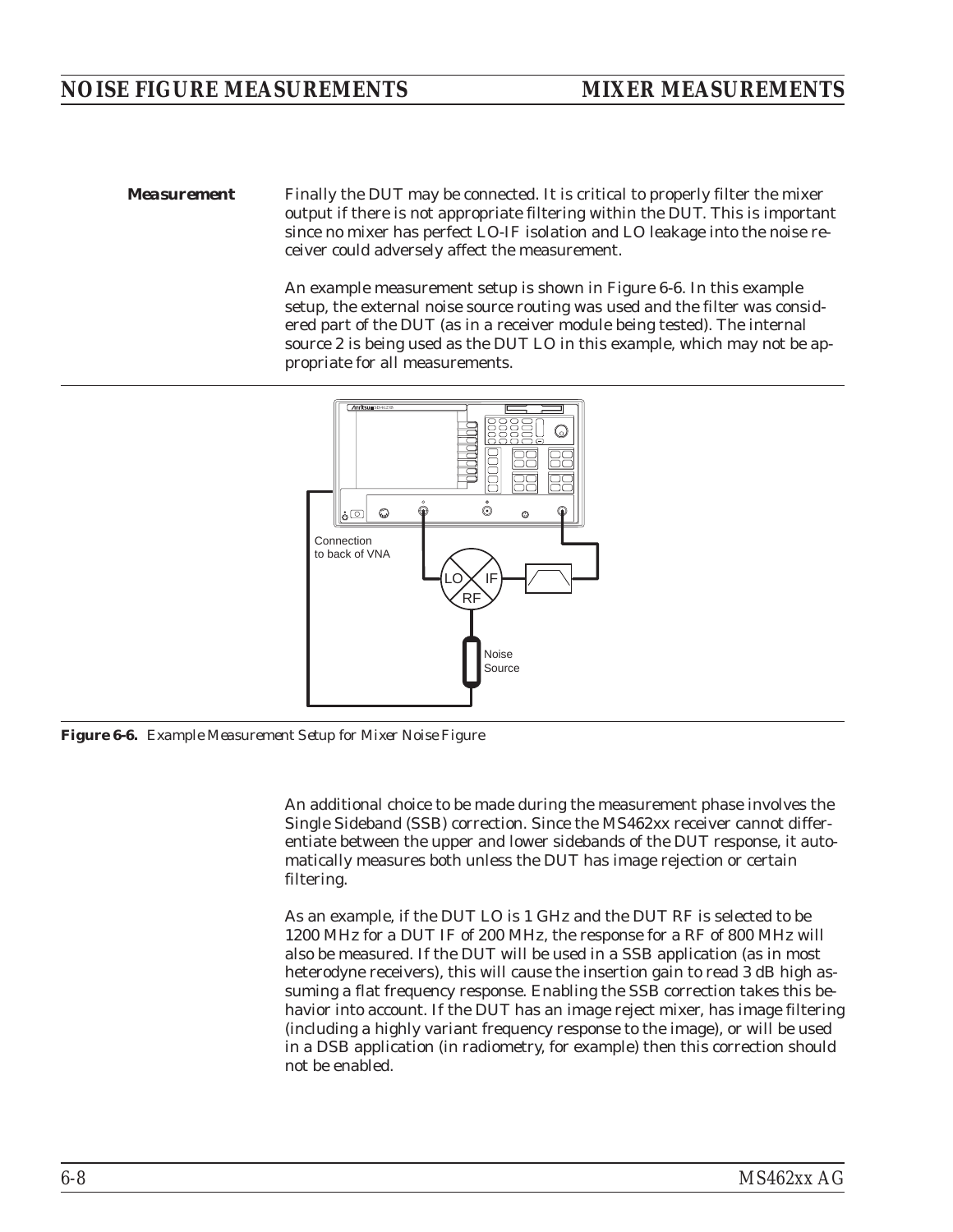<span id="page-66-0"></span>*Example Measurement* To illustrate these concepts, a simple mixer measurement is described in detail here. The DUT is a simple doubly balanced mixer where the RF is 1200-1300 MHz. In the first measurement scenario, a fixed DUT LO of 1 GHz and +7 dBm is used (provided by the internal source 2, since the IF is relatively high internal spurs are less of an issue). A 500 MHz low pass filter on the mixer IF is considered part of the DUT. 1. Set the system to noise figure mode with a mixer device type. Select Wideband NF (no BW correction), external noise source, SSB correction off (for now), the default 290K cold temperature and the proper vendor ENR table loaded. The default 40 noise averages will be adequate. 2. Proceed to the LO/Receiver menu and select source 2 as the LO with a CW frequency of 1 GHz, conversion down. Under the source 2 power menu, select a level of +7 dBm that is appropriate for this DUT. 3. Set the main frequency range (the DUT RF) for 1200-1300 MHz with 51 data points.

- 4. Connect the noise source to port 2 (since this is an external routing) and perform a noise figure only cal.
- 5. Connect the mixer-filter assembly as shown in Figure [6-6](#page-65-0). The display should be set to channel 3, log magnitude graph type, plot variable of Noise Figure. With SSB correction off, the result shown in Figure [6](#page-66-0)-[7](#page-66-0) was observed.



*Figure 6-7. Example Mixer Noise Figure Measurement*

The DUT LO was fixed at 1 GHz (+7 dBm) with the RF range shown on screen. SSB correction is off.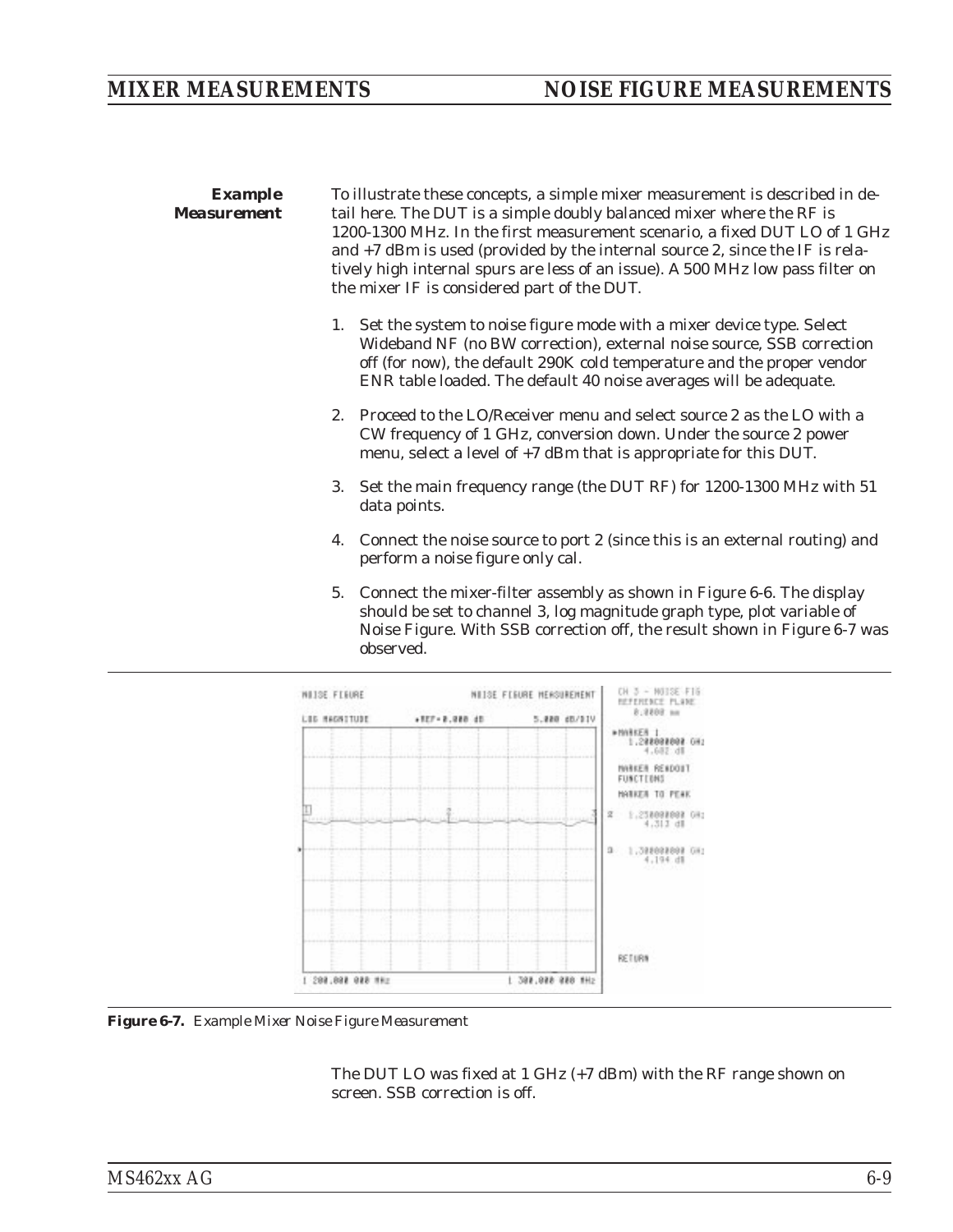<span id="page-67-0"></span>Since this DUT will likely be used in a SSB mode, a more useful value of the noise figure may be that with the SSB correction applied. While this is a fairly trivial correction (3 dB decrease in calculated insertion gain), it may be helpful in some situations.

The result is shown in Figure [6-8.](#page-67-0) The difference in NF may not be exactly 3 dB since it is the insertion gain that is being directly corrected. Since, as far as the noise system is concerned, this is the measurement of a pad, uncertainties will be elevated.



*Figure 6-8. Example Mixer Noise Figure Measurement with SSB Correction Turned On*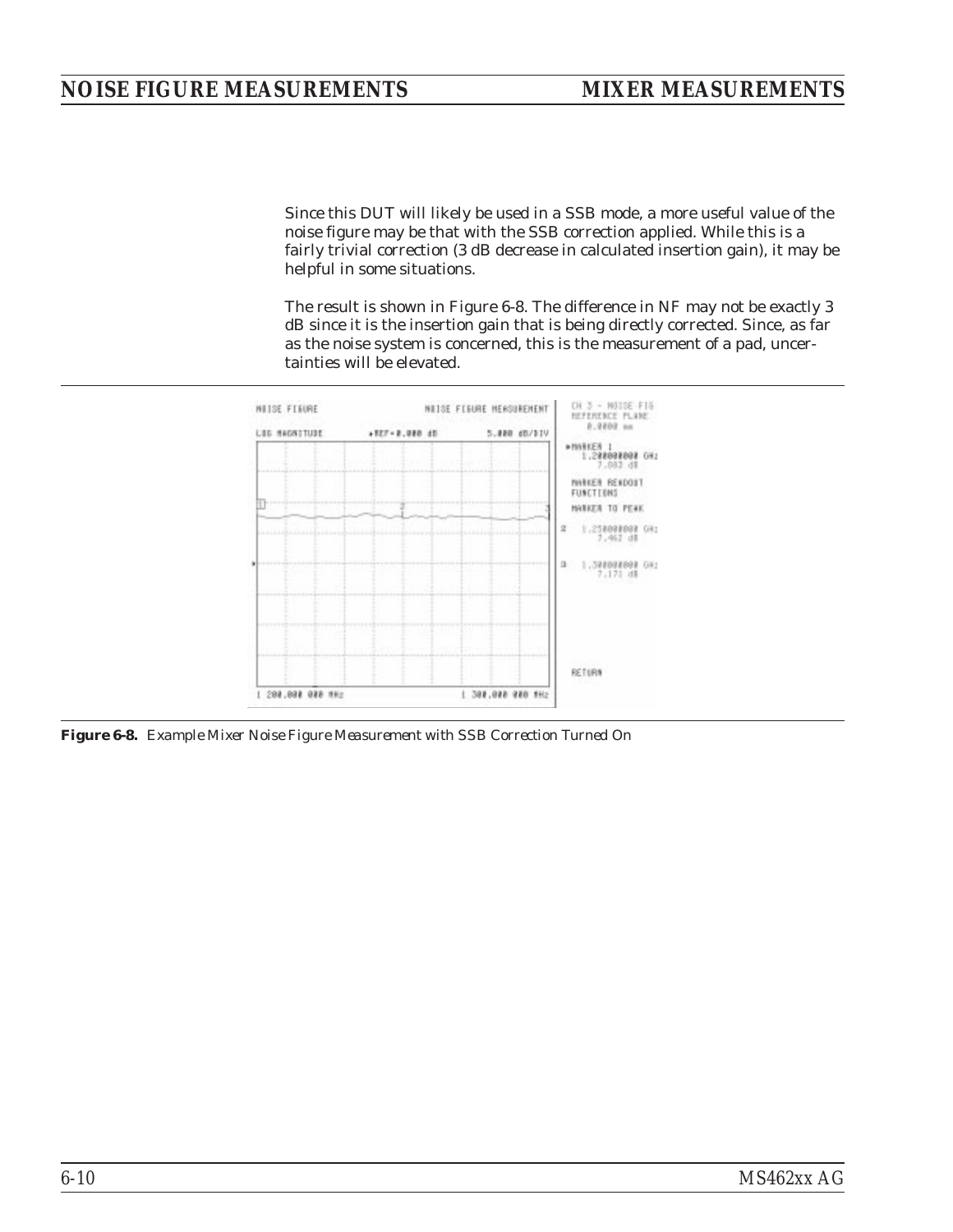<span id="page-68-0"></span>Finally consider a slightly different frequency plan. A fixed DUT IF of 250 MHz is used with the same RF frequency range.

- 1. Turn the existing cal off, disconnect the mixer assembly, and reconnect the noise source to port 2.
- 2. Return to the LO/Receiver menu and turn LO CW off and select a LO offset of –250 MHz (high side mixing). LO power will remain the same.
- 3. Perform the cal as before. Since the IF is fixed, the cal is actually only being done at one frequency although the unit will appear to be sweeping (the DUT LO will actually be sweeping but it is not used during the calibration).
- 4. Reconnect the mixer assembly and turn on the SSB correction. The results are shown in Figure [6-9](#page-68-0).



*Figure 6-9. Fixed DUT IF of 250 MHz with SSB Correction On*

The mixer NF for the measurement using a fixed DUT IF of 250 MHz is shown in this plot. SSB correction is on.

As might be expected, the results are similar to that shown in Figure [6](#page-67-0)-[8](#page-67-0). The differences result from a slightly different assembly being used and the different frequencies involved.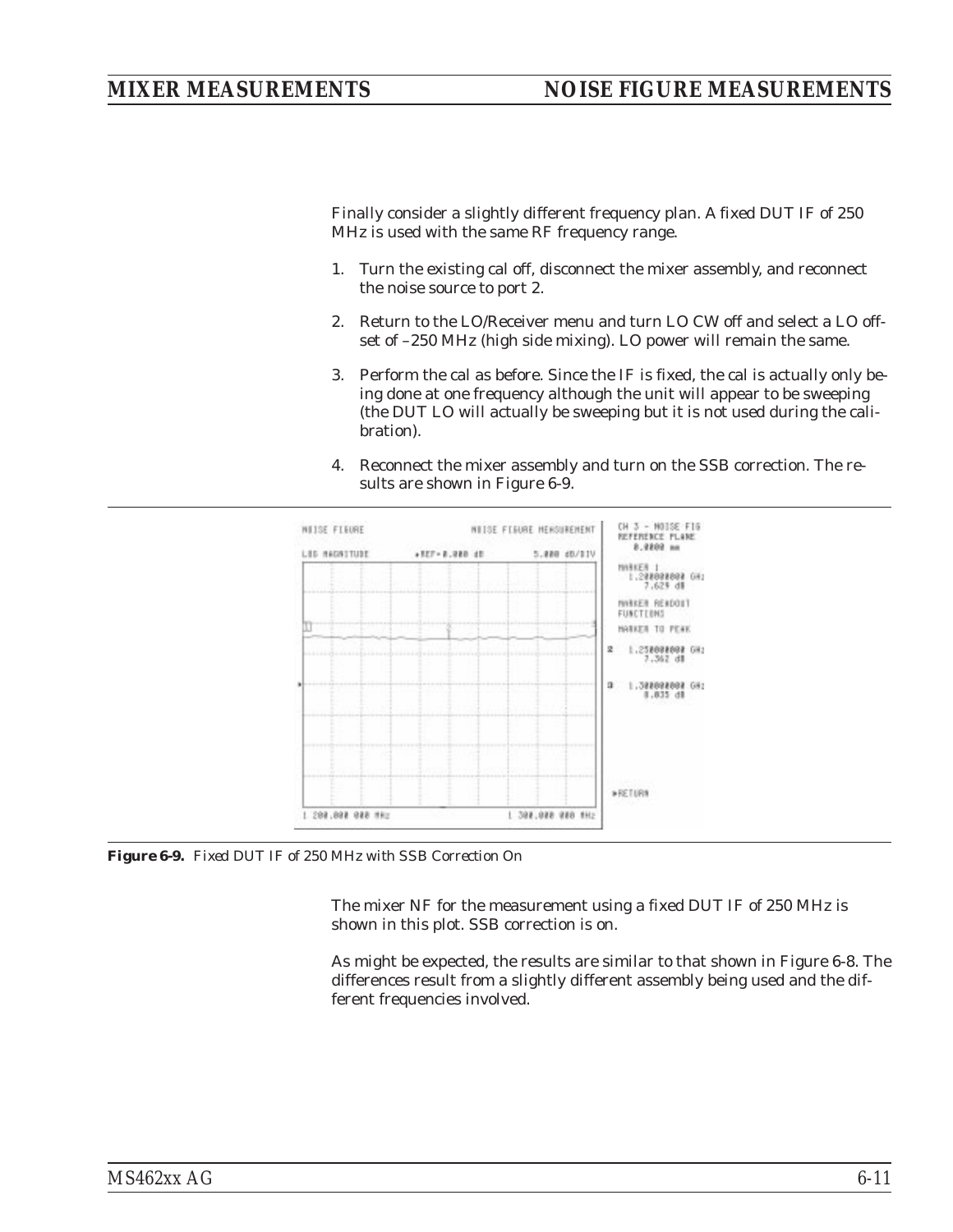As a closing note, it may be helpful to consider some of the potential sources of error in a mixer noise figure measurement. In addition to the usual problems with noise figure, consider the following

- •Inadequate LO filtering
- Effects of LO phase noise or spurs (particularly for small DUT IFs)
- •Overlapping frequency ranges (so that filtering is difficult or not possible)
- Complicated conversion schemes (a multiple conversion DUT will have a more complex SSB correction than is available in the MS462xx)
- •Spurs, generated by self-LO mixing, landing in the DUT IF frequency range
- Environmental sources converted into the IF frequency range
- •Since there is conversion loss for many mixers, the fundamental noise figure uncertainties will be elevated.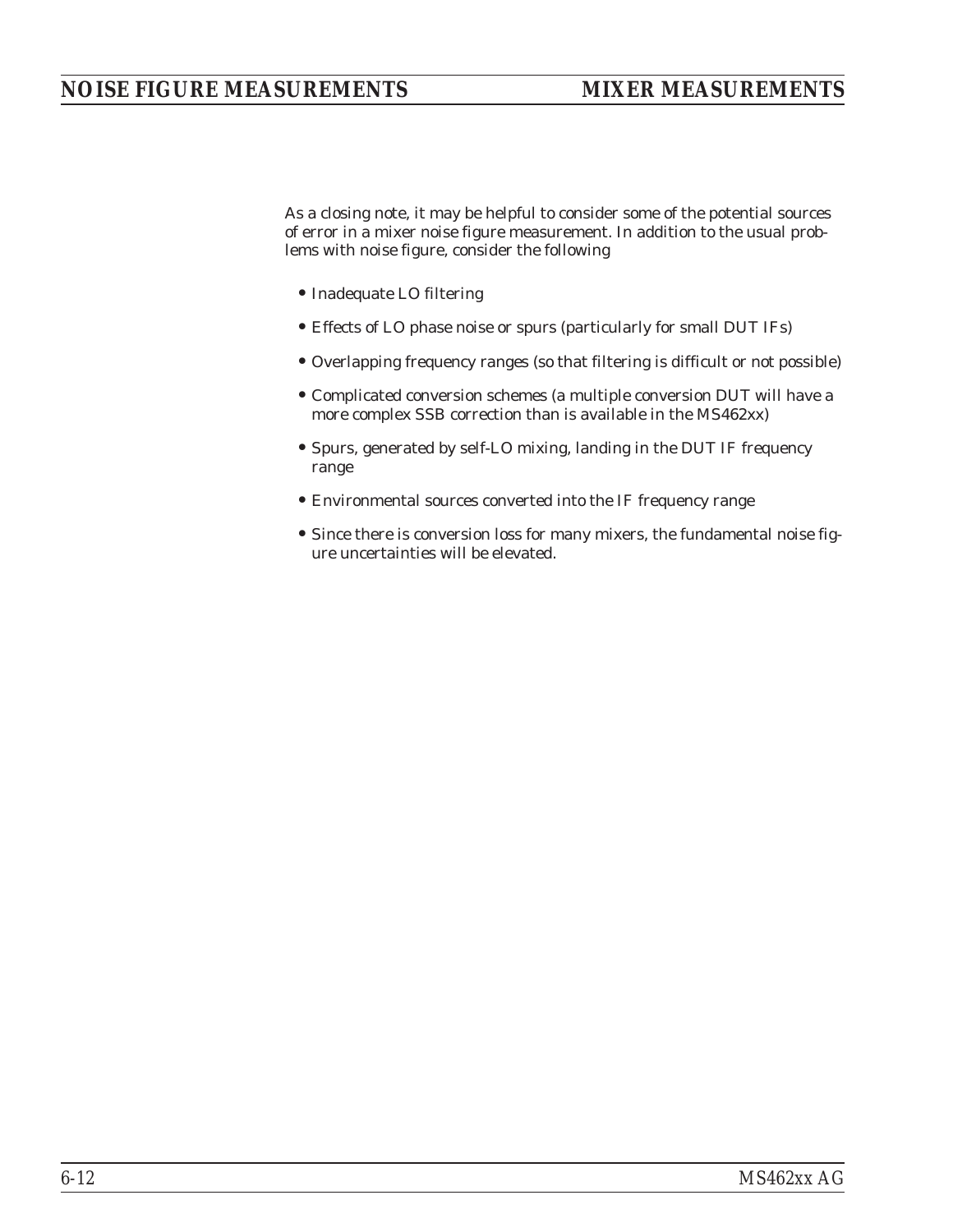# <span id="page-70-0"></span>*6-5* **MIXER IMD MEASUREMENTS**

This section explains the methodology of making intermodulation measurements on mixers using the MS462xx. It is assumed that the user is familiar with IMD and TOI measurements on non-frequency conversion devices. This section will not exhaustively cover all possible measurement sequences, but is intended to help with setup issues and general measurement flow.

Since this is a two-tone measurement and the DUT presumably requires an LO, three sources will be required for the measurement (one obviously must be external). We will assume all three sources are under instrument control, but it is possible for the DUT LO to be fixed (even one of the tones may be fixed assuming CW RCVR mode) and this case will be discussed briefly at the end.

As with any IMD/TOI measurement, there are three steps to the measurement:

# *Setup*

This is the most complicated step in a mixer IMD measurement largely because of the three source requirement. The main two tones must be configured as before (offset, power level), the mode must be configured (intermodulation product or intercept, input or output referred, swept or CW RCVR) and the tone frequency range selected. In addition, the DUT LO must be selected, its frequency plan and power levels defined, and the type of DUT conversion must be provided (up, down or none).

As with ordinary IMD measurements, the combining network can be of considerable performance and should be designed with some care. A fairly complete and higher performance setup is shown in Figure [6-10](#page-70-0).



*Figure 6-10. An Example Mixer IMD Setup*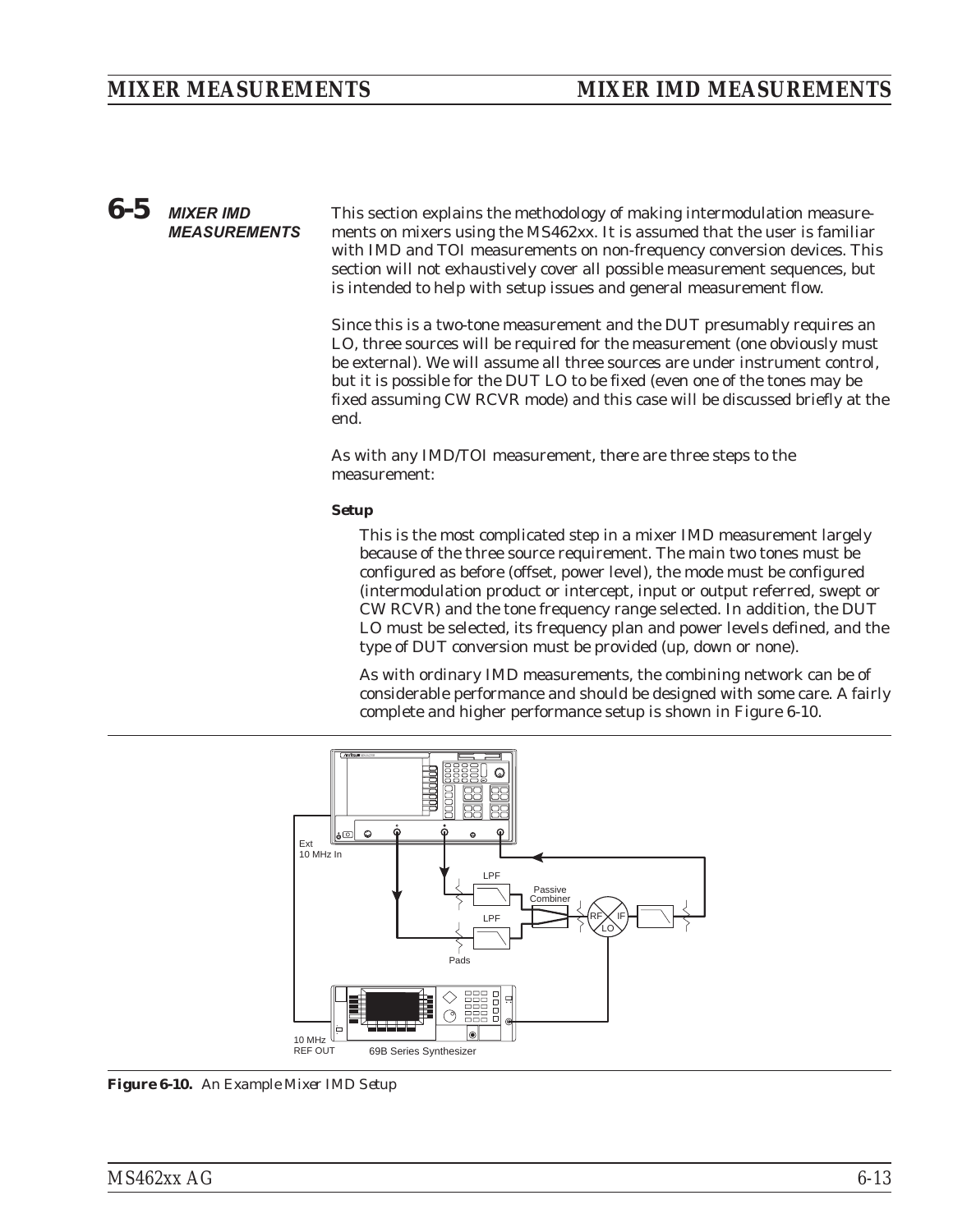## *Calibrations*

As with ordinary IMD, the cal choices are limited. A receiver cal is required to establish an absolute power reference if intercept measurements are to be made. The frequency range of the cal must include the entire planned DUT IF range (since that is the frequency range that the receiver sees). The receiver cal is normally performed with mixer mode NOT enabled since that is a linear measurement. An IMD cal may be performed if input-referred measurements are to be made. Again this cal is performed with mixer mode not enabled.

### *Measurement*

The DUT may then be connected and mixer mode enabled. Filtering may be employed before and after the DUT if spurs are an issue.

An additional issue when using the external synthesizer is that the time bases of the instruments must be synchronized. The 10 MHz out from the synthesizer must be connected to the 10 MHz input port on the MS462xx and the reference selection must be switched to EXTERNAL (under Utility/Rear Panel). If this is not done, the tones and intermodulation products may not be exactly where the receiver expects them (particularly at smaller IF bandwidths) and poor results will be obtained.

If the external 10 MHz is not connected but the reference selection is still external, the MS462xx may not sweep or an error message 'PHASE LOCK FAIL DFCEBAKJ' (or similar alphabet soup) may be displayed.

While this section will not cover it in detail, there are a number of standard GPIB procedures that should be followed with regard to the external synthesizer. Ideally, the synthesizer will be connected to the dedicated GPIB port and turned on prior to turning on the MS462xx and the synthesizer will not be turned off while the MS462xx is running. If it is necessary to activate the synthesizer after turning on the MS462xx, the following procedure may be used:

- 1. Enter the multiple source menu (but go no further down that tree) AFTER the synthesizer has booted (this allows the system to recognize the existence of the synthesizer). Assuming the synthesizer is set to address 9 (default address for source 3), check Config/Sources/Source3 to see that the source is ACTIVE. If the addresses are out of synch, review the setups and repeat.
- 2. Verify that the sources have been selected under the IMD application menu/SOURCE SELECTION. The default sources 1 and 2 will be tones 1 and 2, while source 3 will be the LO. Ensure that the mode is APPLY.
- 3. Activate Mixer mode and the synthesizer will enter remote mode and will be programmed appropriately
- 4. If not done already, connect the 10 MHz lines as discussed above and switch the MS462xx to external reference.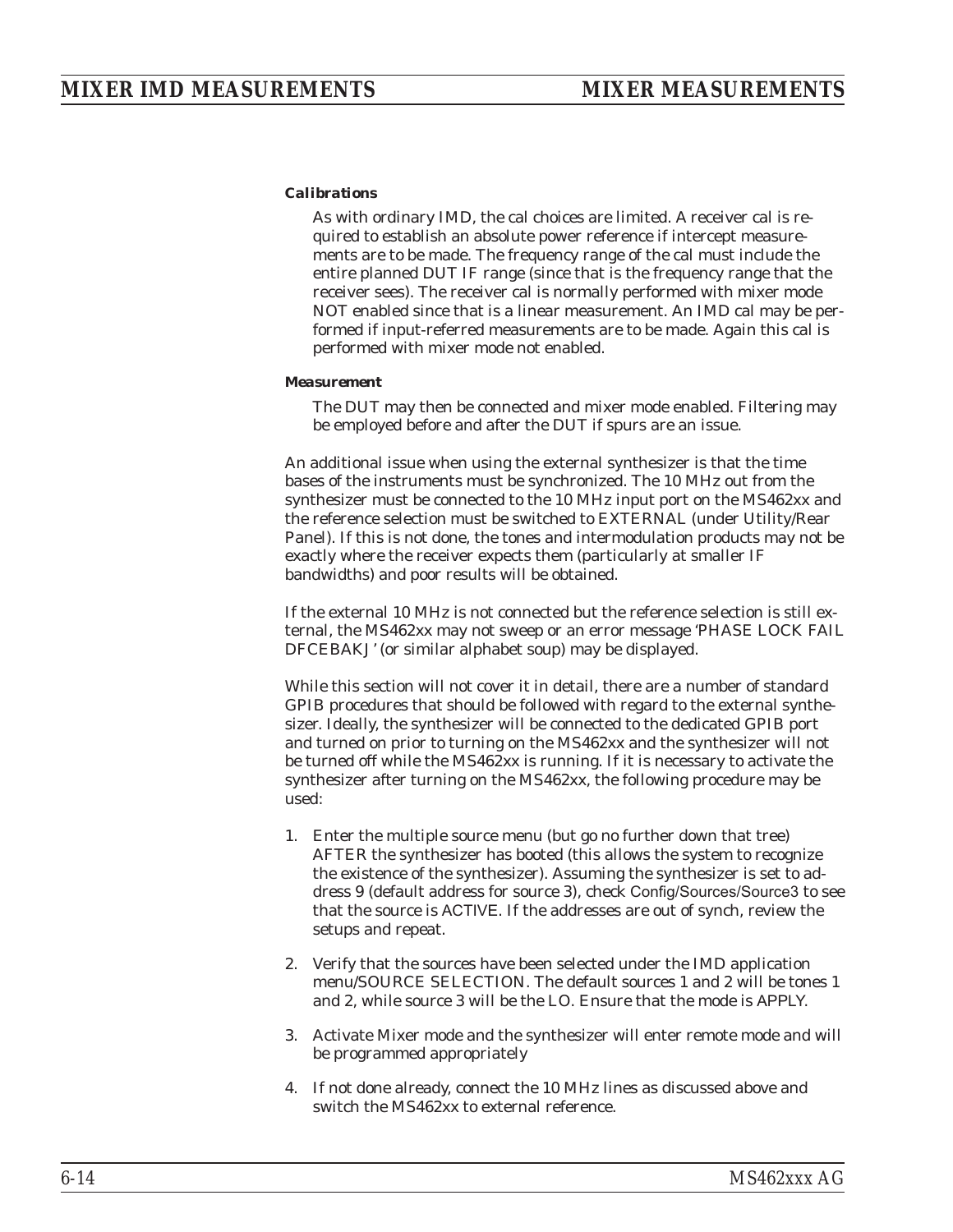If the synthesizer must be turned off or disconnected prior to shutting down the MS462xx (or the user will be later rebooting the MS462xx without a synthesizer connected), the following steps will help

- 5. Switch the MS462xx to INTERNAL reference and disconnect the 10 MHz line.
- 6. Under Config/Sources, set the external source to INACTIVE.

The external synthesizer can now be disconnected or turned off. Note that if a setup is to be saved, whether the external synthesizer is connected (and recognized) is critical. The setup can only be recalled with the same physical connections present.

**Example** To illustrate these concepts, a few simple mixer measurements are described in detail. The DUT is a simple doubly balanced mixer initially using a fixed DUT IF of 100 MHz. Only output-referred intermodulation products are of interest so no calibrations will be performed. Sources 1 and 2 will be tones 1 and 2 and a relatively simple combining network will be employed (a Wilkinson combiner with a 6 dB pad on each input).

> An Anritsu 68000 Series synthesizer will be the DUT LO and it will be programmed as source 3 at the default address of 9. The MS462xx had already been turned on with the synthesizer connected and is in Standard (non-mixer) mode.

- 1. Enter the IMD application and select CW RCVR mode (to start), with product display relative to tone 2 (for later). The initial offset will be 300 kHz. The CW frequency will be 1800 MHz. No filtering was used on the DUT. Set the IF BW to 10 Hz
- 2. Connect the 10 MHz out of the synthesizer to the 10 MHz in of the MS462xx and select EXTERNAL REFERENCE. Ensure that the VNMS is still sweeping.
- 3. Check under Config/Sources/Source3 to ensure that the source is ACTIVE.
- 4. Under Application/Source Selection, ensure that tone 1 is source 1, tone 2 is source 2, LO is source 3 and the mode is Apply.
- 5. Activate Mixer mode and go to Application/LO-Receiver setup. Note that the LO source # cannot be changed from this menu while in IMD (must use the source selection menu).
- 6. Select an LO offset from RF of 100 MHz and a RCVR CONVERSION of DOWN (so that source 3 will be programmed to 1900 MHz for this example and the receiver will be programmed for 100 MHz).
- 7. Set the source powers to 10 dBm for source 3 and 0 dBm for the two tones.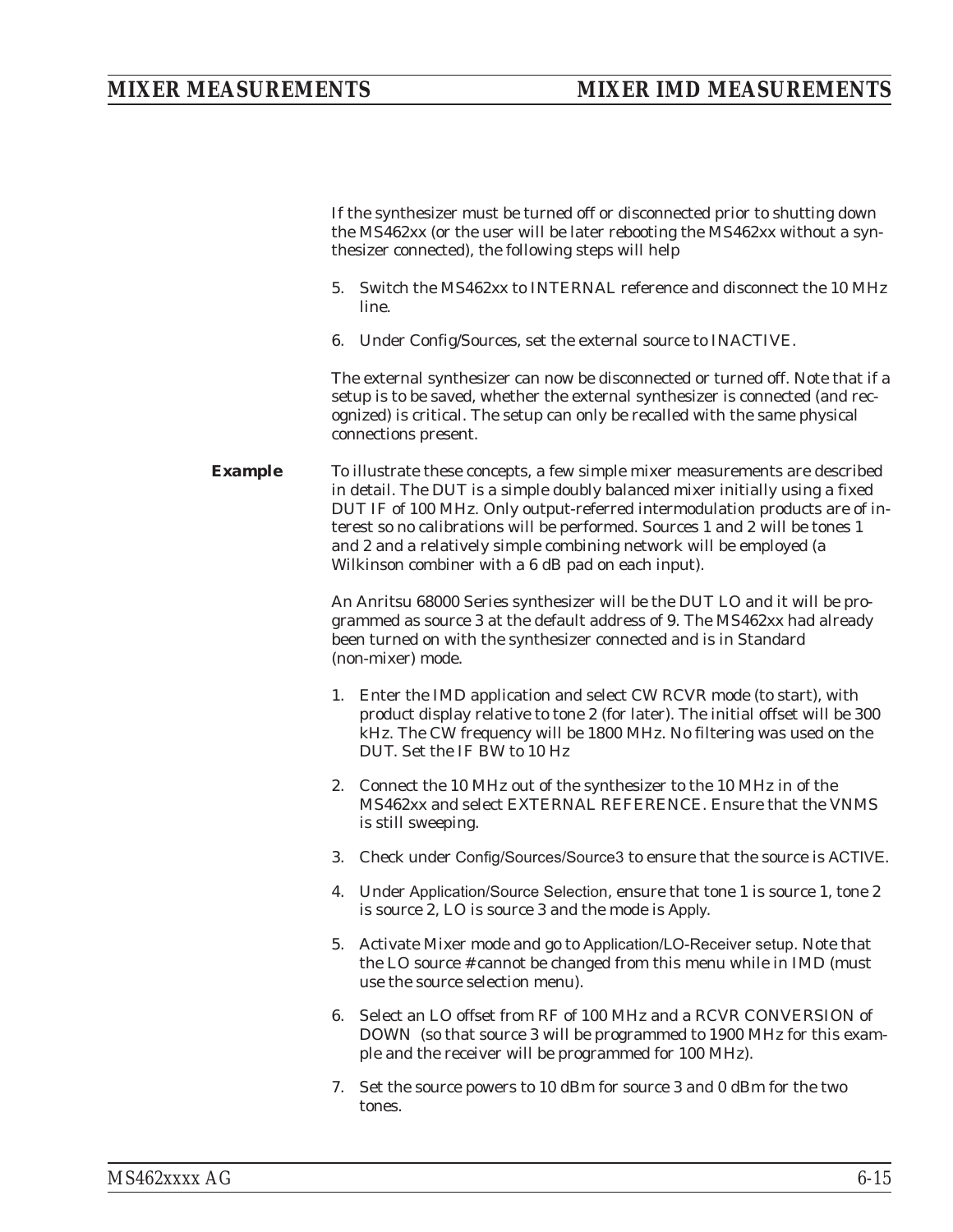

<span id="page-73-0"></span>8. Setup markers as desired and observe the data as in Figure [6](#page-73-0)-[11](#page-73-0).

*Figure 6-11. Example Plot of Mixer IMD in CW RCVR Mode*

The markers are set to reveal the relative product amplitudes of around –60 dBc. No attempt was made to precisely equalize the tone powers (different cable lengths).

The data shows product levels on the order of –60 dBc, which is not unreasonable for the excitations employed. The display is slightly asymmetric due to the simple combining network and the small, integral offset.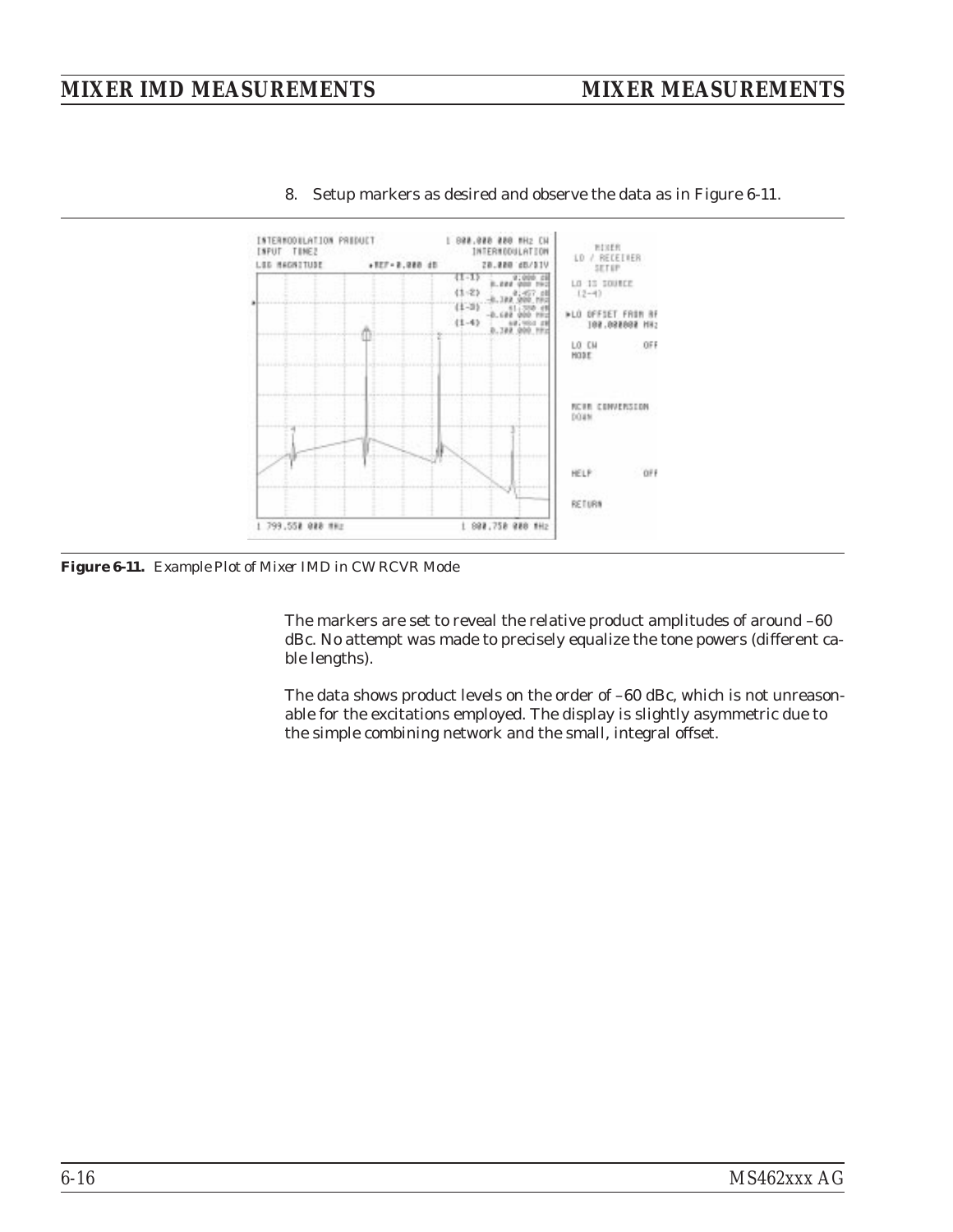<span id="page-74-0"></span>Let us now try a swept measurement:

- 1. Set the application mode from CW RCVR to SOURCE, turn off CW mode on the Freq menu and select a start/stop pair of 800 MHz and 1050 MHz. Leave the power levels and LO/receiver settings as they were.
- 2. Set the offset to about 500 kHz.
- 3. Place markers as desired and observe the data as in Figure [6-12.](#page-74-0) The intermodulation products are in the mid –50 dBc range.

| INTERMODULATION PRODUCT<br>INPUT TONE1 |  | INTERMODULATION                                     | MIXER                                                                                                                                                                                                                                                                                 |
|----------------------------------------|--|-----------------------------------------------------|---------------------------------------------------------------------------------------------------------------------------------------------------------------------------------------------------------------------------------------------------------------------------------------|
| LOG MAGNITUDE >REF=0.000 dBc           |  | 20.000 dB/DIV<br>$1: -55:557$ dB<br>800.000 000 MHZ | LO / RECEIVER<br>SETUP<br>LO IS SOURCE<br>$(2-4)$                                                                                                                                                                                                                                     |
|                                        |  | 1000.0000000                                        | ▶LO OFFSET FROM RF<br>100.000000 MHz<br>0FF<br>LO CH DISPONSIVO DI CARDIO DI CARDIO DI CARDIO DI CARDIO CARDIO CARDIO CARDIO CARDIO CARDIO CARDIO CARDIO CARDIO CARDIO CARDIO CARDIO CARDIO CARDIO CARDIO CARDIO CARDIO CARDIO CARDIO CARDIO CARDIO CARDIO CARDIO CARDIO CARD<br>MODE |
|                                        |  |                                                     | <b>RCVR CONVERSION</b><br><b>DOWN</b>                                                                                                                                                                                                                                                 |
|                                        |  |                                                     | HELP <b>AND REALLY</b><br>0FF                                                                                                                                                                                                                                                         |
| 800.000 000 MHz                        |  | 1 050.000 000 MHz                                   | RETURN                                                                                                                                                                                                                                                                                |

*Figure 6-12. Swept Mode Example Data for a Fixed DUT IF*

- 4. Next, change to a fixed LO frequency (LO CW MODE ON) of 1100 MHz so that the DUT IF will range over 50-300 MHz. Leave all other settings as before.
- 5. Place markers as desired and observe the data as in Figure [6-13.](#page-75-0)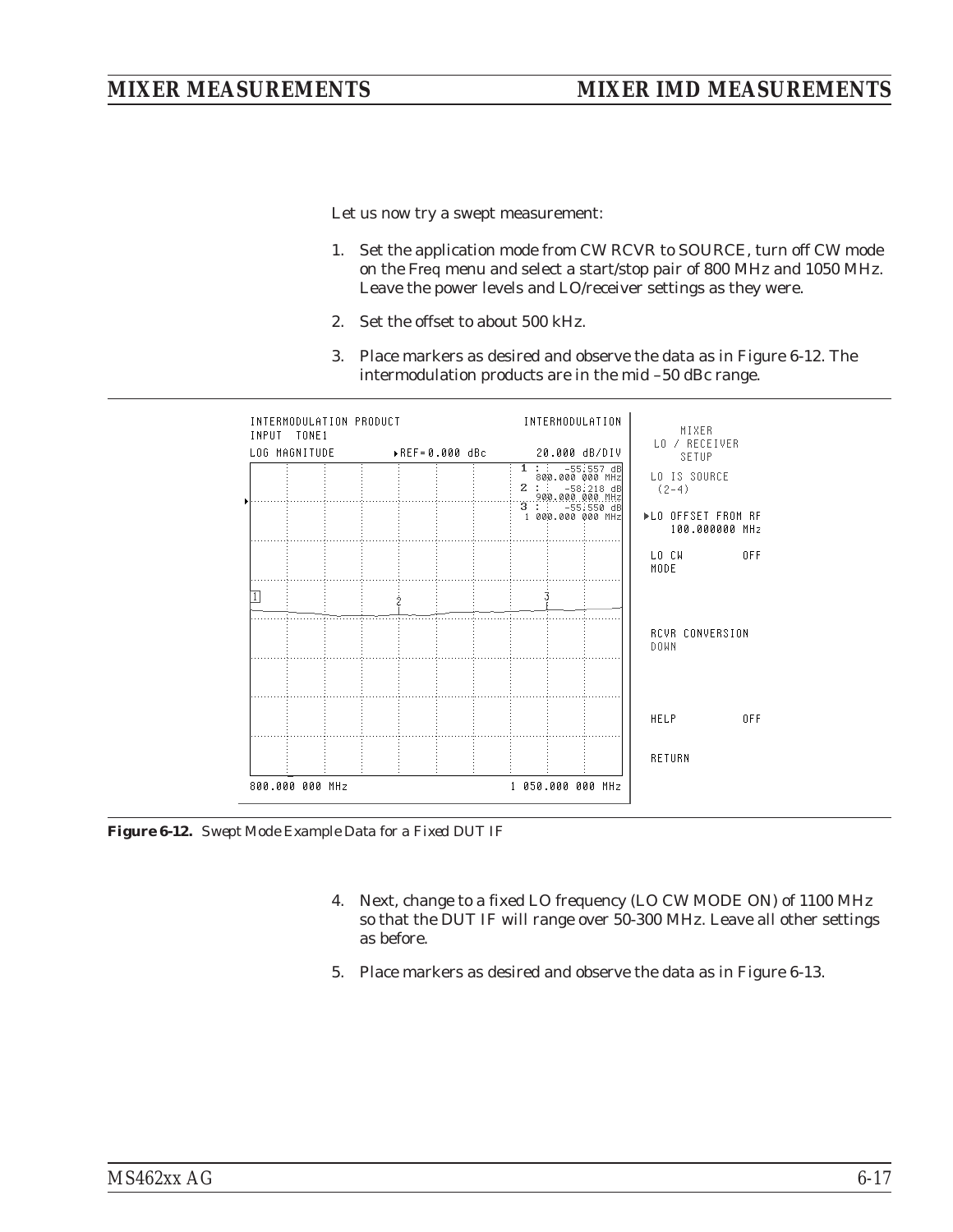## <span id="page-75-0"></span>*MIXER IMD MEASUREMENTS MIXER MEASUREMENTS*



For high DUT IFs (closer to 800 MHz RF), the intermodulation products climb slightly as the mixer performance begins to degrade.

*Figure 6-13. Swept Mode Example Data for a Fixed DUT LO*

The data in these two examples are quite similar except for the small rise in IMD products as the DUT IF becomes larger. Since the mixer was primarily designed for lower IFs, it is not surprising that the intermodulation performance begins to degrade along with other device parameters.

In the situation where the system has no control over the DUT LO, the measurement may become a bit more complicated. Assuming the LO is fixed, its frequency can simply be entered in the LO/receiver setup menu even if no LO is being controlled (this tells the receiver where to tune). The 10 MHz references must still be synchronized if possible. If the external LO has no 10 MHz reference, then the measurement should be performed in a wide IF bandwidth (initially in CW RCVR mode).

The LO frequency entered into the system may need to be dithered (usually in increments of a ½ IF BW or so) until the response is maximized. This dithering process is used to move the receiver until it is aligned with the actual tones and products. It may not be possible to run in a narrow IFBW or go to swept source mode if the DUT LO is unstable since the tones will not be sufficiently aligned to make reliable measurements.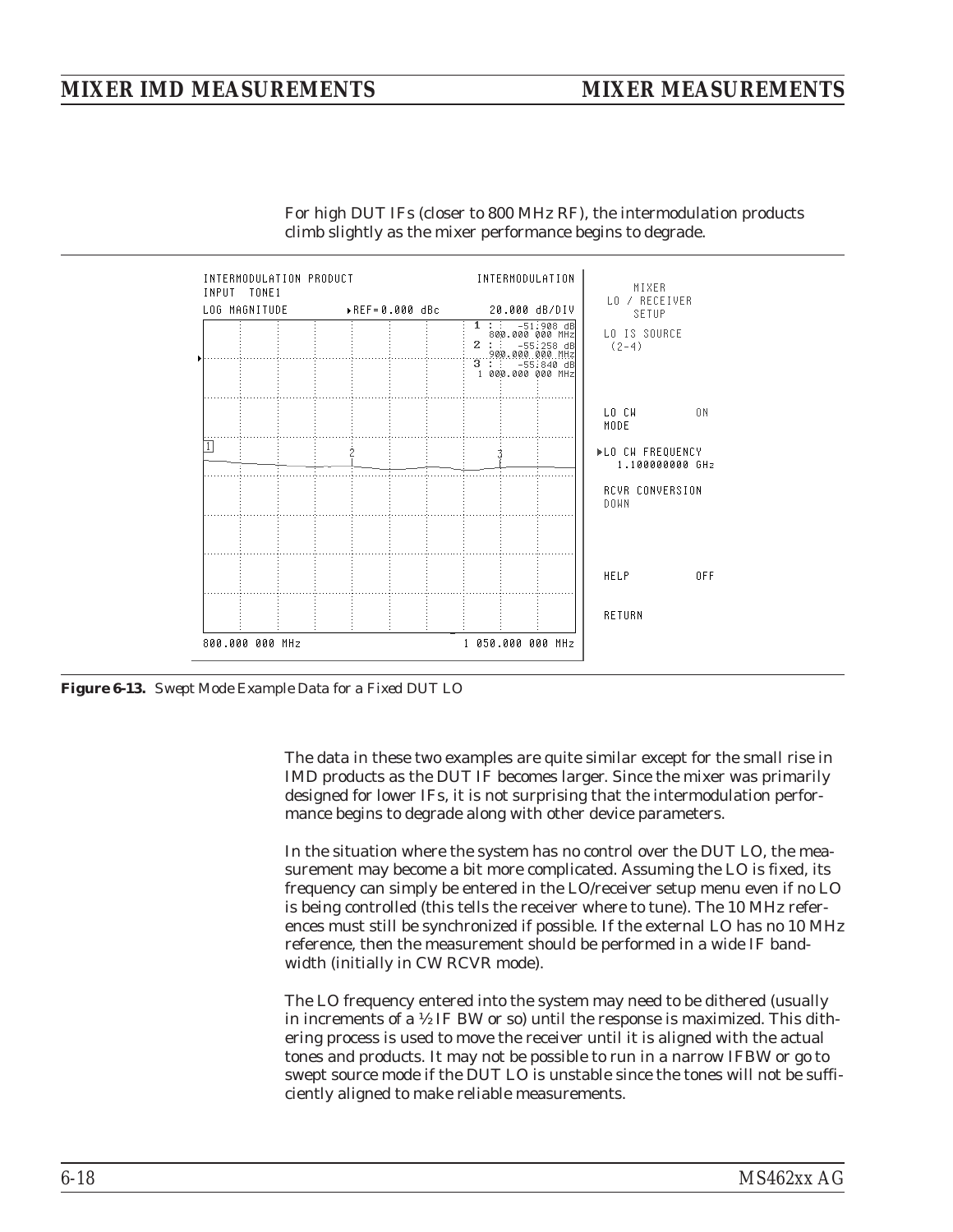# *Index*

| A<br>$\mathbf C$<br>calibration 3-10, 6-7                                                                 | L                                                           |  |  |  |  |  |  |  |  |
|-----------------------------------------------------------------------------------------------------------|-------------------------------------------------------------|--|--|--|--|--|--|--|--|
| combining network 4-5                                                                                     | M                                                           |  |  |  |  |  |  |  |  |
| D                                                                                                         | N<br>noise figure 3-1, 6-7<br>$\mathbf \Omega$              |  |  |  |  |  |  |  |  |
| E                                                                                                         | ${\bf P}$                                                   |  |  |  |  |  |  |  |  |
| <b>ENR</b><br>F                                                                                           | $\mathbf R$                                                 |  |  |  |  |  |  |  |  |
| $\mathbf G$                                                                                               | related manuals 1-2<br>S                                    |  |  |  |  |  |  |  |  |
| General Information. 1-1<br>$\bf H$                                                                       | <b>SSB</b>                                                  |  |  |  |  |  |  |  |  |
| harmonic 1-1, 5-1<br>1                                                                                    | $3-4.3-11.6-8$<br>.<br>T<br>thermal noise $\ldots$<br>$3-1$ |  |  |  |  |  |  |  |  |
| insertion gain. $\ldots \ldots \ldots \ldots \ldots \ldots \ldots 3-13$<br>intermodulation distortion 4-1 | three port calibration 2-1<br>trace memory 3-14, 6-1        |  |  |  |  |  |  |  |  |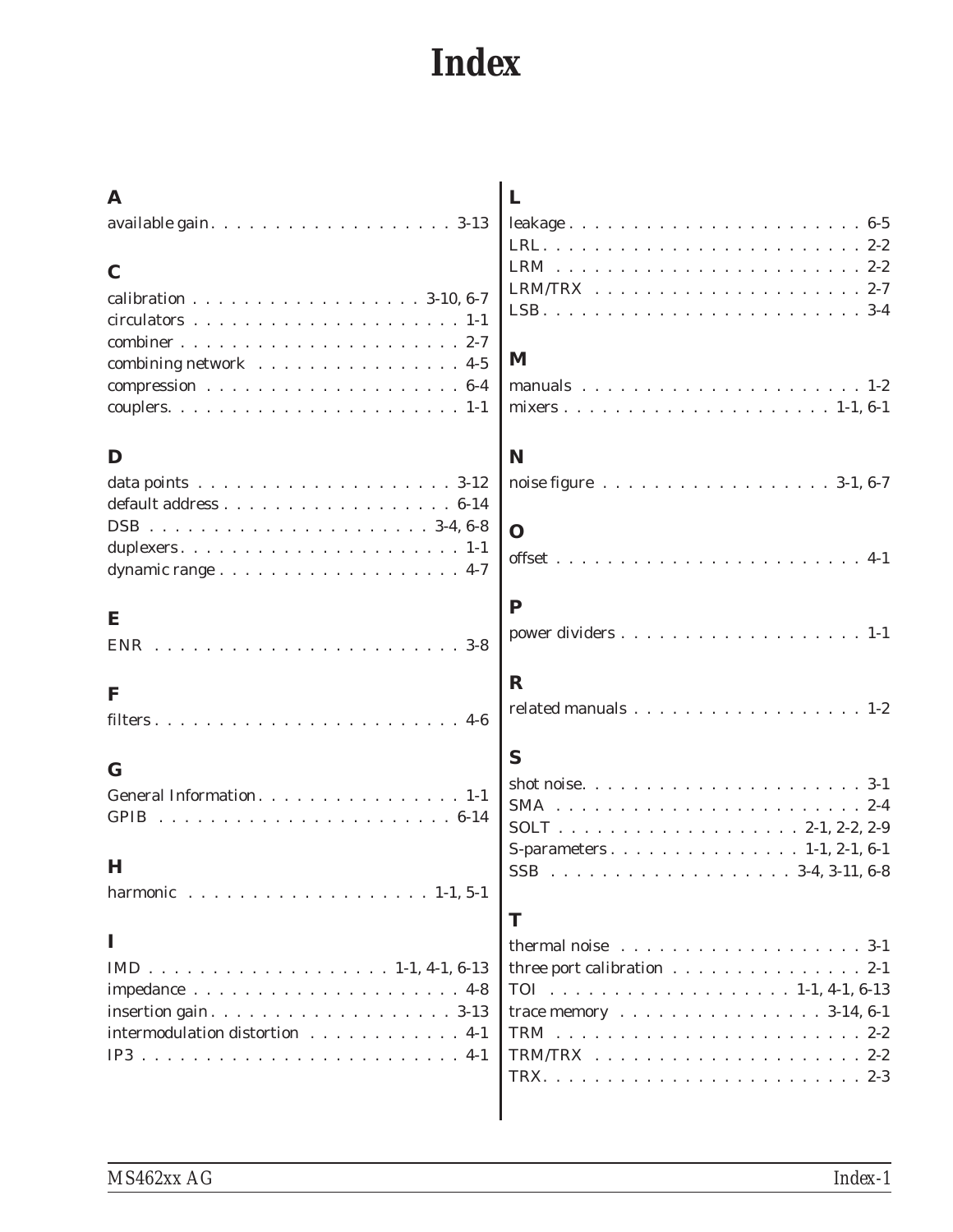| $\bf{U}$                       |  |  |  |  |  |  |  |  |  |
|--------------------------------|--|--|--|--|--|--|--|--|--|
| uncertainty. $\dots$ 3-3, 5-11 |  |  |  |  |  |  |  |  |  |
|                                |  |  |  |  |  |  |  |  |  |
| $\mathbf{V}$                   |  |  |  |  |  |  |  |  |  |
| Y                              |  |  |  |  |  |  |  |  |  |

### *Index-2 MS462xx AG*